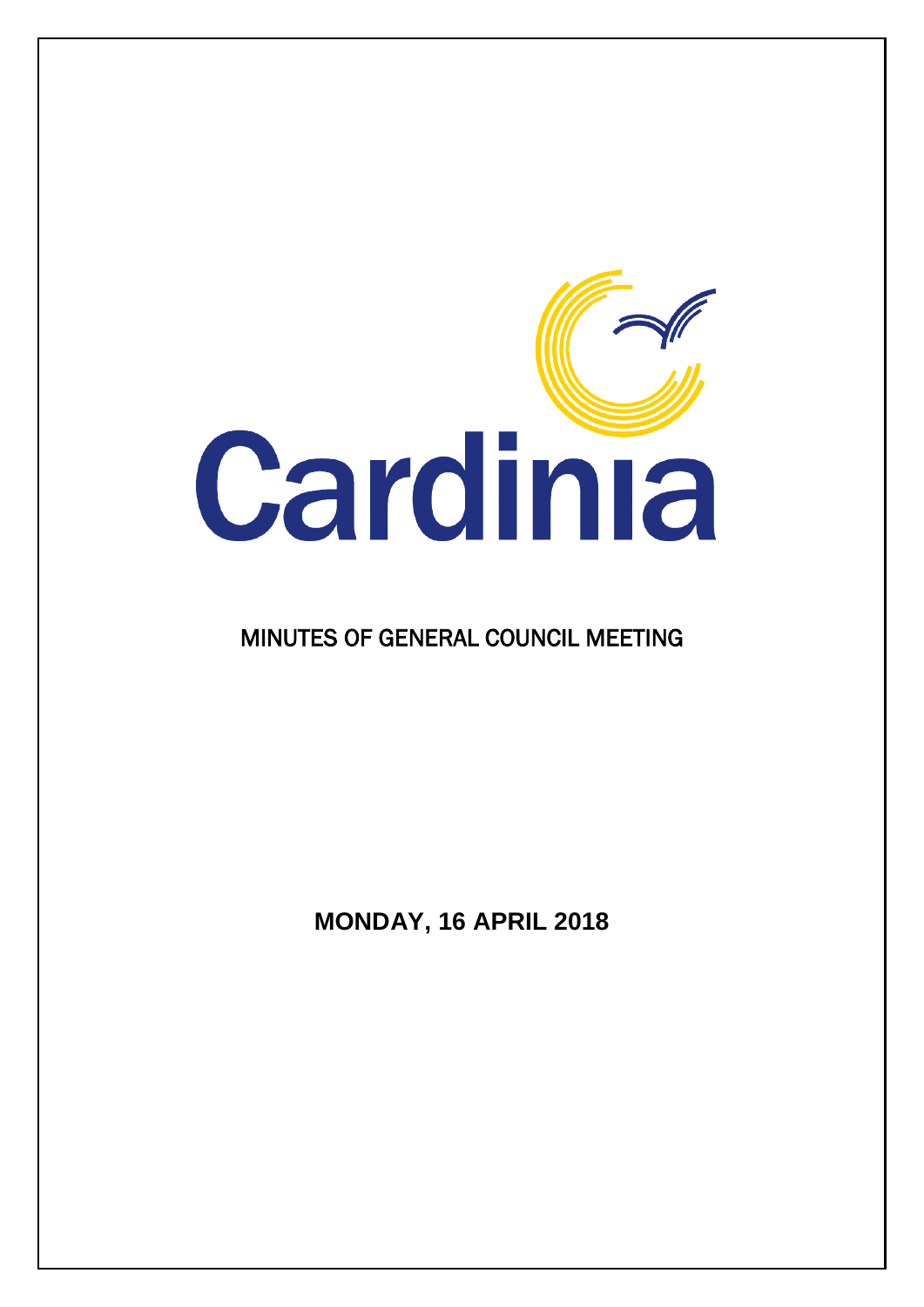

# MINUTES OF GENERAL COUNCIL MEETING

# held in the Council Chambers, 20 Siding Avenue, Officer on Monday, 16 April 2018 The meeting commenced at 7pm

PRESENT: Mayor, Collin Ross, Chairman

Councillors Michael Schilling, Carol Ryan, Graeme Moore, Ray Brown, Jeff Springfield, Leticia Wilmot, Brett Owen

Messrs Garry McQuillan (CEO), Ben Wood (A/GMAS), Derek Madden (GMCS), Andrew Paxton (GMPD), Jenny Scicluna (GMCWB), Doug Evans (MG)

# OPENING PRAYER

Almighty God we humbly request that you bestow your blessings upon this Council, direct and prosper our deliberations to the advancement of your glory and to the betterment of the peoples of Cardinia Shire. Amen.

# ACKNOWLEDGEMENT OF TRADITIONAL LANDOWNERS

The Cardinia Shire Council respectfully acknowledged that we are on the traditional land of the Bunurong and Wurundjeri people.

### APOLOGIES:

Cr Jodie Owen

### CONFIRMATION OF MINUTES OF MEETINGS

Moved Cr G Moore Seconded Cr C Ryan

# THAT MINUTES OF THE FOLLOWING MEETINGS BE CONFIRMED-

- General Council Meeting 28 March 2018
- Special Meeting of General Council 1 28 March 2018

Cd.

# **DECLARATION OF PECUNIARY AND OTHER INTERESTS** Nil.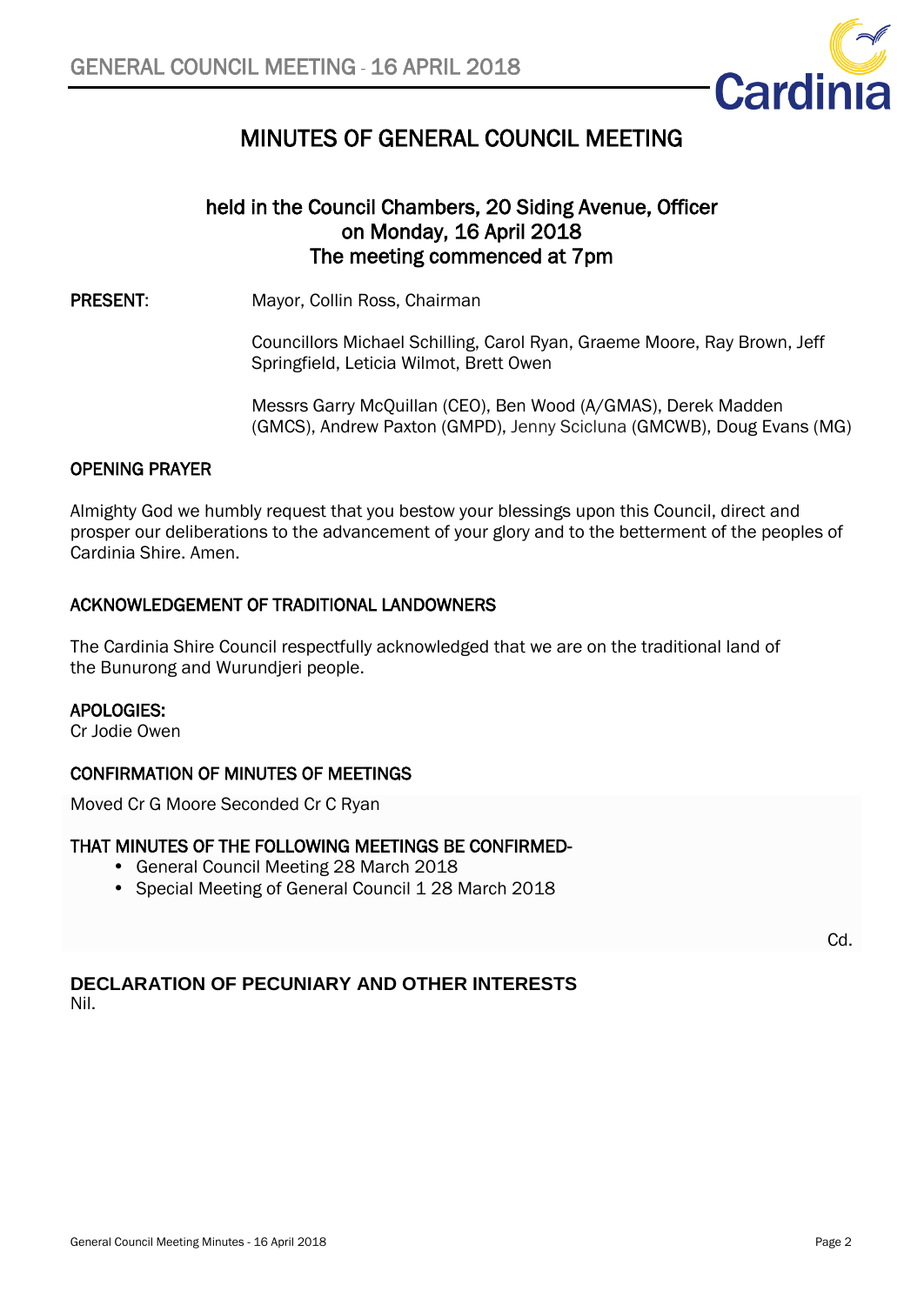

# TABLE OF CONTENTS

| 1.       | CONSTRUCTION OF TWELVE (12) DWELLINGS AND ASSOCIATED WORKS, 36-40 |  |
|----------|-------------------------------------------------------------------|--|
| 2.       | CARDINIA PLANNING SCHEME AMENDMENT C237 AUTHORISATION74           |  |
|          |                                                                   |  |
| 3.<br>4. | PROPOSED DISCONTINUANCE AND SALE OF UNUSED ROAD ABUTTING 45       |  |
| 5.       | APPOINTMENT OF MEMBER TO CARDINIA ACCESS AND INCLUSION ADVISORY   |  |
| 6.       | APPOINTMENT OF COMMITTEE MEMBERS TO: THE EMERALD VILLAGE          |  |
| 7.       | REQUEST FOR THE PROVISION OF A FOOTPATH ALONG WALFORD, YACKATOON  |  |
| 8.       | TRANSITIONING THE CASEY CARDINIA TOURISM ADVISORY COMMITTEE TO A  |  |
|          |                                                                   |  |
|          |                                                                   |  |
| 9.       | TENDERS CONTRACT NO. 17/26 CARDINIA CULTURAL CENTRE STAGE 1       |  |
|          |                                                                   |  |
|          |                                                                   |  |
|          |                                                                   |  |
|          |                                                                   |  |
|          |                                                                   |  |
|          |                                                                   |  |
|          |                                                                   |  |
|          | <b>URGENT BUSINESS AND MOTIONS WITHOUT NOTICE  283</b>            |  |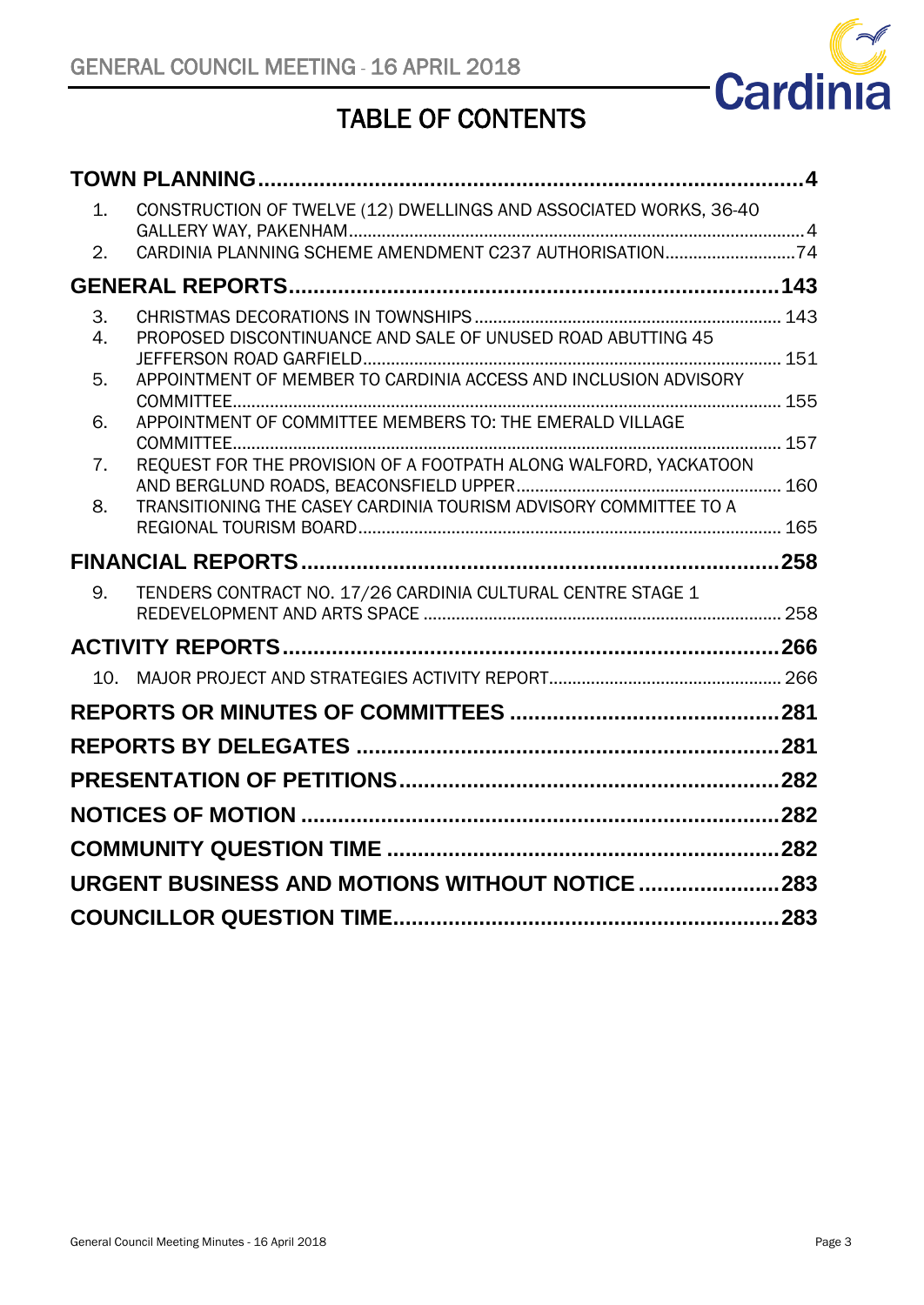<span id="page-3-1"></span>

# <span id="page-3-0"></span>TOWN PLANNING

# 1 CONSTRUCTION OF TWELVE (12) DWELLINGS AND ASSOCIATED WORKS, 36-40 GALLERY WAY, PAKENHAM

FILE REFERENCE INT1823022

RESPONSIBLE GENERAL MANAGER Andrew Paxton

AUTHOR Jason Gilbert

# RECOMMENDATION

That a Notice of Decision to Grant Planning Permit T170606 be issued for the construction of twelve (12) dwellings and associated works at 36-40 Gallery Way, Pakenham VIC 3810 subject to the conditions attached to this report.

| <b>Attachments</b>  |  |
|---------------------|--|
| $l$ and $l$ the man |  |

| 1 Locality map                                                | 1 Page   |
|---------------------------------------------------------------|----------|
| 2 Development plans                                           | 33 Pages |
| 3 Copy of objections, circulated to councillors only 15 Pages |          |

# EXECUTIVE SUMMARY:

| <b>APPLICATION NO.:</b>               | T170606                                                                                                                                                                         |
|---------------------------------------|---------------------------------------------------------------------------------------------------------------------------------------------------------------------------------|
| APPLICANT:                            | Dreamvale Group Pty Ltd                                                                                                                                                         |
| LAND:                                 | 36-40 Gallery Way, Pakenham VIC 3810                                                                                                                                            |
| PROPOSAL:                             | Construction of twelve (12) dwellings and associated works                                                                                                                      |
| <b>PLANNING CONTROLS:</b>             | General Residential Zone - Schedule 1 (GRZ1), adjacent to<br>a Road Zone Category 1 (RDZ1) and subject to the<br>Development Contributions Plan Overlay - Schedule 1<br>(DCPO1) |
| <b>NOTIFICATION &amp; OBJECTIONS:</b> | Notice of the application has been given by sending notices<br>to the owners and occupiers of adjoining land and placing<br>one (1) sign on site facing Gallery Way.            |
|                                       | Nine (9) objections have been received to date.                                                                                                                                 |
| <b>KEY PLANNING CONSIDERATIONS:</b>   | Residential intensification, amenity impacts, neighbourhood<br>character                                                                                                        |
| RECOMMENDATION:                       | Approval                                                                                                                                                                        |

### BACKGROUND: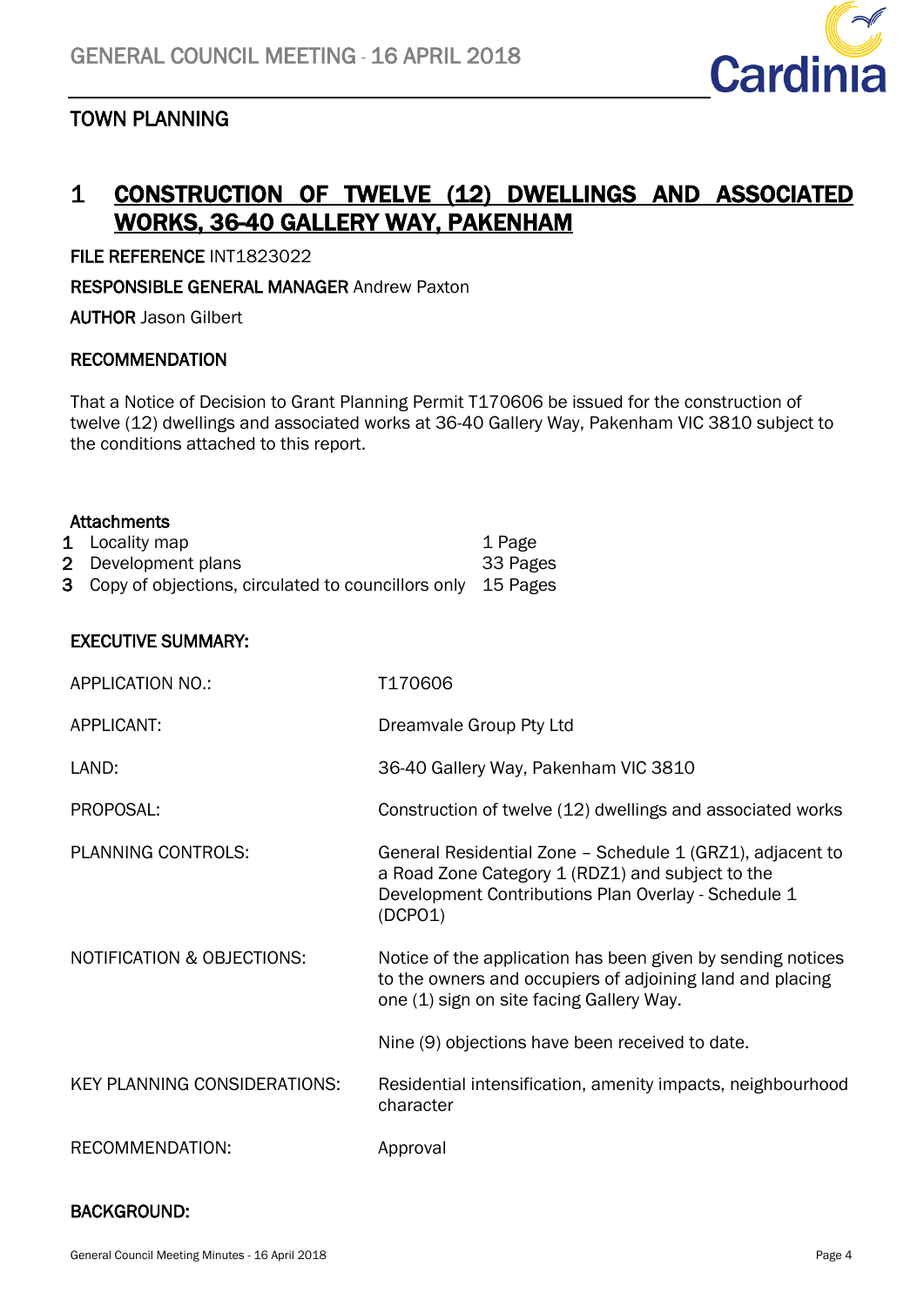

The subject site was created following the approval of Planning Permit T060825, which was issued on 21 December 2006 for the 'subdivision of land into 590 lots in stages generally in accordance with the approved plans'. The Permit was subject to 51 conditions.

The planning permit was amended (T060825a) on 2 March 2011 to include 'stage 22' within condition 12 and was later amended on 30 June 2011 to change the permit preamble to 'residential subdivision of land in stages, generally in accordance with the approved plans'.

The plans endorsed under the Planning Permit have been the subject of minor amendments via the secondary consent process, with the most recent amendment approved on 20 April 2016. The permit has also been extended a number of times, with the most recent extension approved on 17 February 2017.

# SUBJECT SITE:

The site is identified as Lot M on Plan of Subdivision PS626362 or more generally known as 36-40 Gallery Way, Pakenham. The site is of an irregular shape and has an area of 4,421 square metres, with a frontage of approximately 75 metres to McGregor Road to the west, and 31 metres to Gallery Way to the east.

The site does not have any formal physical vehicle access and contains a number of easements, including a 2-metre-wide sewerage easement along the northern boundary (generally identified as E-5 and E-11), a 1.5-metre-wide powerline easement along the southern boundary (generally identified as E-13 and E-14) and a carriageway easement along the western boundary. An approximate 4m x 4.6m electricity reserve is located to the south-east corner of the site.

The site is undeveloped and does not contain any significant vegetation, with only managed grasses. Temporary fencing extends along most of the perimeter of the site.

The main characteristics of the surrounding area are:

- The site is bounded by a retirement village (Shanagolden Aged Care) to the north, with four single-storey units directly adjoining the site. These units are setback approximately 2 metres from the shared boundary with secluded private open space for these units located within this setback.
- The site is bounded by an approximate 650-square-metre allotment to the north-east (34 Gallery Way), which has been developed with a single-storey brick dwelling. The dwelling is setback approximately 1 metre from the shared boundary, with the secluded private open space located on the northern side of the dwelling.
- The site is bounded by Gallery Way to the east and opposite is an approximate 846-squaremetre allotment (47 Gallery Way) that contains a single-storey brick dwelling.
- The site is bounded by an approximate 700-square-metre allotment to the south (42 Gallery Way), which contains a single-storey brick dwelling. The dwelling is setback between approximately 2.5m and 8m and from the shared boundary, and secluded private open space is located to the rear of the dwelling.
- The site is bounded by McGregor Road to the west, which is a single-carriageway road with a wide reserve for a future road widening and grade separation. On the western side of this road are residential allotments that form part of the Blue Horizons estate.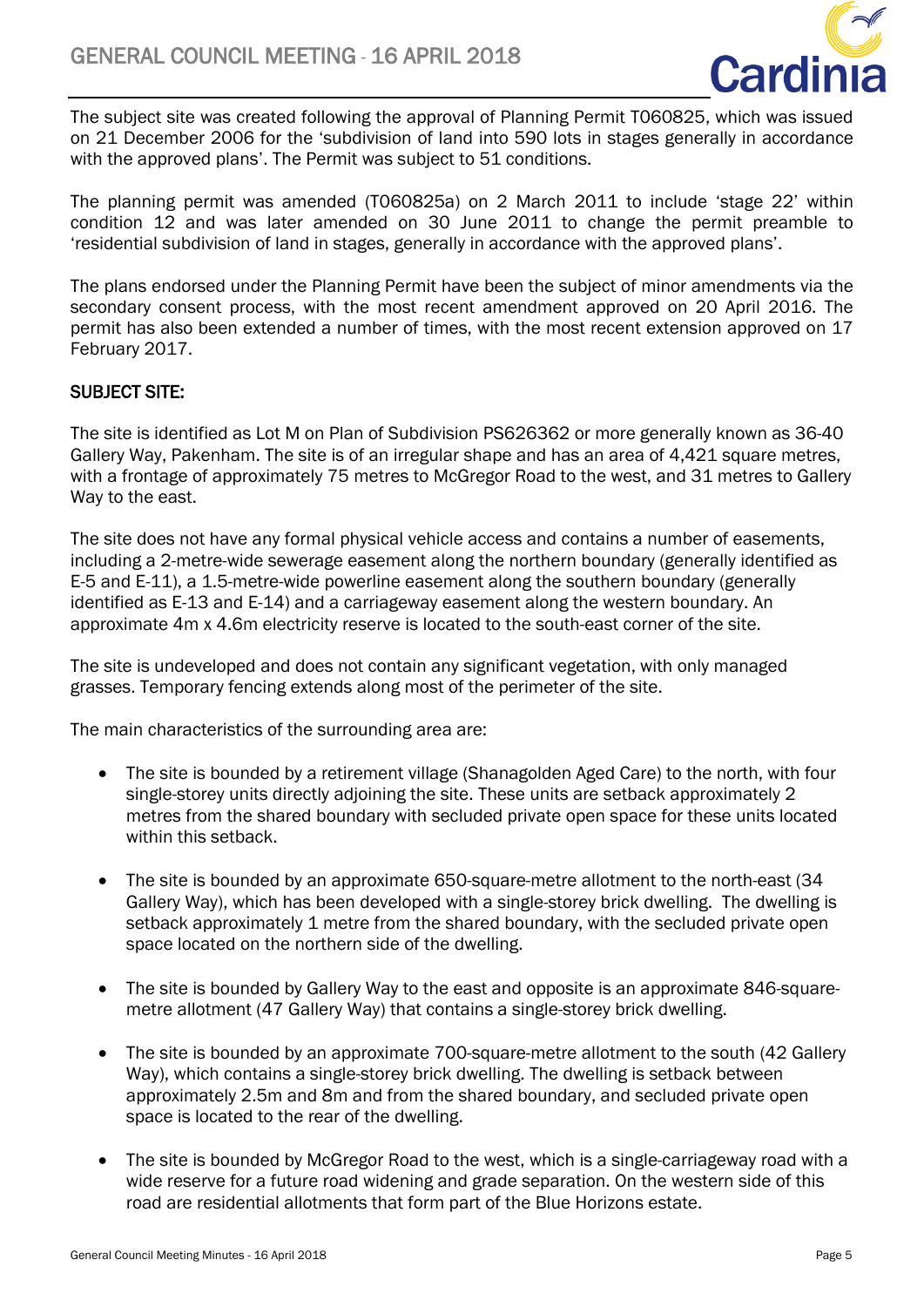

• The site forms part of the 'Arden Garden' residential estate, which will contain almost 600 allotments when completed. The estate is located approximately 1.3 kilometres to the south of the commercial centre of Pakenham and 1.5 kilometres from Pakenham Station.

# PROPOSAL:

The proposal is for the construction of twelve (12) two-storey dwellings and associated works, with the dwellings to be configured around an internal access way.

Units 1 and 2 are located towards the south-east corner of the site, with frontage to Gallery Way but rear vehicle access via the internal access way. Both dwellings feature open-plan living areas, master bedrooms and single garages on the ground floor level and three bedrooms and siting areas on the first floor level. Secluded private open space is provided on the western side of the dwellings. The units have a minimum setback of 4.1 metres from Gallery Way and 1.85 metres from the southern boundary.

Units 3 and 4 are generally located towards the centre of the site, with Unit 3 adjoining the neighbouring allotment at 34 Gallery Way and setback a minimum of 2 metres from the shared boundary. On the ground floor, the units feature open-plan living areas, master bedrooms and single garages. On the first floor, the units feature two bedrooms and siting areas. Secluded private open space is generally provided on the northern and western side of the dwellings.

Units 5 to 8 are configured along the northern boundary, with minimum setbacks of 3.5 metres from this boundary. Unit 5 also has a minimum setback of 2 metres from the eastern boundary (34 Gallery Way), while Unit 8 has a minimum setback of 2.92 metres from the western boundary (McGregor Road). The four units features single car garages, open-plan living areas and master bedrooms at ground floor level, with two bedrooms on the upper floor levels. The larger units 6 and 7 also contain sitting areas on the upper floor. Secluded private open space is generally provided on the northern side of the dwellings.

Units 9 to 12 are located along the western boundary, with minimum setbacks of at least 8.345 metres from this boundary. Unit 12 also has a minimum setback of 1.595 metres from the southern boundary (42 Gallery Way). The units include garages, living areas and master bedrooms at ground floor level, and sitting areas and two bedrooms on the first floor. Secluded private open space is generally provided on the western side of the dwellings.

### Design

The units incorporate a range of materials and colours, including face brickwork, rendered finishes, aluminium-framed windows and concrete tiled hip roofing with a maximum pitch of 22.5 degrees. The first floor levels are partially recessed to provide a sense of articulation and the first floor level also includes eaves. Other design features used throughout the development include prominent entry porches, recessed garages, and pergolas.

The units will have ground floor ceiling heights of approximately 2.7 metres, upper floor ceiling heights of 2.550 metres and a maximum height of up to 7.4 metres from ground level to ridgeline.

### Vegetation Removal, Landscaping, Open Space and Fencing

The site is vacant and does not contain any vegetation. While formal landscaping plans have not been provided, the proposed site plan includes a number of open space areas within the front, side and rear of the units.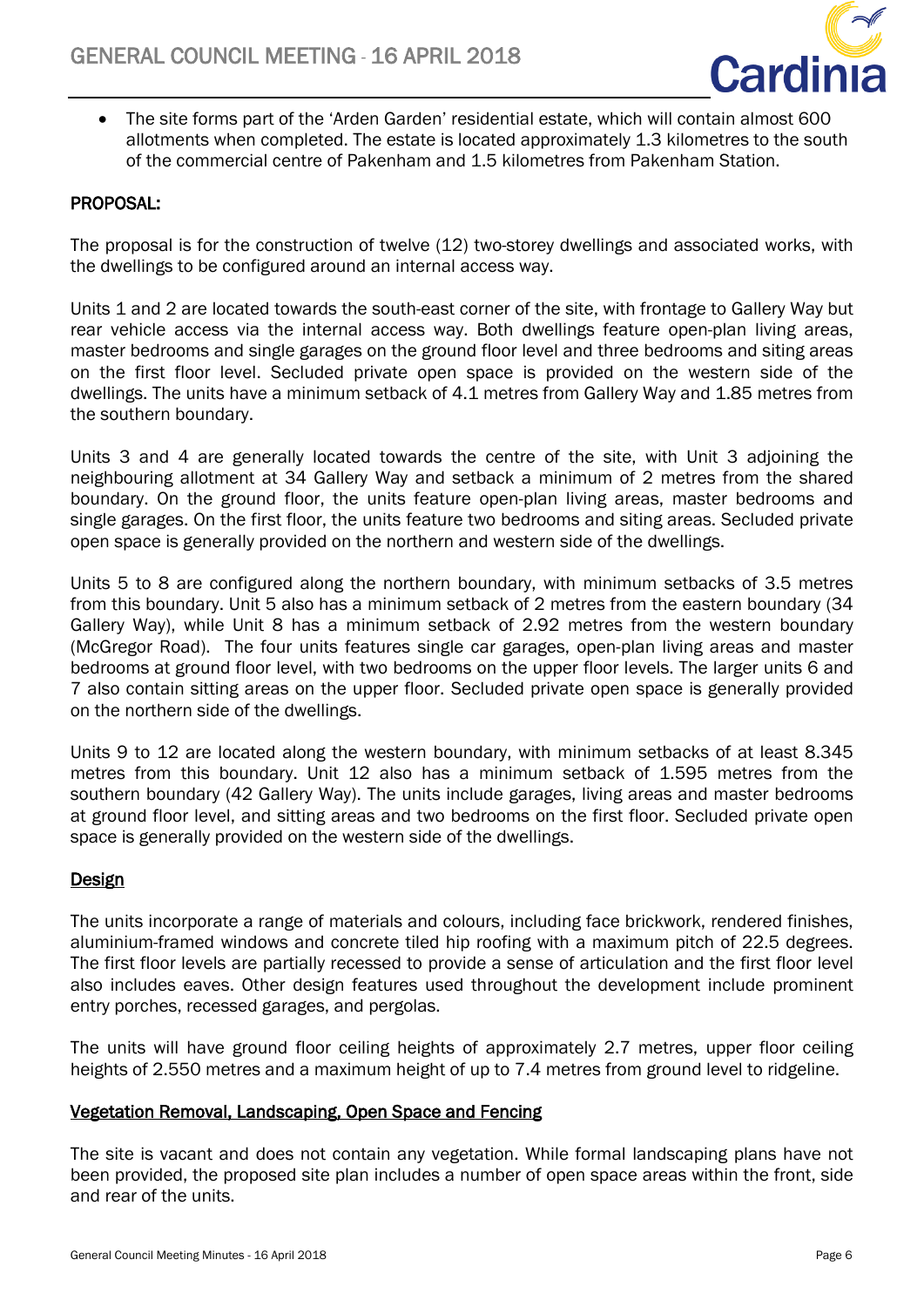

Perimeter fencing consisting of 1.8-metre-high painted paling fencing is shown on the northern, southern and western elevations. On the eastern elevation, there will be no front fencing to units 1 and 2. The remainder of this elevation will generally consist of 1.8-metre-high painted paling fencing. Internal fencing will also consist of 1.8-metre-high paling fencing.

# Subdivision

No subdivision is proposed as part of this application however the applicant has provided indicative subdivision plans that show lots sizes of between 228.6 square metres and 292.38 square metres.

#### Utilities, Services, Amenities and Access

The plans show the provision of patios and rubbish bin storage areas within the rear private open space of each dwelling, storage space within the garage of each dwelling, and mailboxes at the entry to the site.

A 5.5-metre-wide crossover to Gallery Way is to be constructed along the eastern boundary and access within the site will be provided by minimum 4-metre-wide roads.

# PLANNING SCHEME PROVISIONS:

# State Planning Policy Framework (SPPF)

The relevant clauses of the SPPF are:

- 11.06-2 Housing choice;
- 11.06-5 Neighbourhoods;
- 11.06-6 Sustainability and resilience;
- 15.01-1 Urban design;
- 15.01-4 Design for safety;
- 15.01-5 Cultural identity and neighbourhood character;
- 15.01-6 Healthy neighbourhoods;
- 15.02-1 Energy and resource efficiency;
- 16.01-1 Integrated housing;
- 16.01-2 Location of residential development; and
- 16.01-4 Housing diversity.

# Local Planning Policy Framework (LPPF)

The relevant clauses of the LPPF are:

- 21.02-8 Resource conservation:
- 21.03-1 Housing; and
- 21.06-1 Design and built form.

### Relevant Particular/ General Provisions and relevant incorporated or reference documents

The relevant provisions/ documents are:

- Cardinia Shire's Liveability Plan 2017-2029;
- Clause 55 Two or More Dwellings on a Lot and Residential Buildings;
- Clause 52.06 Car Parking;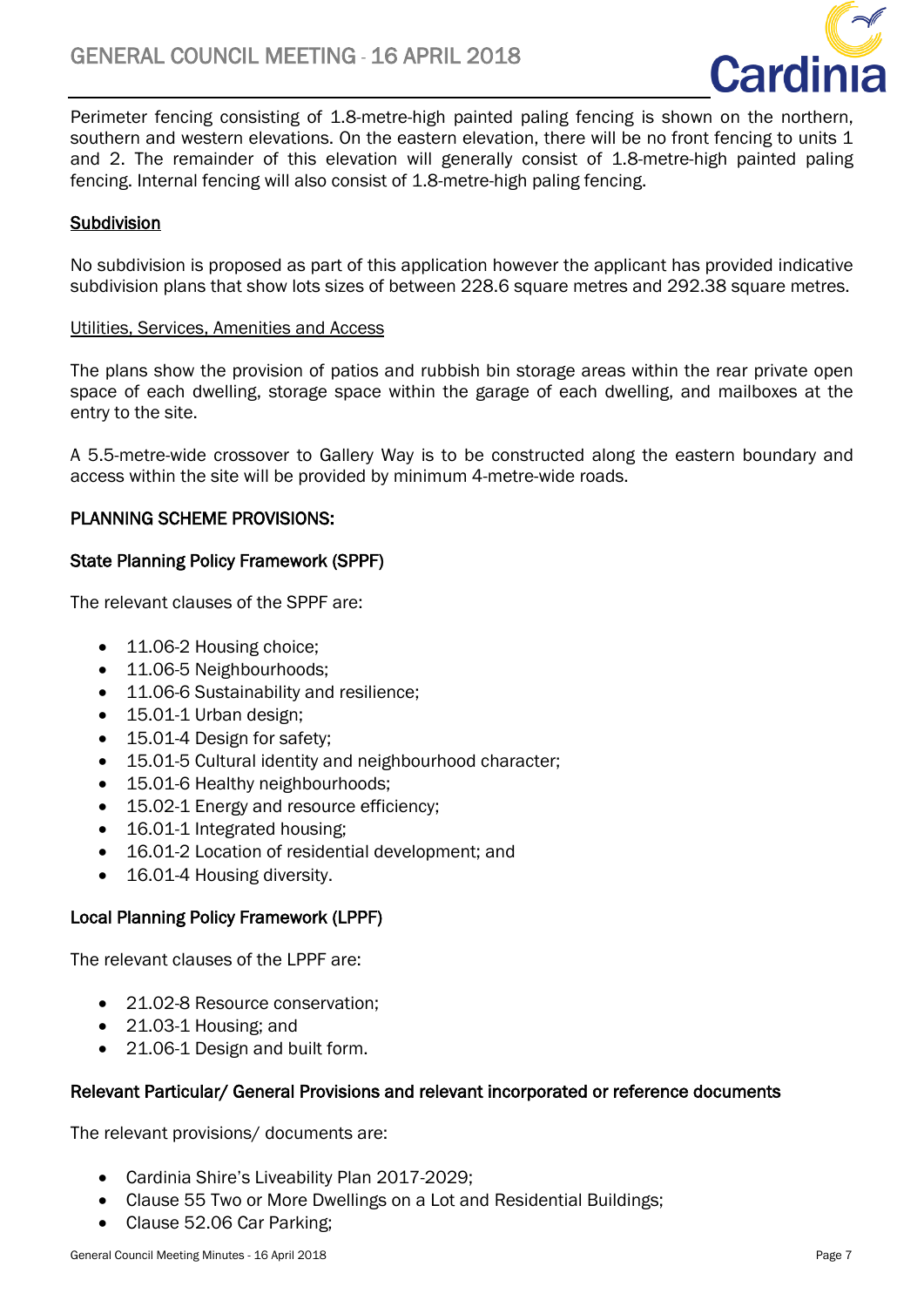

- Clause 52.29 Land Adjacent to a Road Zone Category 1;
- Clause 65 Decision Guidelines: and
- Clause 66 Referral and Notice Provisions.

# Zone

The land is subject to the General Residential Zone - Schedule 1 (GRZ1) and is adjacent to a Road Zone Category 1 (RDZ1).

# **Overlays**

The land is subject to the Development Contributions Plan Overlay – Schedule 1 (DCPO1).

# PLANNING PERMIT TRIGGERS

The proposal for requires a planning permit under the following clause of the Cardinia Planning Scheme:

• Pursuant to Clause 32.08-5 of the General Residential Zone, a permit is required to construct two or more dwellings on a lot.

# PUBLIC NOTIFICATION

The application has been advertised pursuant to Section 52 of the *Planning and Environment Act 1987*, by:

- Sending notices to the owners and occupiers of adjoining land; and
- Placing one (1) sign on site facing Gallery Way.

The notification has been carried out correctly, and Council has received nine (9) objections to date.

The key issues that were raised in the objections are:

- The proposed development is not consistent with expectations and advertising material for Arden Estate, which shows the land being set aside for a reserve.
- Vehicles associated with the proposed development causing traffic, parking and safety hazards.
- The proposed development may increase the incidence of crime.
- Issues associated with waste management, including extra noise from waste collection, visual impacts and waste storage not being contained on the subject site.
- Concerns regarding the maintenance of the shared nature strip.
- The potential for extra water runoff as a result of the proposed development.
- Two-storey dwellings will impact on privacy and are not consistent with existing development.
- The subject site will not be able to be used as a shortcut to McGregor Road and beyond.

# **REFERRALS**

# *AusNet Services*

The application was referred to AusNet Services for comment. AusNet Services had no objection to the proposal subject to conditions.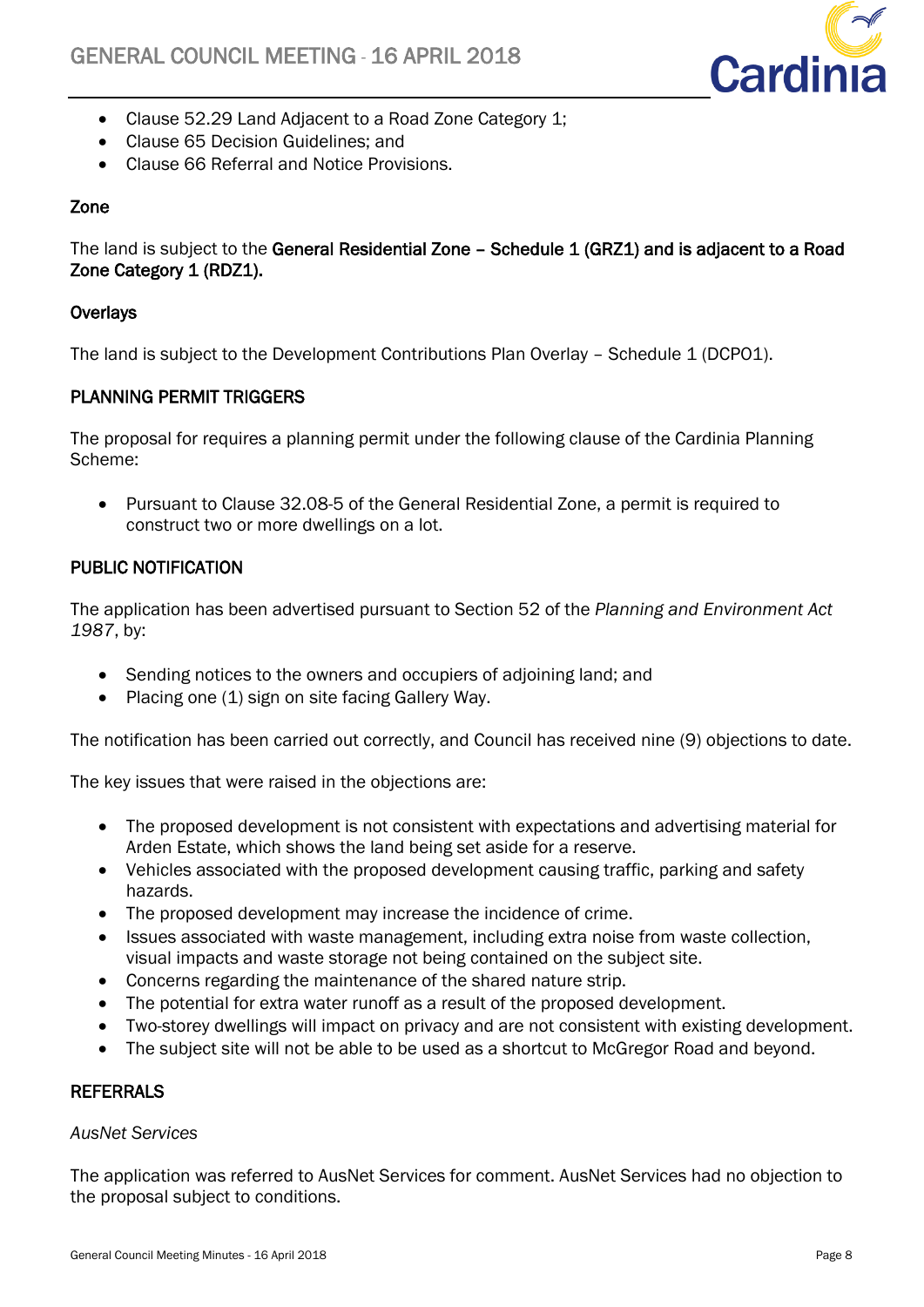

# *South East Water*

The application was referred to South East Water for comment. South East Water had no objection to the proposal subject to conditions.

# *Melbourne Water*

The application was referred to Melbourne Water for comment. Melbourne Water had no objection to the proposal and did not request any conditions.

# *VicRoads*

The application was referred to VicRoads for comment. As there is no direct access proposed onto McGregor Road, and there are no works proposed on the carriageway easement, VicRoads had no objection to the proposal and did not request any conditions.

# *APA Group*

The application was referred to APA Group for comment. A response has not been received to date.

# **DISCUSSION**

The proposal for the construction of twelve (12) dwellings and associated works is considered consistent with the aims and objectives of the Cardinia Planning Scheme. The proposal delivers on relevant state and local policies that seek to achieve attractive and liveable neighbourhoods and support housing in appropriate locations.

### State and Local policies

A number of state and local policies are relevant to this application, such as Clause 15.01 (Urban environment), Clause 16.01 (Residential development) and Clause 21.06-1 (Design and built form), which aim to encourage housing diversity, promote a high standard of design and achieve attractive, diverse, sustainable and liveable neighbourhoods.

At a local level, Clause 21.03-1 (Housing) of the Local Policy Planning Framework is also relevant to this application. This includes objectives and strategies to help deliver a range of housing types and increased densities, while being consistent with the existing and/or preferred neighbourhood character.

Clauses 11.06-2 (Housing choice) and 11.06-5 (Neighbourhoods) are also relevant to this application. These clauses aim to prevent inappropriate development and provide housing diversity close to jobs and services. More specifically, these clauses include strategies that seek to facilitate increased housing in the established areas and in areas with appropriate infrastructure and access to jobs and public transport and deliver a diverse mix or housing types.

Clauses 11.06-6 (Sustainability and resilience), 15.02-1 (Energy and resource efficiency) and 21.02-8 (Resource conservation) are also applicable to this application. These clauses generally seek to create a more sustainable and resilient city by encouraging development to maximise efficient use of energy and minimise greenhouse gas emissions.

The proposed development responds to these clauses as it will support the increase of housing within an established area of Pakenham, with Pakenham's commercial centre and train station located approximately 1.4 kilometres to the north east, Princes Freeway located approximately 400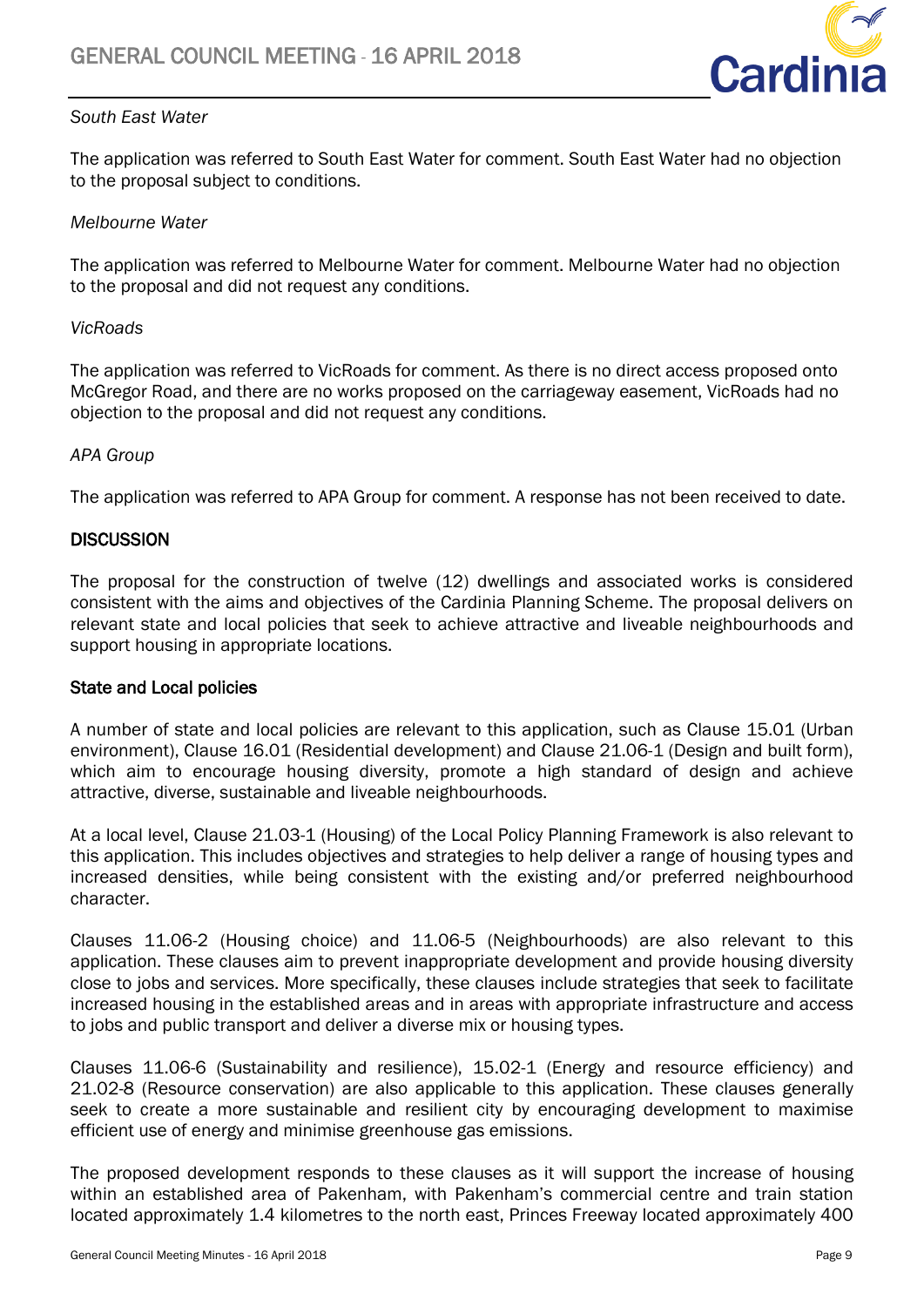

metres to the south, Heritage Springs Shopping Centre located 300 metres to the north-west, and reserves and public open space within approximately 500 metres.

The proposal also contributes towards a diversity of housing types and sizes, with the proposed twostorey townhouses to provide a form of housing type that is currently not provided in the area, and on indicative lot sizes of approximately 228.6 square metres and 292.38 square metres. The immediate area generally consists of single-storey detached dwellings on lot sizes in excess of 600 square metres. At the same time, the proposal helps to respect the character of the existing area, with the use of features and materials that are consistent with what is found in the wider area, such as brick cladding, concrete tiled hip roofing, eaves and open areas for landscaping.

The proposal is also considered consistent with the sustainability and energy efficiency objectives of the Planning Scheme, with the plans maximising the northern orientation of the proposed dwellings and associated private open spaces, and including large areas for landscaping and permeability.

# General Residential Zone – Schedule 1

The General Residential Zone seeks to encourage development that respects the neighbourhood character of the area and to provide a diversity of housing types and housing growth in locations offering good access to services and transport.

While the use of the land for 12 dwellings does not require a planning permit under the zone, a permit is required to construct two or more dwellings on a lot under clause 32.08-6.

The decision guidelines of this overlay cover a number of matters, including:

- The State Planning Policy Framework and the Local Planning Policy Framework, including the Municipal Strategic Statement and local planning policies;
- The purpose of this zone; and
- The objectives, standards and decision guidelines of Clause 55.

The proposal reinforces the residential nature of the area and supports housing growth in an area that is well served by infrastructure and located close to the commercial centre of Pakenham.

Clause 32.08-4 requires a minimum percentage of a lot to be aside as garden area when constructing or extending a dwelling or residential building on a lot. For a lot exceeding 650 square metres (such as the subject site), 35 per cent of the land must be set aside as garden area. The proposal meets this requirement, with 47.46 per cent or 2,098.27 square metres of garden area.

A summary of the assessment against the requirements of Clause 55 is shown below, with the proposal meeting all relevant objectives.

Accordingly, the development is considered responsive to the existing and emerging character of the area, while achieving the zone's objective for housing diversity and growth in appropriate locations.

### Clause 55 Two or More Dwellings on a Lot and Residential Buildings

The proposed development is considered appropriate for the site and surrounds and complies with all the relevant objectives and standards of Clause 55. A summary of the assessment of the development against Clause 55 is listed below: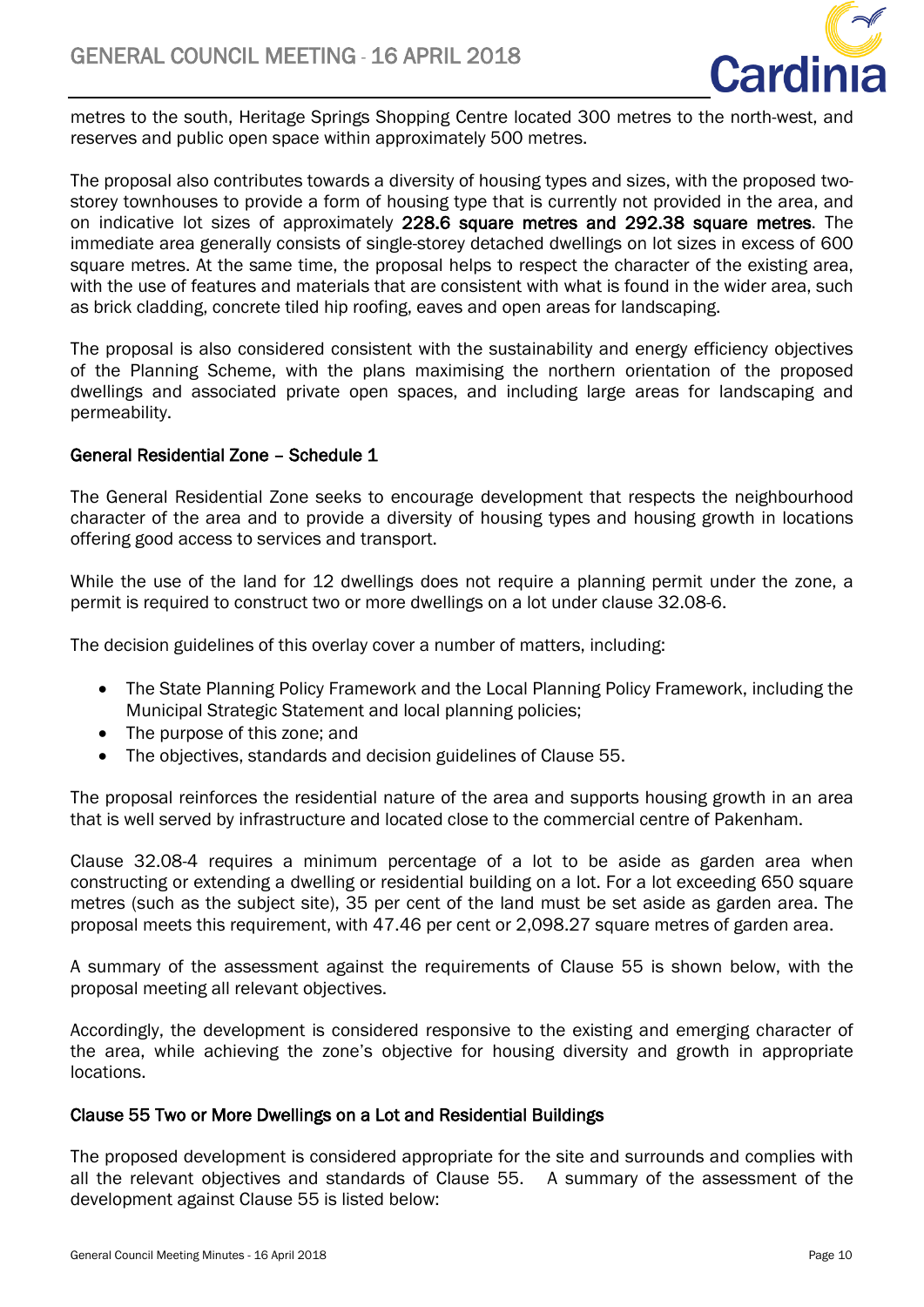

# Clause 55.02 Neighbourhood character and infrastructure:

It is considered that the proposed development generally accords with the existing and developing neighbourhood character of the area. The proposal reinforces the residential character of the area, and uses appropriate design, materials and siting to complement the area. The development is well integrated with the streetscape and of an appropriate scale given its proximity to Pakenham Activity Centre and associated services and infrastructure.

The development can be suitably accommodated into the infrastructure of the existing area and as such, all reticulated services will be available to the development.

# Clause 55.03 Site layout and building massing:

The setbacks of the buildings respect the existing and preferred neighbourhood character of the area and it is considered that the site layout and building form is consistent with the relevant standards.

While the front setback of the development does not meet the 7.27 metres required under the Standard, the proposed minimum setback of 2.0 metres is considered consistent with the objectives for the following reasons:

- The site benefits from a deep nature strip, which helps to increase the perceived setback from Gallery Way.
- The location on the side of the bend of Gallery Way means that any reduced setback will not be visually obvious and will not disrupt the rhythm of the street as there are no comparable adioining properties.
- The setback of the development from Gallery Way increases on approach to 42 Gallery Way, with the front setback of the south-east corner of proposed dwelling generally matching the setback of 42 Gallery Way.
- When the street is taken into consideration in its entirety, the proposed setback is not considered to result in any detrimental impact on the streetscape.
- The open landscape character of the street is maintained as the development does not propose any front fencing and provides ample landscaping opportunities.

Building heights (maximum height of 7.4 metres), site coverage (31.86 per cent) and permeability (43.76 per cent) are within the standards. Energy efficiency, safety, landscaping, access and parking location are all considered appropriate and in accordance with the required standards.

### Clause 55.04 Amenity Impacts:

The proposed development will have limited impact on the amenity of existing dwellings, with the proposal meeting all standards in relation to matters such as walls on boundaries, side and rear setbacks, daylight to existing windows, overshadowing and overlooking. Internal impacts such as internal views and noise impacts are also managed appropriately and in accordance with the relevant standards.

### Clause 55.05 On Site Amenities and Facilities:

The development has been designed to provide a sense of identity for each dwelling and adequate open space areas in accordance with the requirements of Clause 55. The proposal has been designed to ensure adequate provision of on-site amenities and facilities, including accessibility, daylight and solar access.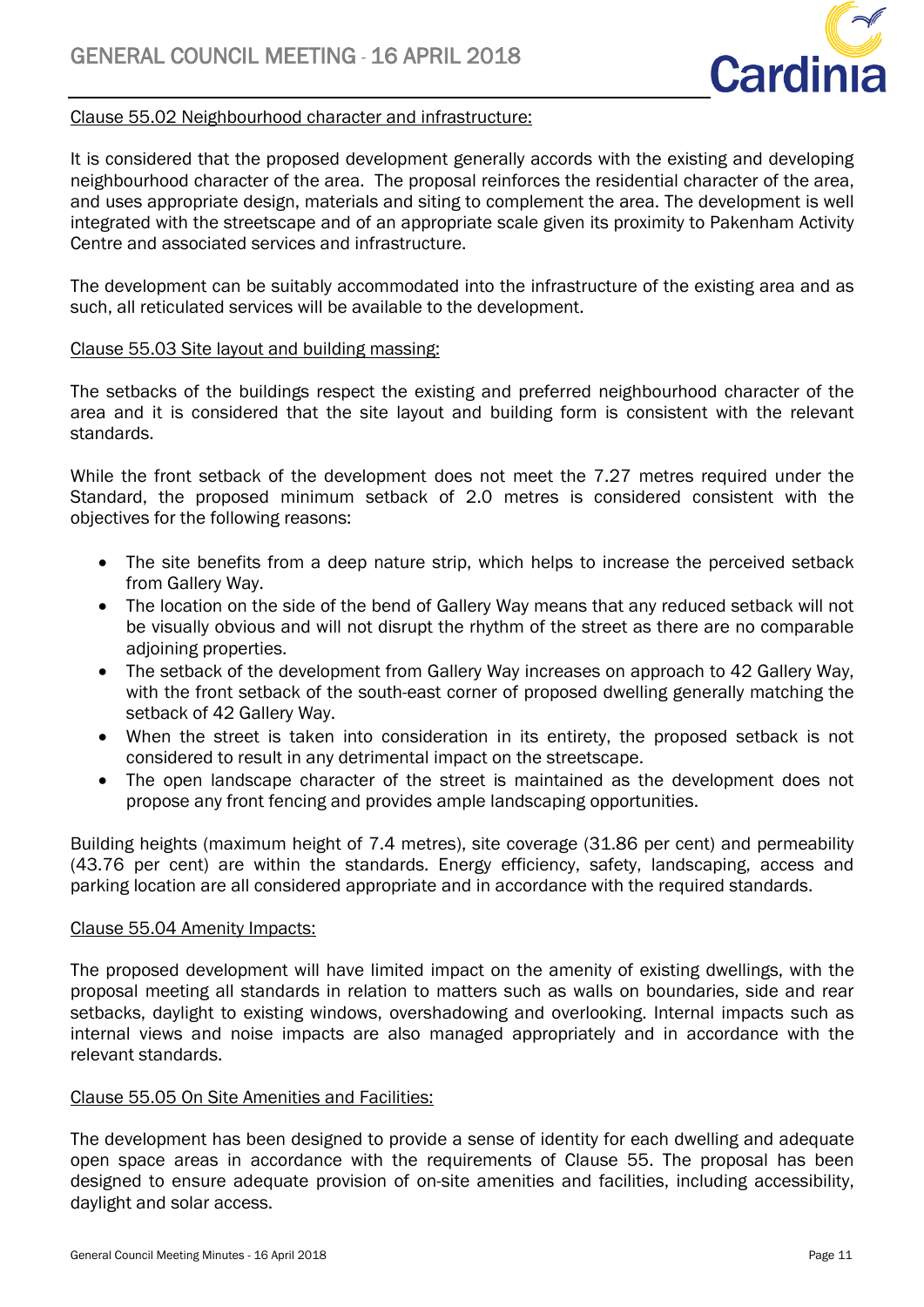

# Clause 55.06 Detailed Design:

The design details of the proposed development are compatible with the character of the surrounding area.

The proposal comprises a conventional residential standard of design that does not detract from the surrounding area. It includes features such as eaves on the upper level, and colours and materials that will make a positive contribution to the area.

The proposed access way is functional and capable of efficient management. It is considered that all site services and facilities can be provided to the site, and this will take the form of conditions on any permit issued.

While not all dwellings meet the 6m3 storage requirements of Standard B30, a variation to this standard is considered appropriate and the application is deemed to meet the relevant objective for the following reasons:

- Each dwelling is large (internally);
- Each dwelling has a lock up garage (single or double);
- Each dwelling has large areas of private open space; and
- Each dwelling includes areas such as laundries, open landings, other living spaces, and multiple bedrooms.

# Clause 52.29 Land Adjacent to a Road Zone Category 1

This Clause applies to land adjacent to a Road Zone Category 1 and aims to ensure appropriate access to identified roads and appropriate subdivision of land adjacent to identified roads. McGregor Road classified as a Road Zone Category 1 but as the proposal does not involve subdivision at this stage and does not propose any access to McGregor Road, the permit requirements of this clause do not apply.

Despite this, the application was referred to VicRoads for comment. VicRoads had no objection and did not request any conditions.

### Development Contributions Plan Overlay – Schedule 1

The Development Contributions Plan Overlay identifies areas which require the preparation of a development contributions plan for the purpose of levying contributions for the provision of works, services and facilities before development can commence.

Pursuant to Clause 45.06-1, a permit granted must:

- Be consistent with the provisions of the relevant development contributions plan; and
- Include any conditions required to give effect to any contributions or levies imposed, conditions or requirements set out in the relevant schedule to this overlay.

A condition requiring the payment of this contribution will be placed on any planning permit.

# Clause 52.06 Car Parking

The purposes of Clause 52.06 include the need to ensure the provision of an appropriate number of car parking spaces having regard to the activities on the land and to ensure that car parking does not adversely affect the amenity of the locality.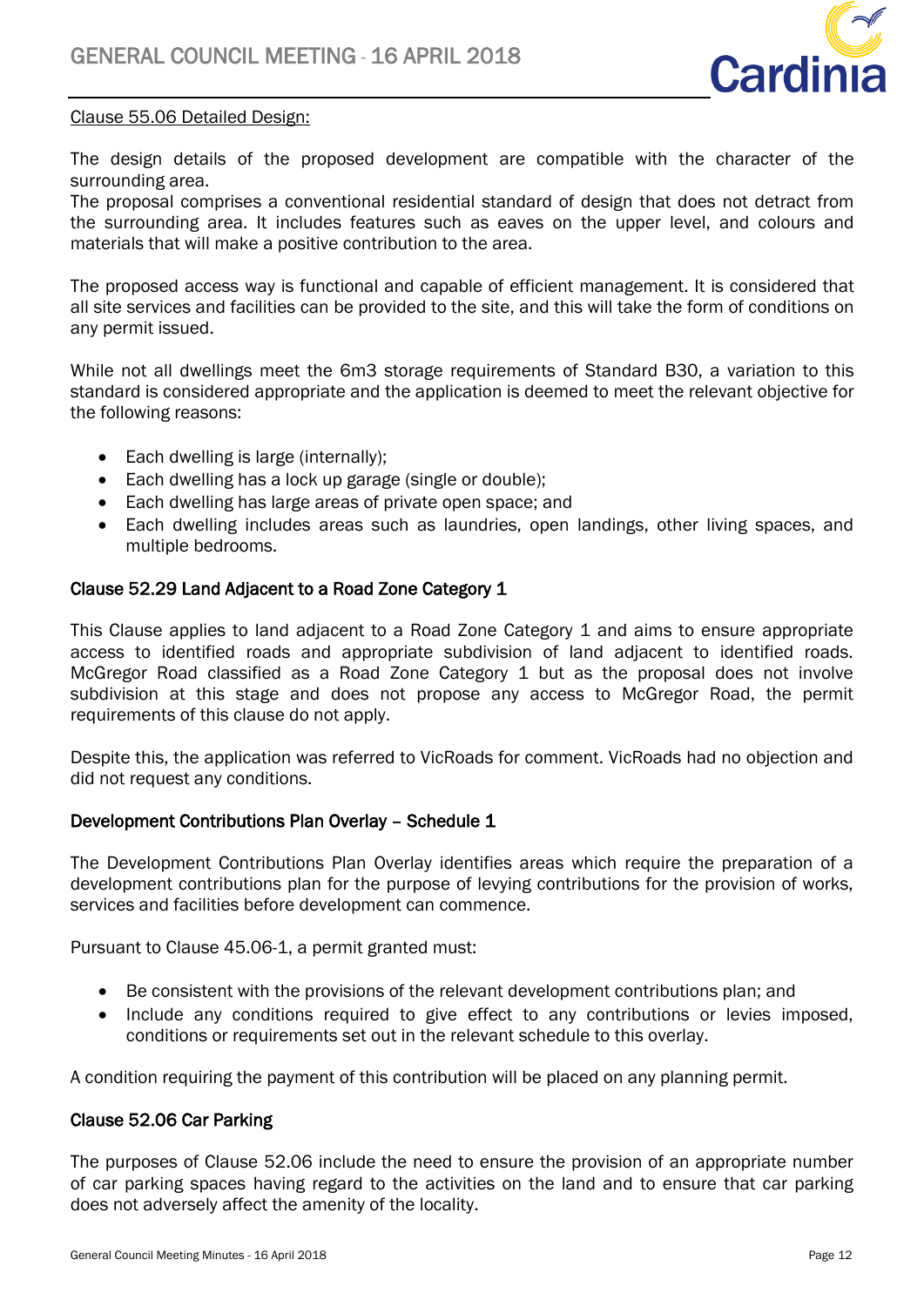

The proposal consists of 12 three-bedroom dwellings, and pursuant to Clause 52.06-5, dwellings with three bedrooms are required to provide a minimum of two car parking spaces. 1 visitor space is also required to be provided to every 5 dwellings.

The development meets the above car parking requirements, with Units 1 to 10 include a single garage with additional car parking space to the front of each garage, and Units 11 and 12 to include a double garage. A total of three visitor spaces are provided. The development also complies with all relevant design standards of Clause 52.06-9, which covers matters such as access way widths, turning areas and car park space sizes.

# **Objections**

The application was advertised by sending notices to the owners and occupiers of adjoining land and placing one (1) sign on site facing Gallery Way. Council has received nine (9) objections to date.

The key issues and themes that were raised in the objections and a response to each is provided below:

The proposed development is not consistent with expectations and advertising material for Arden Estate, which shows the land being set aside for a reserve.

It is noted that the land is zoned General Residential Zone and the use of the land for a dwelling is an-of-right use, which means that any consideration of (either for or against) the intended use is not applicable to this assessment. This assessment is limited to considering the appropriateness of development component only, and considering other uses for the site is outside the scope of this assessment.

It is also noted that a review of the historical planning permits and endorsed plans associated with the creation of the subdivision (such as T020424, T040628, T060825) does not identify the subject site as a reserve, public open space, or any other similar use.

### Vehicles associated with the proposed development causing traffic, parking and safety hazards.

The application has been referred to Council's Traffic Department, who had no objection to the proposal. It is noted that the proposal meets the car parking requirements of Clause 52.06 of the Planning Scheme, with all dwellings contains the required number of car parking spaces and the overall development containing the required number of visitor car parking spaces.

In terms of vehicle impacts during construction of the development, a permit condition will require the preparation of a construction management plan to help manage the impacts of any development of the land.

### The proposed development may increase the incidence of crime.

There is no evidence of this occurring and the use of land for dwellings is as-of-right.

### Issues associated with waste management, including extra noise from waste collection, visual impacts and waste storage not being contained on the subject site.

A waste management plan has been prepared by Leigh Design and supported by Council's Waste Management Department. As per the waste management plan, all waste collection will be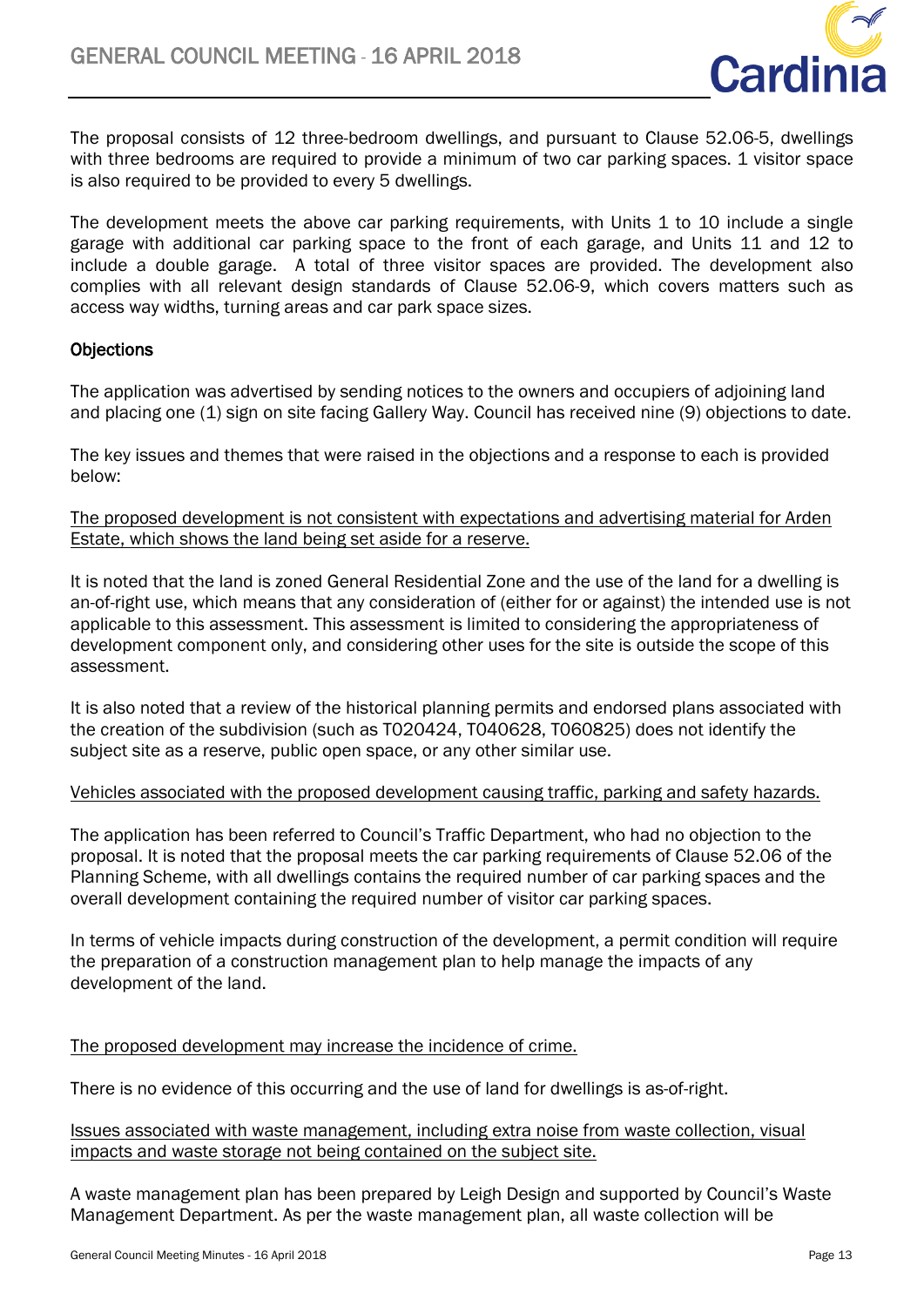

conducted wholly within the access way to the development, which will avoid any traffic impacts to Gallery Way. Council has local laws in place to ensure that bins do not cause a nuisance to other residents.

# Concerns regarding the maintenance of the shared nature strip.

It is the responsibility of all property owners to ensure the basic maintenance of their adjacent nature strip and this is a matter that is regulated by Council. The future owners of the subject site will also be required to abide by these requirements.

### The potential for extra water runoff as a result of the proposed development.

The applicant does not anticipate that the design will result in excess water run-off onto adjoining properties and Council's Engineering Department has not identified any issues relating water runoff. Conditions of any planning permit require the preparation of detailed stormwater and drainage management plans.

### Two-storey dwellings will impact on privacy and are not consistent with existing development.

The application includes a detailed set of elevation drawings which show that the development makes use of fencing, screening and glazing techniques to ensure compliance with the overlooking requirements of Standard B22 of Rescode. The development also includes large areas of land that can be used for landscaping to help provide further screening between adjoining properties.

The development also complies with all relevant height standards and while it is acknowledged that the surrounding area consists of mostly single-storey dwellings, two-storey dwellings are not considered out of character for a residential area.

### The subject site will not be able to be used as a shortcut to McGregor Road and beyond.

The subject site is privately-owned and has not been set aside as an access way to McGregor Road and beyond.

# Cardinia Shire's Liveability Plan 2017-2029

Cardinia Shire's Liveability Plan has been developed to provide a clear framework for public health planning within the Shire, and it has a number of goals and actions relating to policy domains that include active travel, education, employment and housing. The application is considered consistent with this Plan as it supports an increase of housing and alternative housing types in close proximity to employment, transport, education and services.

### Clause 65 Decision Guidelines

The proposal is consistent with the SPPF and LPPF, the purpose of the zone and is consistent with the orderly planning of the area and not expected to have any unreasonable impact on the amenity of the surrounding area.

# **CONCLUSION**

Having regard to the above, it is considered that the proposal is consistent with the Cardinia Planning Scheme. It is recommended that a Notice of Decision to Grant Planning Permit T170606 be issued for the construction of twelve (12) dwellings and associated works at 36-40 Gallery Way, Pakenham VIC 3810 subject to the following conditions: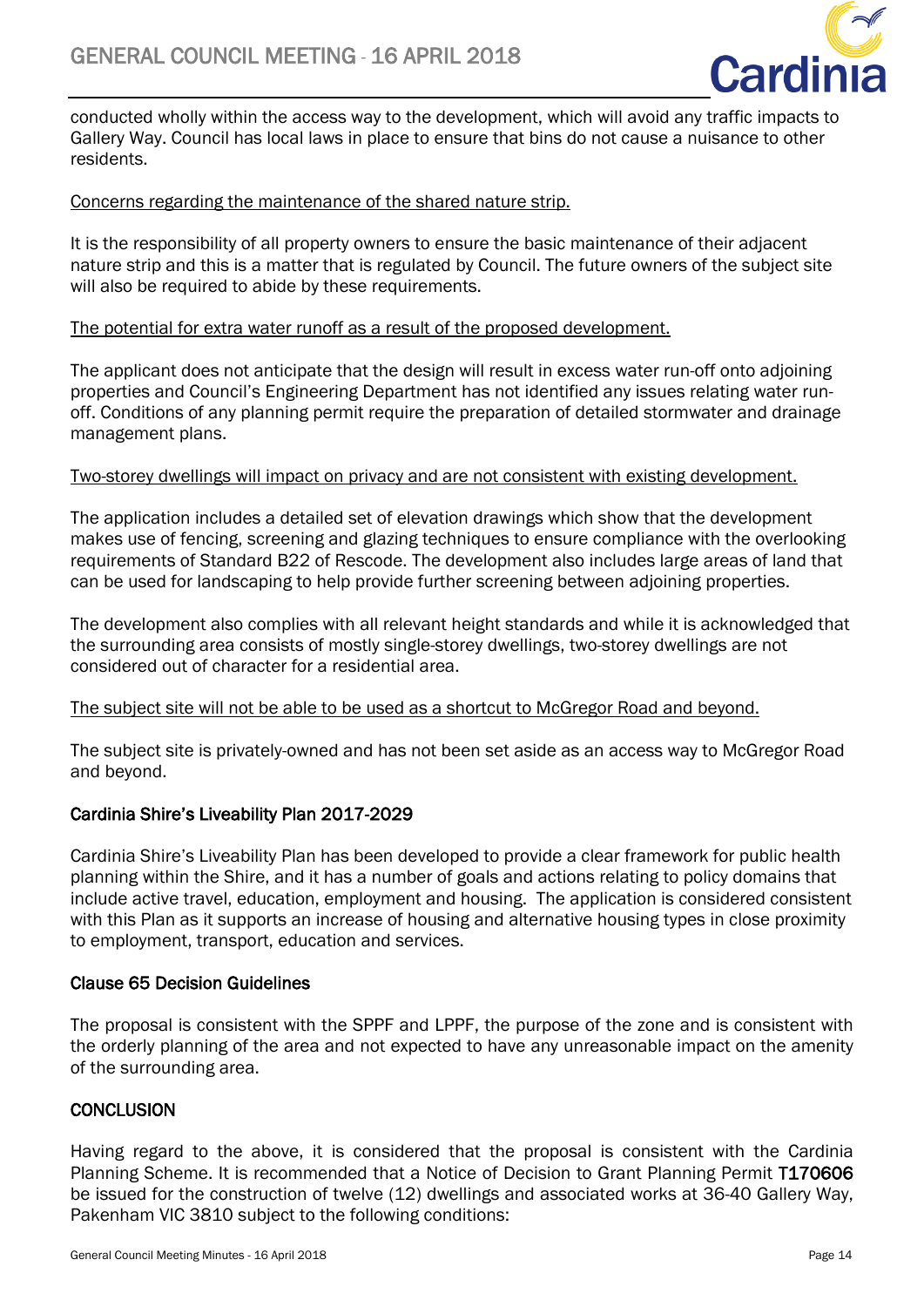

# **CONDITIONS**

1. Before the development starts, amended plans to the satisfaction of the Responsible Authority must be submitted to and approved by the Responsible Authority. When approved, the plans will be endorsed and will then form part of the permit. The plans must be drawn to scale and fully dimensioned. The plans must be generally in accordance with the plans submitted with the application but modified to show:

# Development Plans:

- a. Correctly label the elevations of Units 1 and 2 on Drawings TPU02 and TPU04.
- b. Deletion of Unit 1's side gate as per Condition 16b.

### Landscape Plan:

- c. A landscape plan prepared by a person suitably qualified and experienced in landscape design. The plan must be drawn to scale with dimensions and show the following:
	- i. Buildings and trees (including botanical names) on neighbouring properties within three metres of the boundary.
	- ii.Details of surface finishes of pathways and driveways.
	- iii. A planting schedule of all proposed trees, shrubs and ground covers, including botanical names, common names, pot sizes, sizes at maturity, and quantities of each plant.
	- iv. Landscaping and planting within all open areas of the subject land.

All species selected must be to the satisfaction of the Responsible Authority.

2. At least 14 days before any works start, a site specific Construction Environmental Management Plan (CEMP) to the satisfaction of the Responsible Authority must be submitted to and approved by the Responsible Authority. When approved the CEMP will be endorsed and will then form part of the permit. All works must be undertaken in accordance with the approved CEMP.

The CEMP must address all environmental risks and include:

- a. Temporary stormwater management including sedimentation control.
- b. Provision of pollution and contamination controls including noise and dust.
- c. Location of stockpiles and stockpile management.
- d. Location of site office and facilities.
- e. Traffic, equipment, materials and goods management.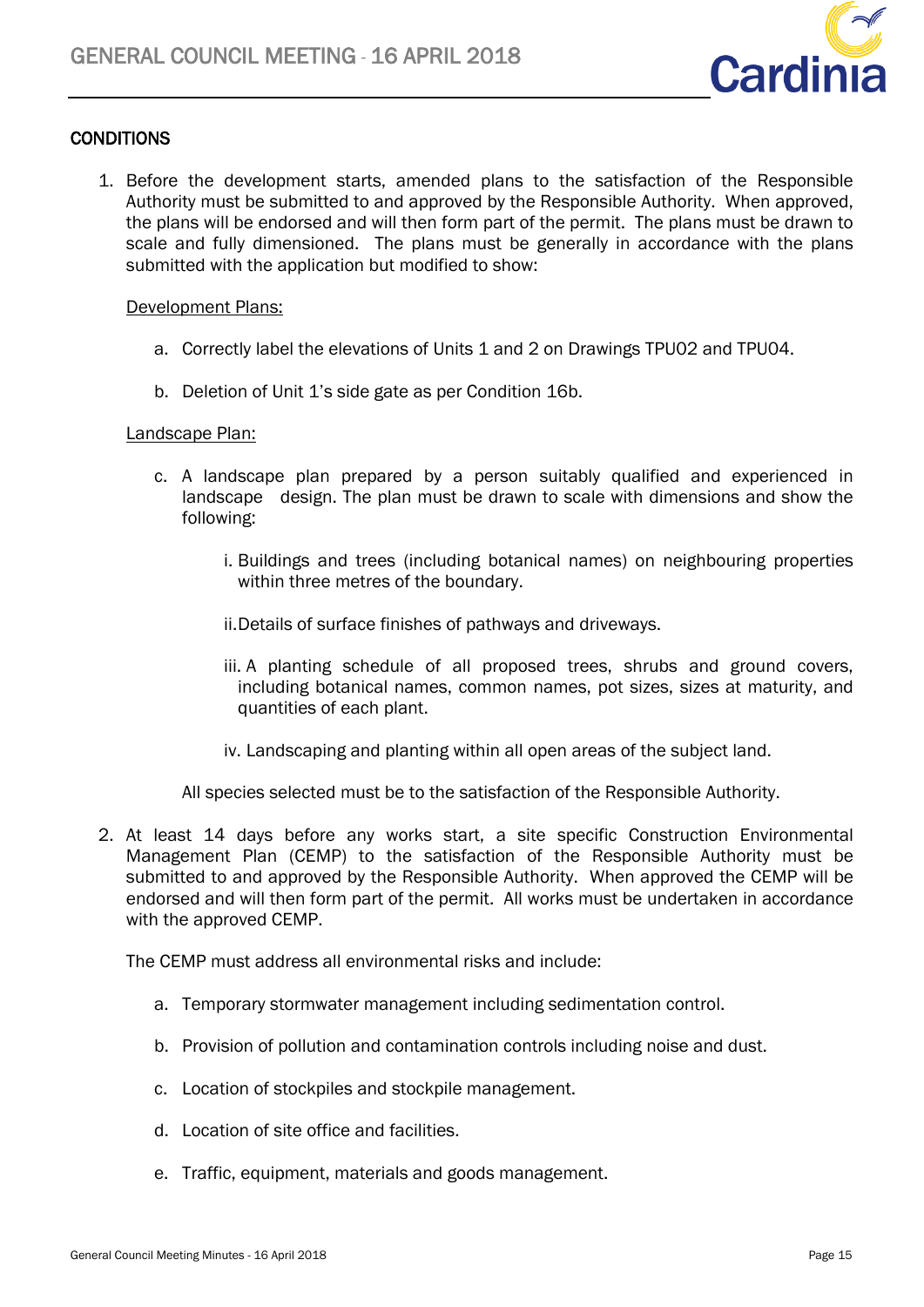

3. Before the development starts, drainage plans must be submitted to and approved by the Responsible Authority. The plans must show the provision of a stormwater detention system. The stormwater detention system will become the responsibility of the property owner or body corporate to maintain to the satisfaction of the Responsible Authority.

*Note: As the development has an impervious ratio greater than 35%, the developer shall engage the services of a suitably experienced Engineer to design a stormwater detention system that will reduce the intensity of the storm water discharge entering Council's drainage system, i.e.: a detention system. The storm water detention system shall provide for the same five (5) year ARI peak discharge as that for a standard house lot with no storm water detention. A standard house lot is assumed to have a fraction impervious area of 35%. Calculations and a plan shall be submitted to Council for approval prior to construction. The storm water detention system must be constructed prior to the occupation of the proposed development.*

- 4. Prior to a building permit being issued under the *Building Act 1993*, a cash contribution to the satisfaction of the Responsible Authority must be provided for the provision or augmentation of public infrastructure in accordance with the relevant approved Development Contribution Plan.
- 5. The development as shown on the endorsed plans must not be altered without the written consent of the Responsible Authority.
- 6. Once the development has started it must be continued and completed to the satisfaction of the Responsible Authority.
- 7. The development must not be occupied until the following works have been completed to the satisfaction of the Responsible Authority:
	- a. The premises are connected to a reticulated water supply, sewerage, drainage and underground electricity to the requirements of the relevant servicing authority.
	- b. Power and telephone lines to all new dwellings must be placed underground from the main point of service supplied by the relevant authority outside the boundaries of the subject land.
	- c. A bin storage area must be provided for each dwelling and must be located so as not to be detrimental to the visual amenity of the neighbourhood.
	- d. A mail box must be provided to the satisfaction of the Responsible Authority and Australia Post.
	- e. A clothesline must be provided for each dwelling and must be located so as not to be detrimental to the visual amenity of the neighbourhood.
	- f. Lighting must be provided near the front entrance of each dwelling.
	- g. The landscaping works shown on the endorsed plans must be carried out and completed.
	- h. A commercial/industrial standard concrete vehicle crossing as shown on the approved plans must be constructed to the approval and satisfaction of the Responsible Authority.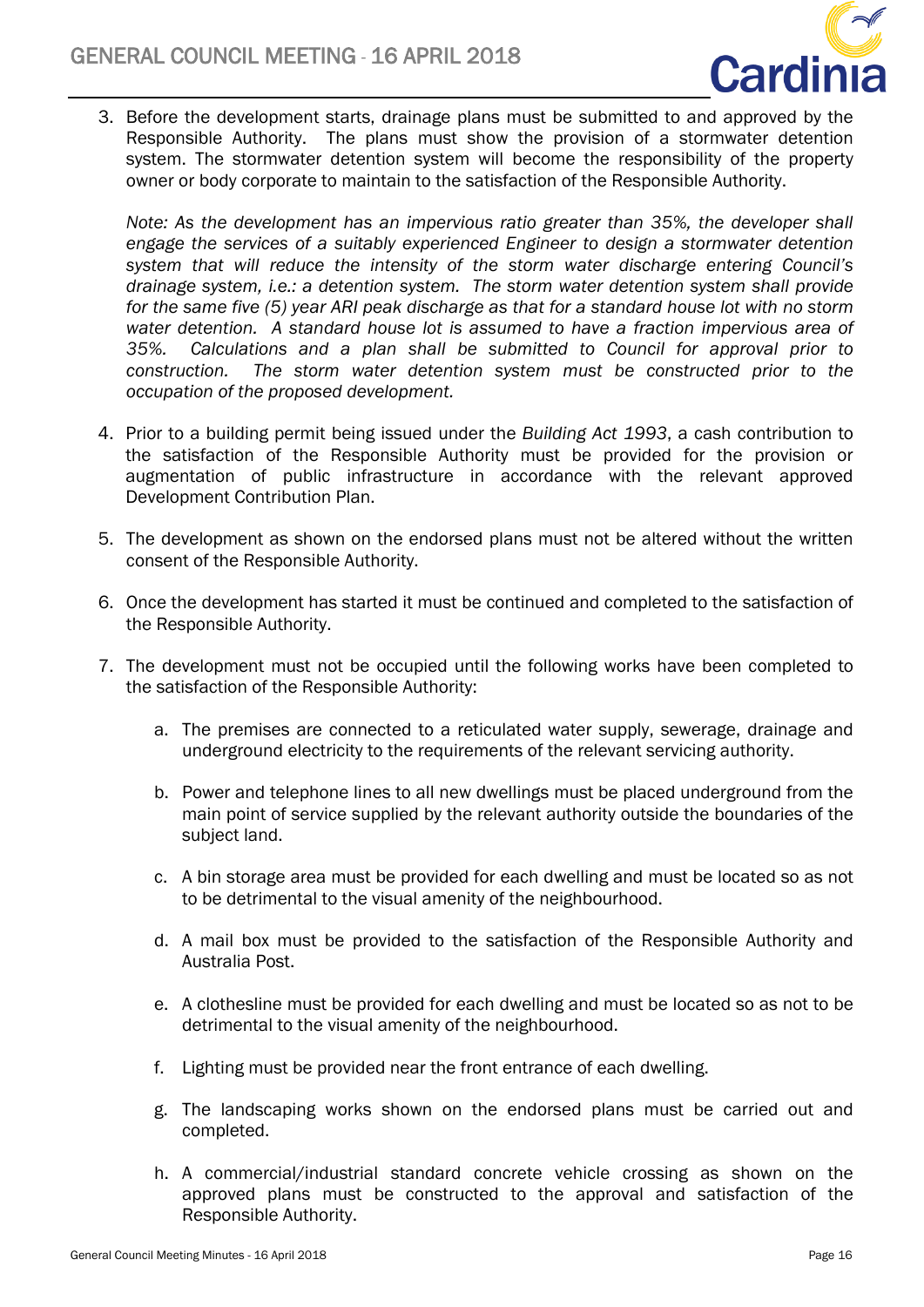

- i. All proposed areas set aside on the approved plan/s for access, circulation and car parking must be constructed with concrete, asphalt or other approved hard surfacing material, drained and the parking areas delineated to the satisfaction of the Responsible Authority. Once constructed, these areas must be maintained to the satisfaction of the Responsible Authority.
- 8. Stormwater works must be provided on the subject land so as to prevent overflows onto adjacent properties.
- 9. Earthworks must be undertaken in a manner that minimises soil erosion. Exposed areas of soil must be stabilised to prevent soil erosion. The time for which soil remains exposed and unestablished must be minimised to the satisfaction of the Responsible Authority.
- 10.Sediment control measures must be undertaken during construction to the satisfaction of the Responsible Authority to ensure that the development subject land is adequately managed in such a way that no mud, dirt, sand, soil, clay or stones are washed into or allowed to enter the stormwater drainage system.
- 11.The landscaping shown on the endorsed plans must be maintained to the satisfaction of the Responsible Authority and used for no other purpose. Any dead, diseased or damaged plants are to be replaced.
- 12.The exterior colour and cladding of the development must not result in any adverse visual impact on the environment of the area and all external cladding and trim of the building, including the roof, must be of a non-reflective nature.
- 13.The dimensions and layout of the proposed access and parking areas must be in accordance with the requirements of Clause 52.06 of the Cardinia Planning Scheme.
- 14.All residential waste must be stored within the specified bin storage area for each dwelling. Garbage bins are to be placed on the street for collection in a tidy manner on the appropriate waste collection day for the area.
- 15.Any external lighting must be designed, baffled and located so as to not detrimentally affect the adjoining land to the satisfaction of the Responsible Authority.

### AusNet Services Conditions:

16.The applicant must –

- a. Enter into an agreement with AusNet Electricity Services Pty Ltd for the extension, upgrading or rearrangement of the electricity supply to lots on the Design Response Plan. A payment to cover the cost of such work will be required.
- b. Remove Unit 1's side gate from the Design Response Plan.

# South East Water Conditions:

17.The owner of the subject land must enter into an agreement with South East Water for the provision of potable water supply and fulfil all requirements to its satisfaction.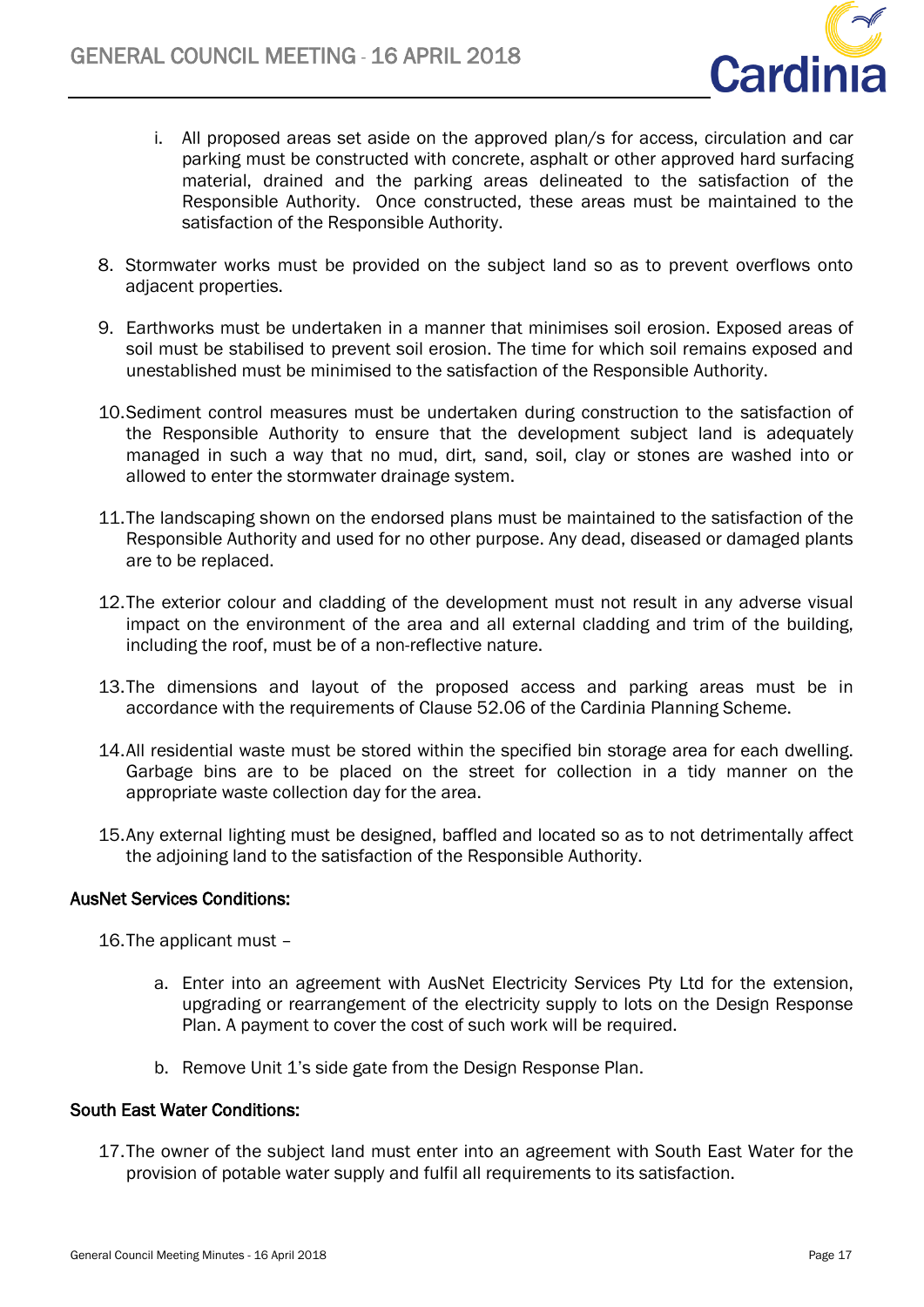

18.The owner of the subject land must enter into an agreement with South East Water for the provision of sewerage and fulfil all requirements to its satisfaction.

# Expiry:

This permit for development will expire if:

- a) The development is not started within two (2) years of the date of this permit.
- b) The development is not completed within four (4) years of the date of this permit.

In accordance with [Section 69](http://www.austlii.edu.au/au/legis/vic/consol_act/paea1987254/s69.html) of the *[Planning and Environment Act 1987](http://www.austlii.edu.au/au/legis/vic/consol_act/paea1987254/)*, an application may be submitted to the Responsible Authority for an extension of the periods referred to in this condition.

# Notes:

- A 'Vehicle Crossing Permit' must be obtained from Council prior to the commencement of any works associated with the proposed vehicle crossing.
- A Building Permit may be required for this development. To obtain a building permit you will need to contact a registered building surveyor.
- Consent may be required from the relevant authority prior to constructing any buildings or undertaking any works on or within 1 metre of the easement along the southern boundary.

# AusNet Services Notes:

- It is recommended that, at an early date the applicant commences negotiations with AusNet Services for a supply of electricity in order that supply arrangements can be worked out in detail, so prescribed information can be issued without delay (the release to the municipality enabling a Statement of Compliance with the conditions to be issued).
- Arrangements for the supply will be subject to obtaining the agreement of other Authorities and any landowners affected by routes of the electric power lines required to supply the lots and for any tree clearing.
- Prospective purchasers of lots on this plan should contact this office to determine the availability of a supply of electricity. Financial contributions may be required.
- For all enquiries please email [subdivisions@ausnetservices.com.au.](mailto:subdivisions@ausnetservices.com.au)

# South East Water Notes:

- The owner of the subject land is required to obtain a 'Notice of Agreement' from South East Water. All requirements must be fulfilled to its satisfaction prior to South East Water consenting to the issuing of a Statement of Compliance.
- The following South East Water agreement options are available: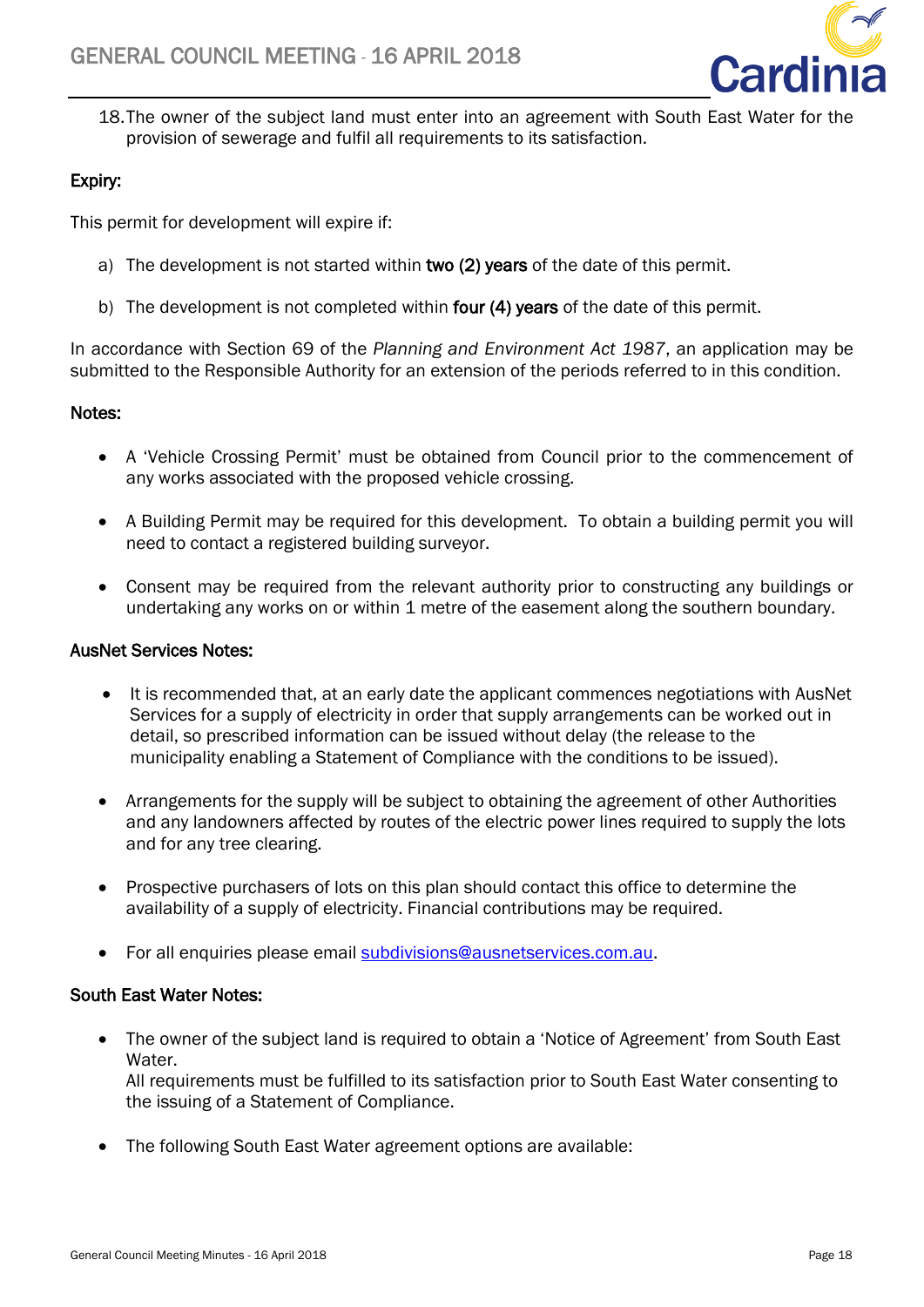

- o Application to enter into a Development Agreement-Works If South East Water reticulated sewer/water/recycled water (as applicable) is required to be extended to service lots within the development
- o Application For Notice of Agreement Subdivision-Non Works If South East Water reticulated sewer/water/recycled water (as applicable) is available to the development and the owner only requires Statement of Compliance to release the titles (i.e. subdivision prior to building)
- o Plumbing Industrial, Commercial, Units & Private Water application If South East Water reticulated sewer/water/recycled water (as applicable) is available to the development and the owner wishes to commence construction of the building/s (i.e. building prior to subdivision)
- To lodge an application please visit our website: [www.southeastwater.com.au.](http://www.southeastwater.com.au/)

# Melbourne Water Notes:

- Information available at Melbourne Water indicates that this property is not subject to flooding from Melbourne Water's drainage system, based on a flood level that has a probability of occurrence of 1% in any one year. It is advised to assess the impacts of flooding associated with the local drainage system (council).
- If Council have determined an applicable flood level for the property, Melbourne Water recommends that the finished floor levels of the new development are constructed to a minimum of 300mm above the applicable council flood level.
- For general development enquiries contact our Customer Service Centre on 131722.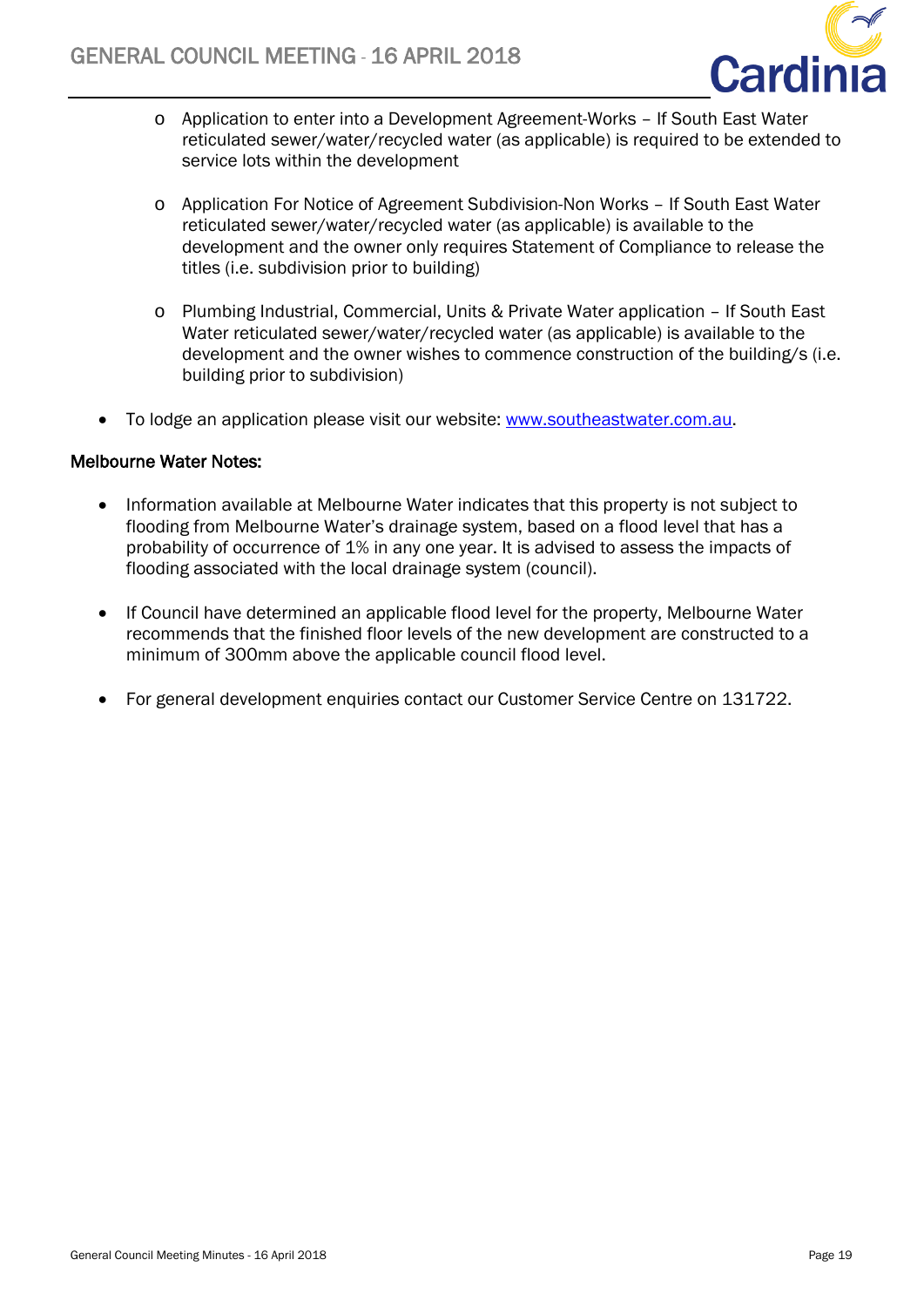# 1 CONSTRUCTION OF TWELVE (12) DWELLINGS AND ASSOCIATED WORKS, 36-40 GALLERY WAY, PAKENHAM

Moved Cr G Moore Seconded Cr C Ryan

That a Notice of Decision to Grant Planning Permit T170606 be issued for the construction of twelve (12) dwellings and associated works at 36-40 Gallery Way, Pakenham VIC 3810 subject to the following conditions:

1. Before the development starts, amended plans to the satisfaction of the Responsible Authority must be submitted to and approved by the Responsible Authority. When approved, the plans will be endorsed and will then form part of the permit. The plans must be drawn to scale and fully dimensioned. The plans must be generally in accordance with the plans submitted with the application but modified to show:

#### Development Plans:

- a. Correctly label the elevations of Units 1 and 2 on Drawings TPU02 and TPU04.
- b. Deletion of Unit 1's side gate as per Condition 16b.

#### Landscape Plan:

- c. A landscape plan prepared by a person suitably qualified and experienced in landscape design. The plan must be drawn to scale with dimensions and show the following:
	- i. Buildings and trees (including botanical names) on neighbouring properties within three metres of the boundary.
	- ii.Details of surface finishes of pathways and driveways.
	- iii. A planting schedule of all proposed trees, shrubs and ground covers, including botanical names, common names, pot sizes, sizes at maturity, and quantities of each plant.
	- iv. Landscaping and planting within all open areas of the subject land.
	- All species selected must be to the satisfaction of the Responsible Authority.
- 2. At least 14 days before any works start, a site specific Construction Environmental Management Plan (CEMP) to the satisfaction of the Responsible Authority must be submitted to and approved by the Responsible Authority. When approved the CEMP will be endorsed and will then form part of the permit. All works must be undertaken in accordance with the approved CEMP.

The CEMP must address all environmental risks and include:

- a. Temporary stormwater management including sedimentation control.
- b. Provision of pollution and contamination controls including noise and dust.
- c. Location of stockpiles and stockpile management.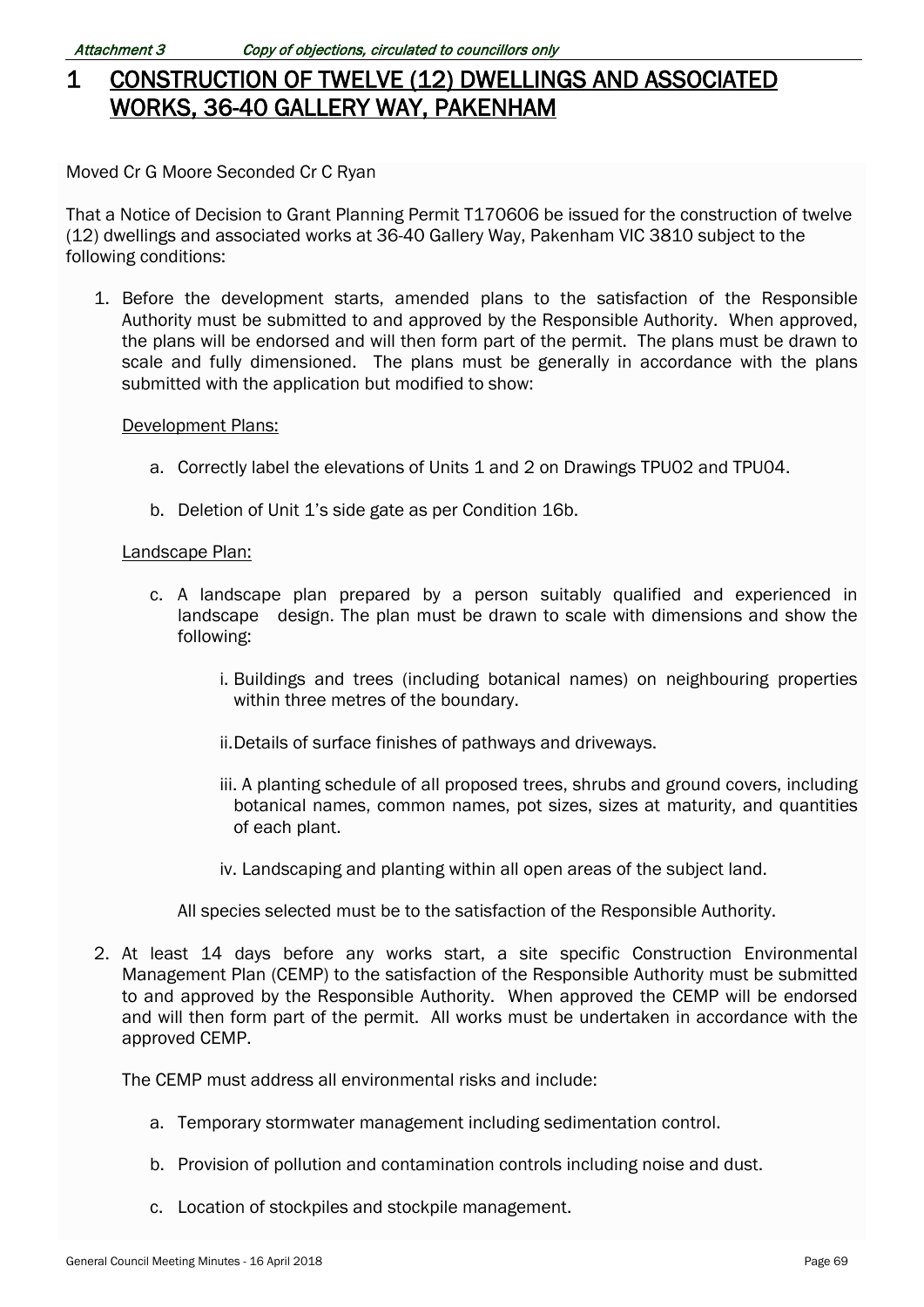- d. Location of site office and facilities.
- e. Traffic, equipment, materials and goods management.
- 3. Before the development starts, drainage plans must be submitted to and approved by the Responsible Authority. The plans must show the provision of a stormwater detention system. The stormwater detention system will become the responsibility of the property owner or body corporate to maintain to the satisfaction of the Responsible Authority.

*Note:* As the development has an impervious ratio greater than 35%, the developer shall *engage the services of a suitably experienced Engineer to design a stormwater detention system that will reduce the intensity of the storm water discharge entering Council's drainage system, i.e.: a detention system. The storm water detention system shall provide for the same five (5) year ARI peak discharge as that for a standard house lot with no storm water detention. A standard house lot is assumed to have a fraction impervious area of 35%. Calculations and a plan shall be submitted to Council for approval prior to construction. The storm water detention system must be constructed prior to the occupation of the proposed development.*

- 4. Prior to a building permit being issued under the *Building Act 1993*, a cash contribution to the satisfaction of the Responsible Authority must be provided for the provision or augmentation of public infrastructure in accordance with the relevant approved Development Contribution Plan.
- 5. The development as shown on the endorsed plans must not be altered without the written consent of the Responsible Authority.
- 6. Once the development has started it must be continued and completed to the satisfaction of the Responsible Authority.
- 7. The development must not be occupied until the following works have been completed to the satisfaction of the Responsible Authority:
	- a. The premises are connected to a reticulated water supply, sewerage, drainage and underground electricity to the requirements of the relevant servicing authority.
	- b. Power and telephone lines to all new dwellings must be placed underground from the main point of service supplied by the relevant authority outside the boundaries of the subject land.
	- c. A bin storage area must be provided for each dwelling and must be located so as not to be detrimental to the visual amenity of the neighbourhood.
	- d. A mail box must be provided to the satisfaction of the Responsible Authority and Australia Post.
	- e. A clothesline must be provided for each dwelling and must be located so as not to be detrimental to the visual amenity of the neighbourhood.
	- f. Lighting must be provided near the front entrance of each dwelling.
	- g. The landscaping works shown on the endorsed plans must be carried out and completed.
	- h. A commercial/industrial standard concrete vehicle crossing as shown on the approved plans must be constructed to the approval and satisfaction of the Responsible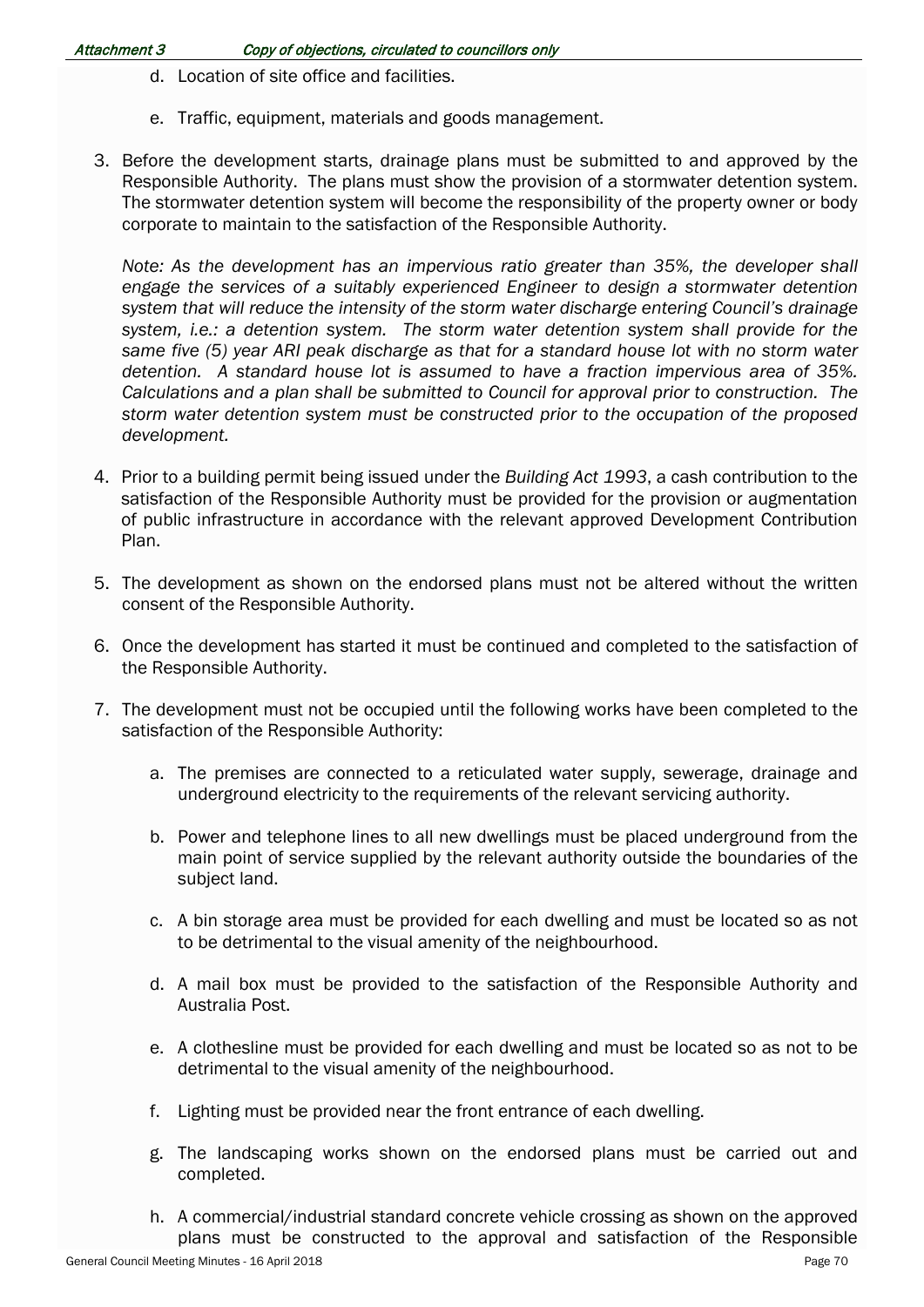Authority.

- i. All proposed areas set aside on the approved plan/s for access, circulation and car parking must be constructed with concrete, asphalt or other approved hard surfacing material, drained and the parking areas delineated to the satisfaction of the Responsible Authority. Once constructed, these areas must be maintained to the satisfaction of the Responsible Authority.
- 8. Stormwater works must be provided on the subject land so as to prevent overflows onto adjacent properties.
- 9. Earthworks must be undertaken in a manner that minimises soil erosion. Exposed areas of soil must be stabilised to prevent soil erosion. The time for which soil remains exposed and unestablished must be minimised to the satisfaction of the Responsible Authority.
- 10.Sediment control measures must be undertaken during construction to the satisfaction of the Responsible Authority to ensure that the development subject land is adequately managed in such a way that no mud, dirt, sand, soil, clay or stones are washed into or allowed to enter the stormwater drainage system.
- 11.The landscaping shown on the endorsed plans must be maintained to the satisfaction of the Responsible Authority and used for no other purpose. Any dead, diseased or damaged plants are to be replaced.
- 12.The exterior colour and cladding of the development must not result in any adverse visual impact on the environment of the area and all external cladding and trim of the building, including the roof, must be of a non-reflective nature.
- 13.The dimensions and layout of the proposed access and parking areas must be in accordance with the requirements of Clause 52.06 of the Cardinia Planning Scheme.
- 14.All residential waste must be stored within the specified bin storage area for each dwelling. Garbage bins are to be placed on the street for collection in a tidy manner on the appropriate waste collection day for the area.
- 15.Any external lighting must be designed, baffled and located so as to not detrimentally affect the adjoining land to the satisfaction of the Responsible Authority.

# AusNet Services Conditions:

16.The applicant must –

- a. Enter into an agreement with AusNet Electricity Services Pty Ltd for the extension, upgrading or rearrangement of the electricity supply to lots on the Design Response Plan. A payment to cover the cost of such work will be required.
- b. Remove Unit 1's side gate from the Design Response Plan.

### South East Water Conditions:

- 17.The owner of the subject land must enter into an agreement with South East Water for the provision of potable water supply and fulfil all requirements to its satisfaction.
- 18.The owner of the subject land must enter into an agreement with South East Water for the provision of sewerage and fulfil all requirements to its satisfaction.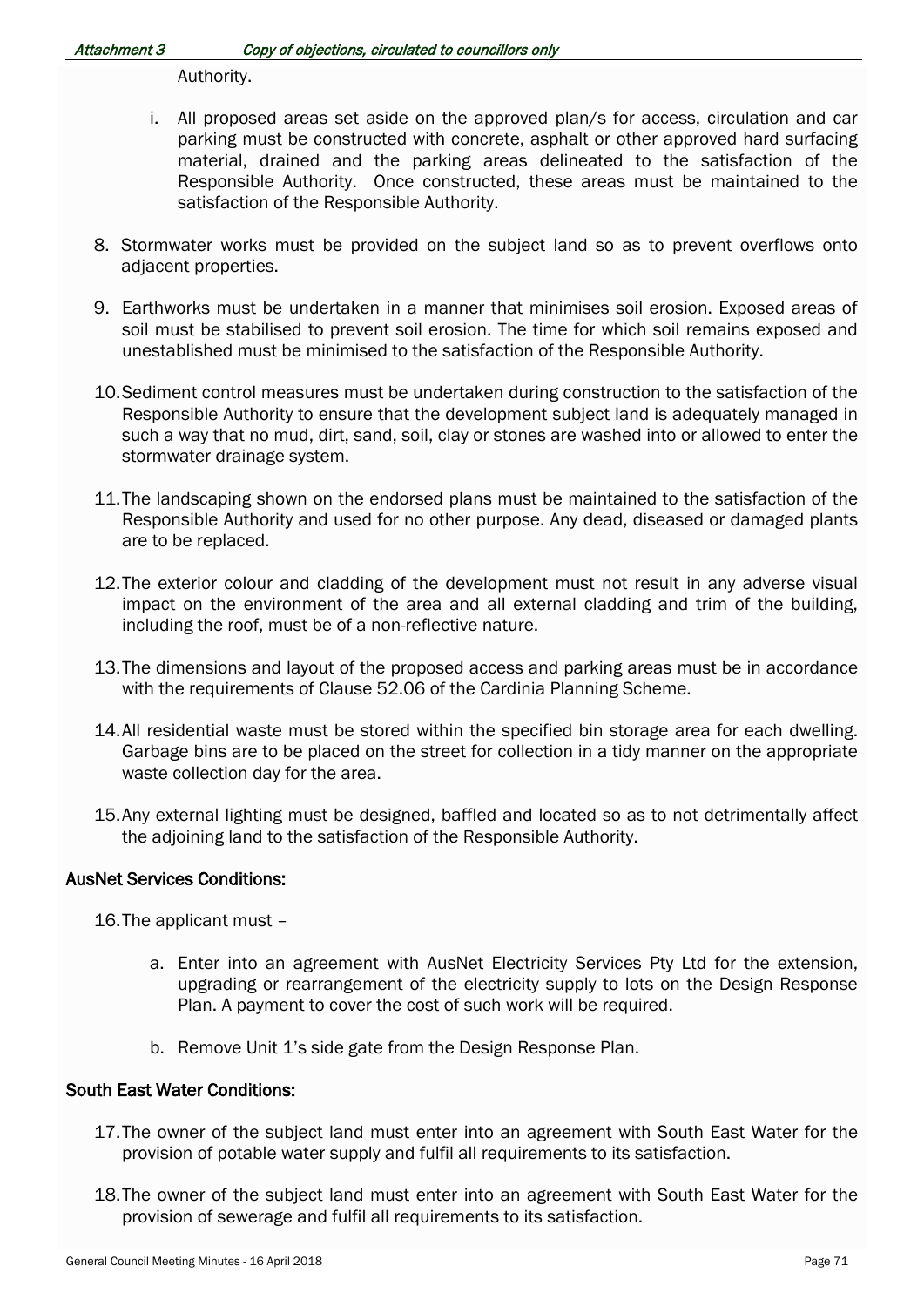### Expiry:

This permit for development will expire if:

- a) The development is not started within two (2) years of the date of this permit.
- b) The development is not completed within four (4) years of the date of this permit.

In accordance with [Section 69](http://www.austlii.edu.au/au/legis/vic/consol_act/paea1987254/s69.html) of the *[Planning and Environment Act 1987](http://www.austlii.edu.au/au/legis/vic/consol_act/paea1987254/)*, an application may be submitted to the Responsible Authority for an extension of the periods referred to in this condition.

#### Notes:

- A 'Vehicle Crossing Permit' must be obtained from Council prior to the commencement of any works associated with the proposed vehicle crossing.
- A Building Permit may be required for this development. To obtain a building permit you will need to contact a registered building surveyor.
- Consent may be required from the relevant authority prior to constructing any buildings or undertaking any works on or within 1 metre of the easement along the southern boundary.

#### AusNet Services Notes:

- It is recommended that, at an early date the applicant commences negotiations with AusNet Services for a supply of electricity in order that supply arrangements can be worked out in detail, so prescribed information can be issued without delay (the release to the municipality enabling a Statement of Compliance with the conditions to be issued).
- Arrangements for the supply will be subject to obtaining the agreement of other Authorities and any landowners affected by routes of the electric power lines required to supply the lots and for any tree clearing.
- Prospective purchasers of lots on this plan should contact this office to determine the availability of a supply of electricity. Financial contributions may be required.
- For all enquiries please email [subdivisions@ausnetservices.com.au.](mailto:subdivisions@ausnetservices.com.au)

#### South East Water Notes:

• The owner of the subject land is required to obtain a 'Notice of Agreement' from South East Water.

All requirements must be fulfilled to its satisfaction prior to South East Water consenting to the issuing of a Statement of Compliance.

- The following South East Water agreement options are available:
	- o Application to enter into a Development Agreement-Works If South East Water reticulated sewer/water/recycled water (as applicable) is required to be extended to service lots within the development
	- o Application For Notice of Agreement Subdivision-Non Works If South East Water reticulated sewer/water/recycled water (as applicable) is available to the development and the owner only requires Statement of Compliance to release the titles (i.e. subdivision prior to building)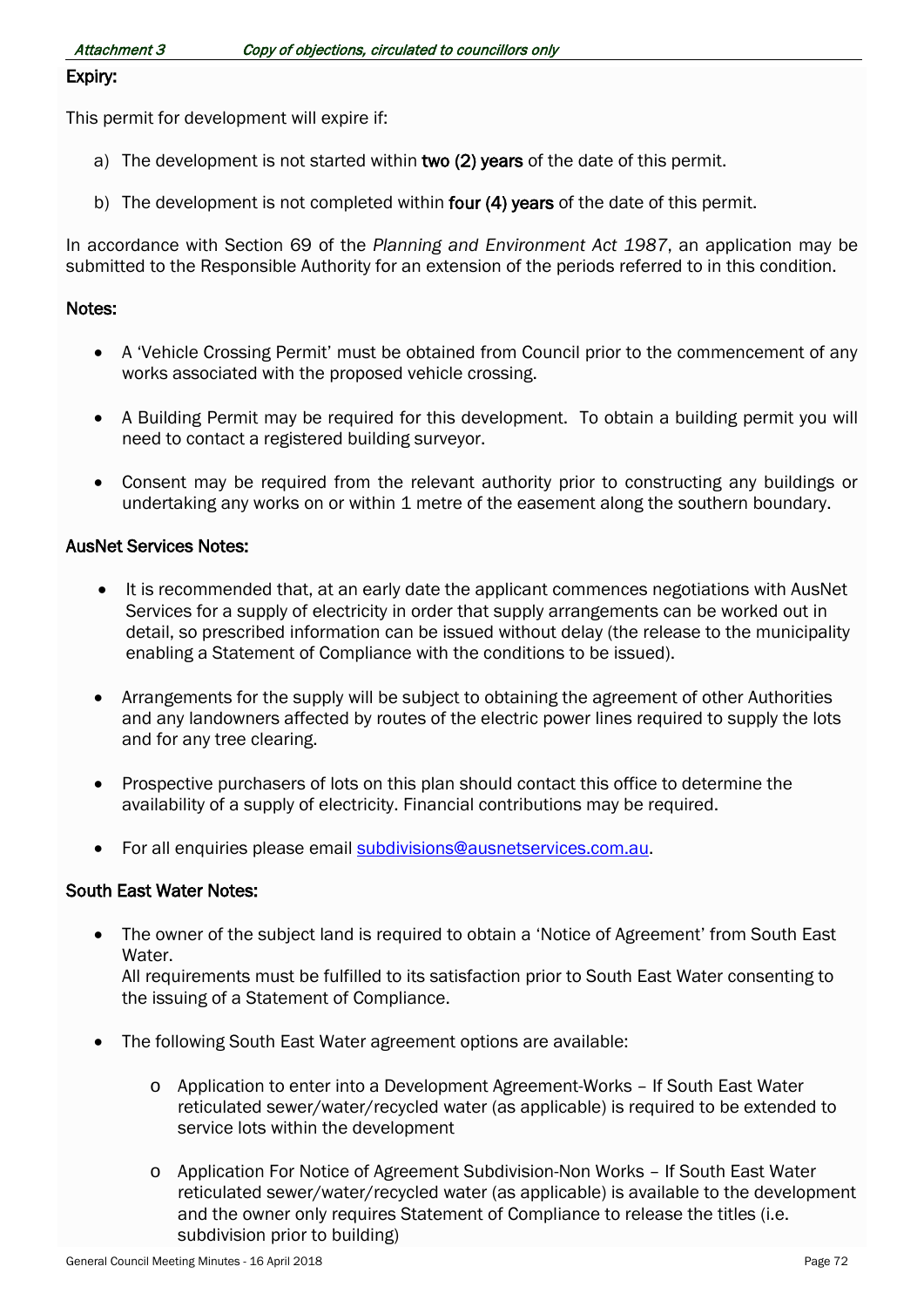- o Plumbing Industrial, Commercial, Units & Private Water application If South East Water reticulated sewer/water/recycled water (as applicable) is available to the development and the owner wishes to commence construction of the building/s (i.e. building prior to subdivision)
- To lodge an application please visit our website: [www.southeastwater.com.au.](http://www.southeastwater.com.au/)

#### Melbourne Water Notes:

- Information available at Melbourne Water indicates that this property is not subject to flooding from Melbourne Water's drainage system, based on a flood level that has a probability of occurrence of 1% in any one year. It is advised to assess the impacts of flooding associated with the local drainage system (council).
- If Council have determined an applicable flood level for the property, Melbourne Water recommends that the finished floor levels of the new development are constructed to a minimum of 300mm above the applicable council flood level.
- For general development enquiries contact our Customer Service Centre on 131722.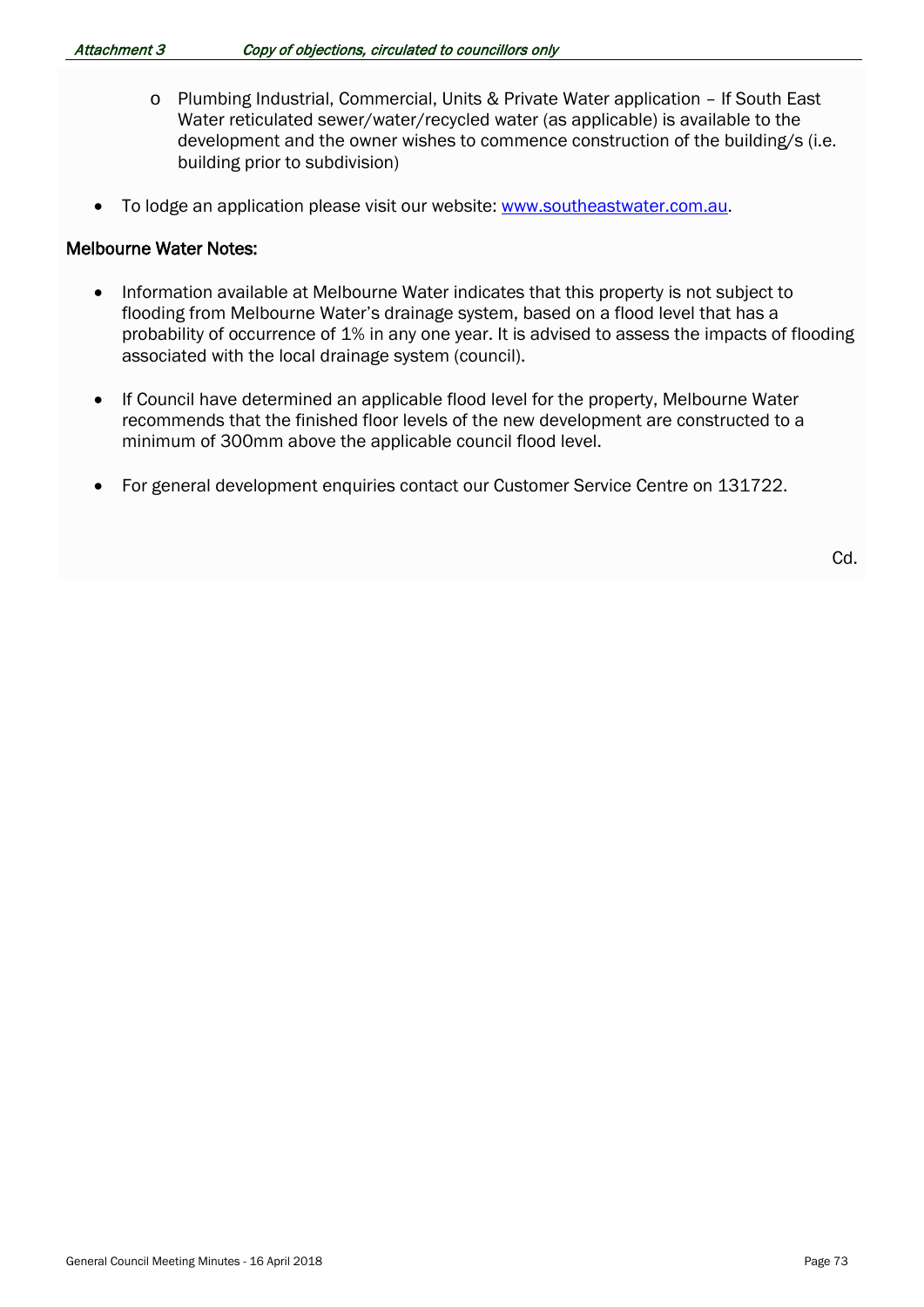<span id="page-24-0"></span>

# 2 CARDINIA PLANNING SCHEME AMENDMENT C237 AUTHORISATION

FILE REFERENCE INT1823029

RESPONSIBLE GENERAL MANAGER Andrew Paxton

AUTHOR Celeste Grossi

# RECOMMENDATION

That authorisation be sought from the Minister for Planning under Section 9(2) of the *Planning and Environment Act 1987* to prepare Amendment C237 which proposes to introduce a number of minor administrative changes to the Cardinia Planning Scheme

# Attachments

1 Amendment C237 documents 65 Pages

# EXECUTIVE SUMMARY

In order to ensure the ongoing effectiveness of the Cardinia Planning Scheme, a planning scheme amendment is required to correct minor zoning and overlay errors and correct grammatical mistakes. This report recommends that authorisation be sought from the Minister for Planning in order to prepare Amendment C237 to the Cardinia Planning Scheme.

The amendment proposes to achieve the following:

- Rezoning a number of properties to a zone that more appropriately reflects the current and future land use of that property.
- Remove reference to Heritage Overlays on properties that no longer contain any significant heritage elements.
- Amend the mapping of several Heritage Overlay references to more accurately reflect the location of significant properties.
- Amend the incorporated document "Maryknoll Township Heritage Precinct Incorporated Plan" to ensure clarity when assessing planning permit applications.

It is recommended that authorisation be sought from the Minister for Planning for Council to prepare Amendment C237 to the Cardinia Planning Scheme.

# **BACKGROUND**

Council regularly carries out 'fix-up' amendments where identified anomalies and errors in the Cardinia Planning Scheme are corrected; Amendment C237 is one such amendment. These errors have either been identified by Council officers in their day-to-day work, or have been brought to Council's attention by landowners or occupiers. It is important for Council to ensure that the Cardinia Planning Scheme is consistent and up-to-date so that the community is accurately informed and that the provisions and mapping in the Planning Scheme are correct.

By ensuring that land is in the most appropriate zone, Council, land owners and the community are well informed of what land uses are occurring in their area and across the Shire. This will also ensure that planning permit applications are being assessed against the most relevant controls.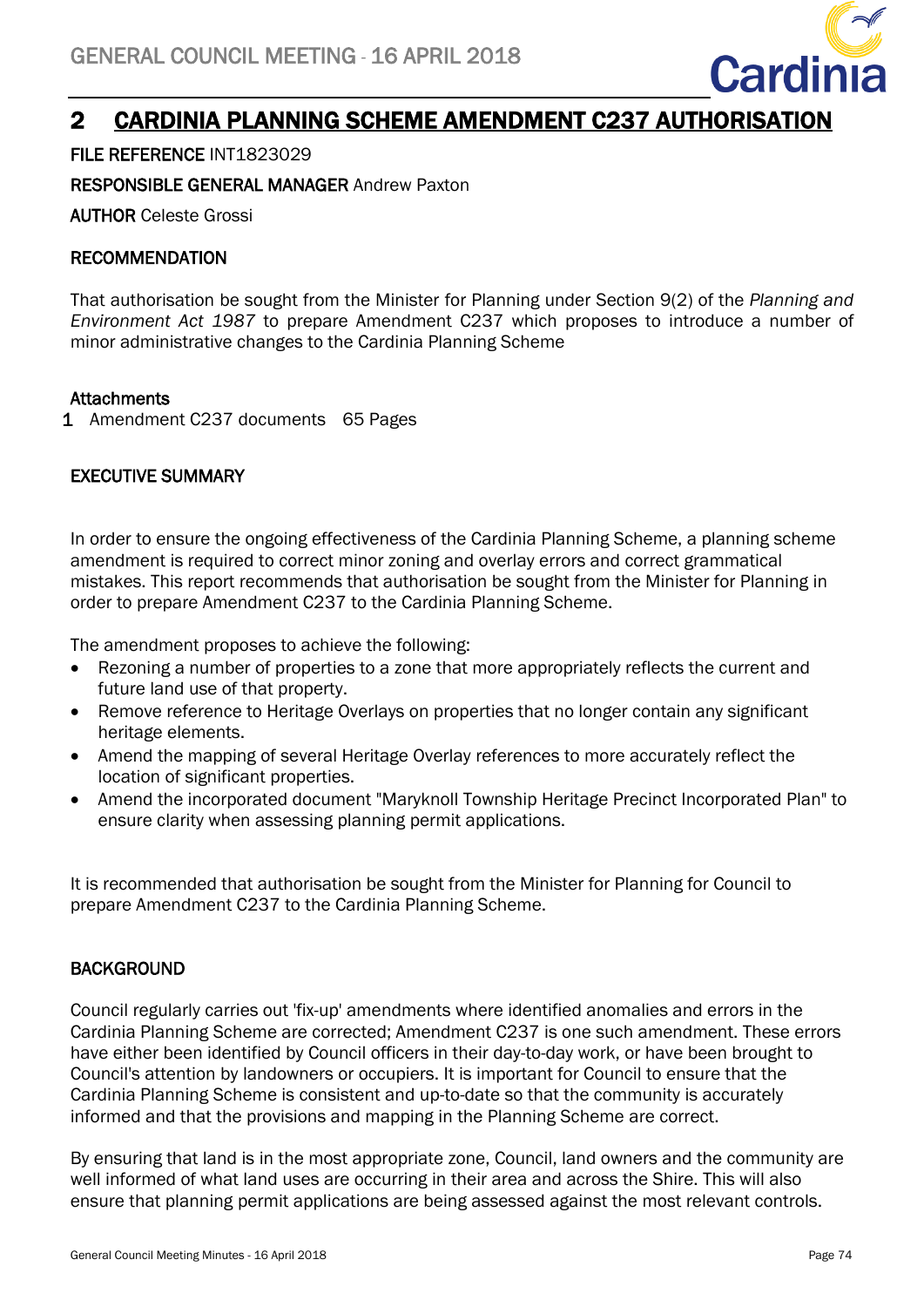

By amending Heritage Overlay mapping errors, Council is ensuring that heritage sites within the Shire are properly recognised and protected.

The attached explanatory report provides further detail on the affected landowners and the changes that are proposed in Amendment C237.

# Next steps

We are at **Stage 1** of the Planning Scheme Amendment Process as detailed below in Figure 1:



*Figure 1. Steps in the Planning Scheme Amendment process* If Council resolves to seek Authorisation from the Minister for Planning, the sub stages within Stage 1 will be undertaken and public exhibition of the Amendment will commence.

# POLICY IMPLICATIONS

# Plan Melbourne Metropolitan Planning Strategy 2017-2050

*Plan Melbourne* is the Metropolitan Planning Strategy for Melbourne and sets the vision for and guides Melbourne's growth through the year 2050. Key directions of the Metropolitan Strategy relevant to this amendment are those relating to location, design and built form outcomes.

The relevant directions and initiatives of Plan Melbourne are as follows:

Direction 4.4 - Respect Melbourne's heritage as we build for the future. *Policy 4.4.2* - Recognise the value of heritage when managing growth and change.

*Policy 4.4.4* - Protect Melbourne's heritage through telling its stories.

# State Planning Policy Framework (SPPF)

The amendment is consistent with Clause 15.03 - Heritage. The main objective of Clause 15.03 is:

*"To ensure the conservation of places of heritage significance".* 

By correcting mapping errors in the Heritage Overlay, Amendment C237 is ensuring places of heritage significance within Cardinia Shire Council are appropriately recognised and protected.

# Local Planning Policy Framework (LPPF)

The amendment is consistent with and gives effect to the Local Planning Policy Framework of the Cardinia Shire Planning Scheme.

The Amendment supports the following objectives of Clause 21.02-6 - Post-Contact Heritage by ensuring the mapping of the significant heritage places is accurate: *"Protect sites of State, regional and local heritage significance" "Recognise and protect the cultural significance of war memorials"*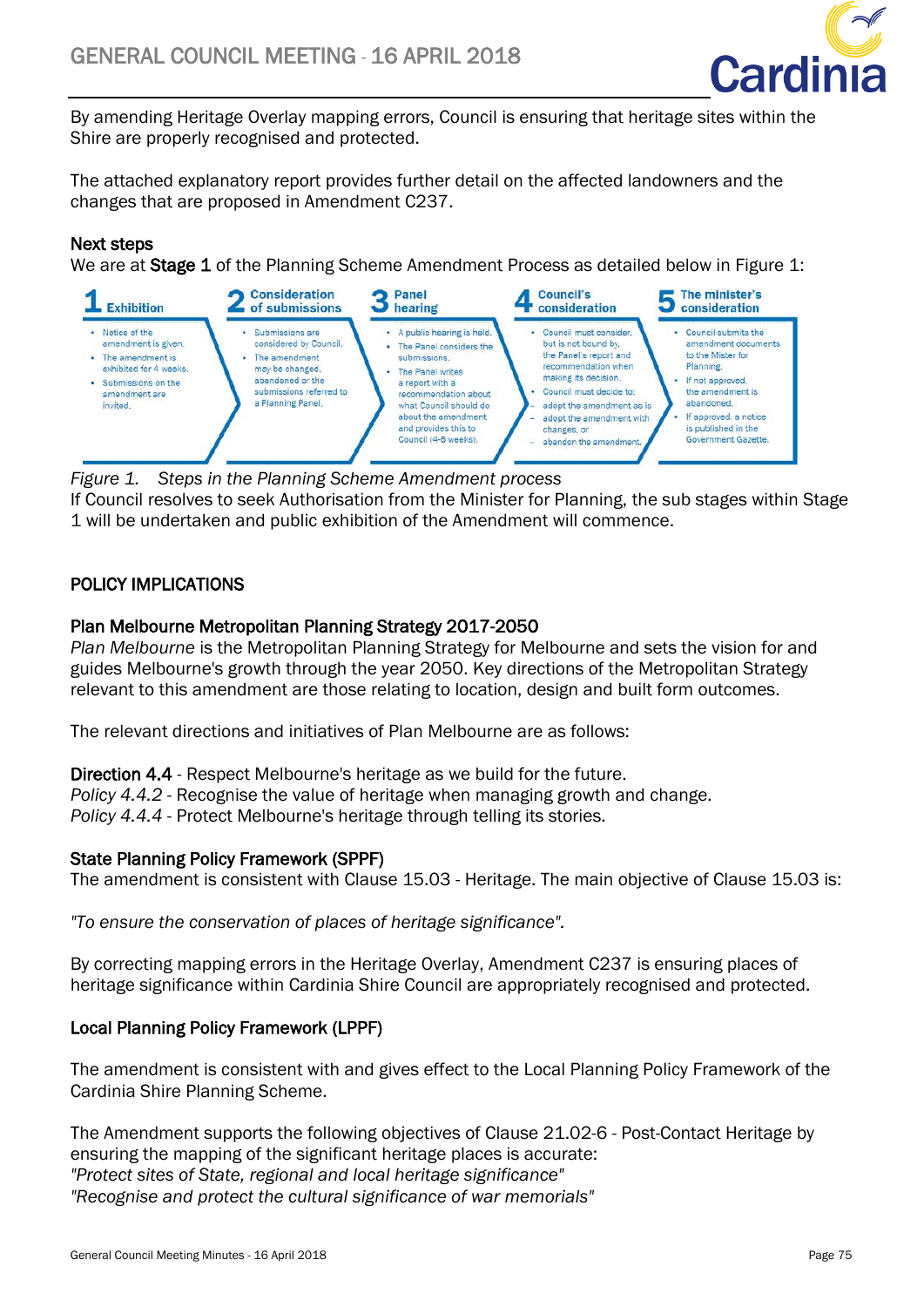

*"Recognise the significance of heritage buildings and sites in contributing to the character of townships within the municipality"* 

# RELEVANCE TO COUNCIL PLAN

Amendment C230 is consistent with the Cardinia Shire Council - Council Plan 2017-2021. The following key actions are relevant to the Amendment:

Section 3 Our environment is relevant; *the objective is we will continue to plan and manage the natural and built environment for present and future generations.* Action 3.5.1 of the Council plan seeks to *review the Municipal Strategic Statement and the Cardinia Planning Scheme regularly to ensure it continues to meet Council objectives.*

# CONSULTATION/COMMUNICATION

Land owners who have incorrect land use zonings or have had the Heritage Overlay applied incorrectly have received written correspondence from Council as part of the exhibition process. Other land owners have received correspondence from Council in order to ascertain what the land is currently being used for and what the intended use of the land is moving forward. This allows Council officers to determine what the most appropriate planning zone for the property is.

Planning Scheme Amendment C237 documents will be exhibited to the public for a period of 6 weeks due to the school holiday period, from Thursday 7 June 2018 until Thursday 19 July 2018. This will ensure that all landowners are afforded a sufficient amount of time to consider the amendment.

# FINANCIAL AND RESOURCE IMPLICATIONS

The Amendment has been funded under the operating budget for the Strategic Planning department. Amendment C237 has no significant financial or resource implications for Council.

# **CONCLUSION**

In order to ensure the ongoing effectiveness of the Cardinia Planning Scheme, a planning scheme amendment is required to correct minor zoning and overlay errors and correct grammatical mistakes. It is considered that the amendment is consistent with the State and Local Planning Policy Framework, and supports the Council Plan.

It is recommended that Council resolve to seek Authorisation from the Minister for Planning to prepare and exhibit Amendment C237 to the Cardinia Planning Scheme.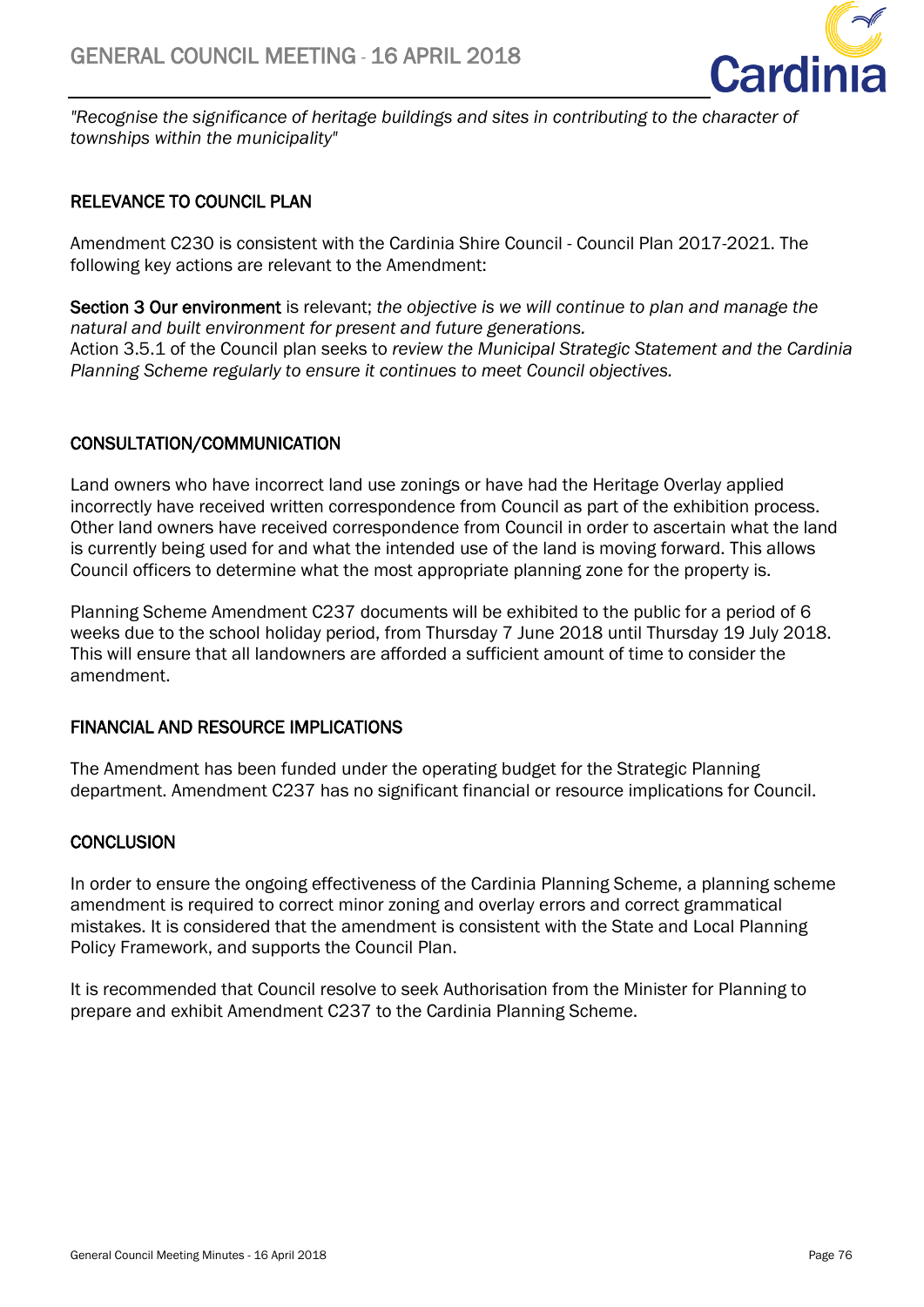# 2 CARDINIA PLANNING SCHEME AMENDMENT C237 AUTHOR

Moved Cr G Moore Seconded Cr C Ryan

That authorisation be sought from the Minister for Planning under Section 9(2) of the *Planning and Environment Act 1987* to prepare Amendment C237 which proposes to introduce a number of minor administrative changes to the Cardinia Planning Scheme

Cd.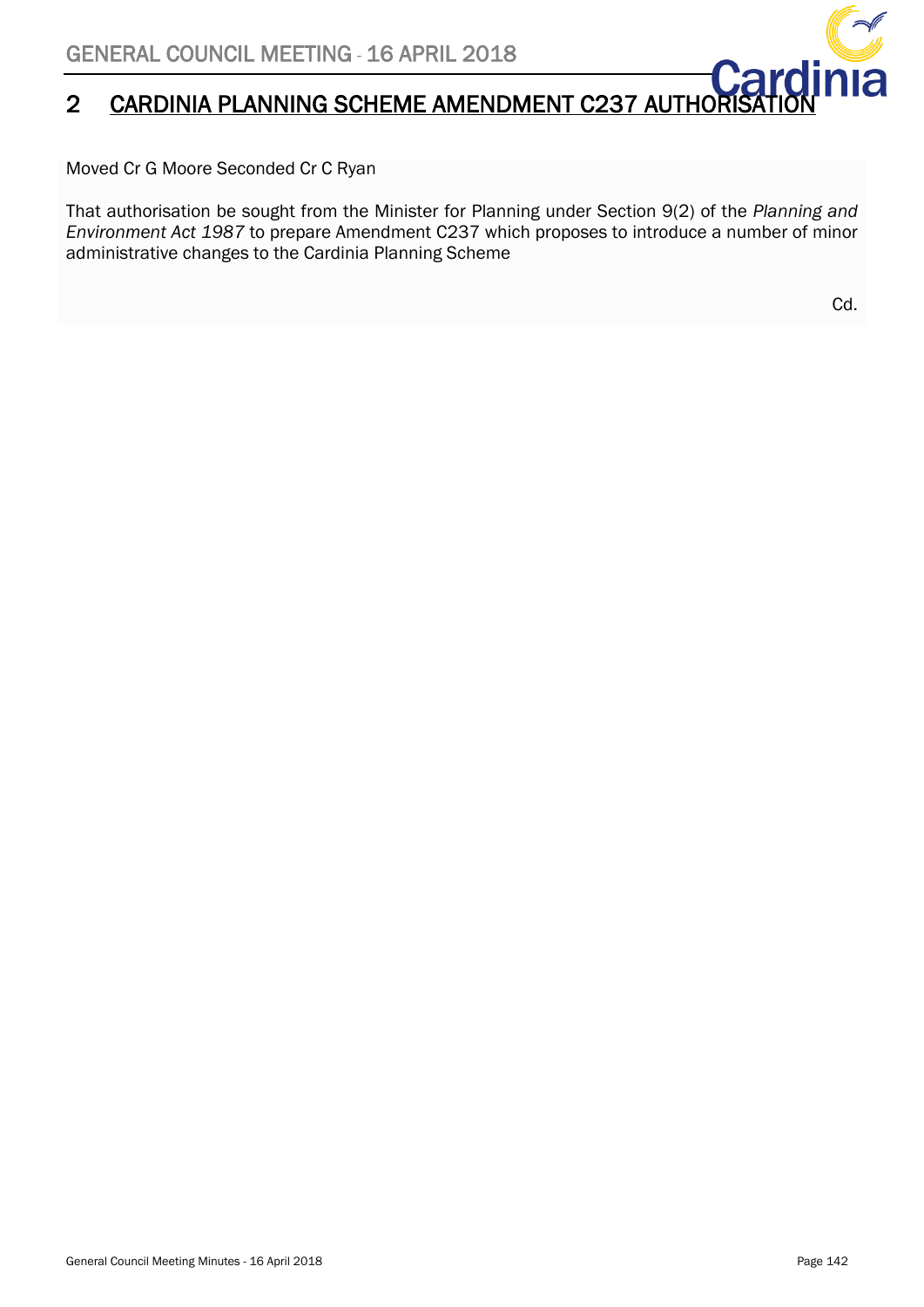<span id="page-28-1"></span>

# <span id="page-28-0"></span>GENERAL REPORTS

# 3 CHRISTMAS DECORATIONS IN TOWNSHIPS

FILE REFERENCE INT1823786

RESPONSIBLE GENERAL MANAGER Jenny Scicluna

AUTHOR Tim Cooper

# RECOMMENDATION

That:

- 1. Council invites applications for the provision of Christmas decorations under the existing Community Wellbeing Support Grants program under the Small Change Grants category to the maximum value of \$2,000.
- 2. The successful community applicant must comply with all relevant risk assessments, insurance requirements, traffic management plans if applicable, and where appropriate seek permission from relevant authorities to undertake the installation of Christmas decorations.
- 3. the successful applicant is encouraged to work with their respective Traders Associations and Men's Shed where applicable.
- 4. a once only grant round open for the month of October in 2018 to enable applicants to apply for decorations for the 2018 Christmas period. The total value of the funding pool available to applicants would be \$10,000.

# **Attachments**

1 Community Wellbeing Support Grants Policy 4 Pages

# EXECUTIVE SUMMARY

Notice of Motion 1036, was adopted by the Council at its meeting held in January 2018. The Motion reads:

That a report regarding the provision of a grants program to assist community groups in decorating Townships for Christmas be prepared for Council consideration at the March Council meeting.

This matter was deferred at the March meeting for further consideration at the April Council Meeting

Further consultation has occurred with Cr. Brown and Cr. Wilmot and has informed this Council report.

The report proposes that the small change grants allocation of the Community Wellbeing and Support Grants be made available for applications for Christmas decorations up to the value of \$2000. Furthermore that in 2018, a once off grant round be opened in October 2018 to allow applications for the 2018 Christmas season. This once off grant round to be funded from a carry forward of unallocated 2017/18 funding and a quarantined amount from the 2018/19 budget to a total of \$10,000.

# **BACKGROUND**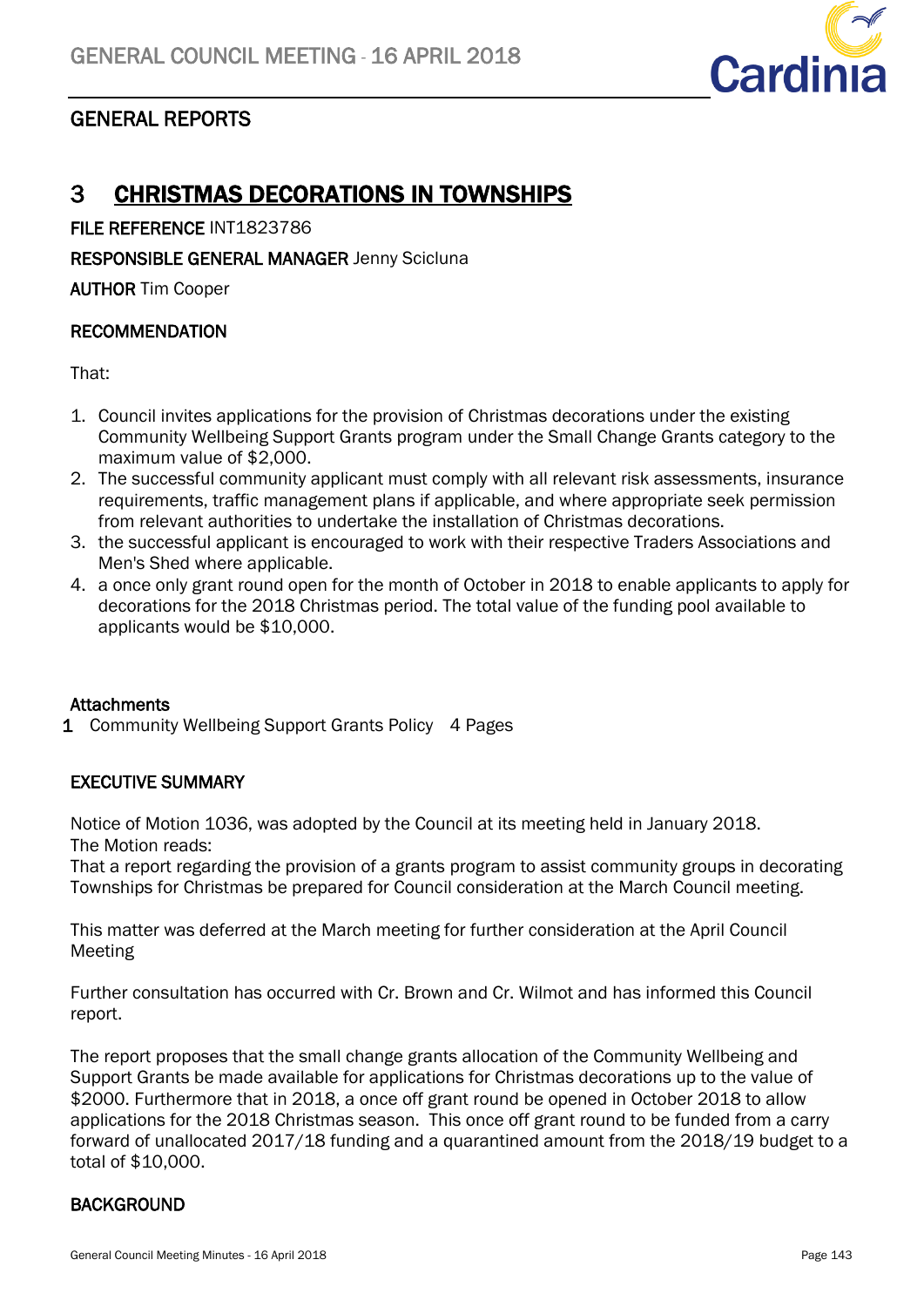

The Community Wellbeing and Support Grants Program is available to assist with the establishment of new organisations, projects and services; as well as the enhancement of existing projects and programs, for the benefit of our diverse community.

The key objective of the grants program is to equitably support sustainable initiatives that address an identified and unmet community need, with an aim to: improving resident health and wellbeing supporting opportunities for volunteerism building capacity of community groups, projects and programs to be sustainable.

Applicants must be: not-for-profit; and locally based and/or servicing Cardinia Shire residents; and a section 86 committee of Council; or incorporated (or be auspiced by an incorporated organisation).

If a licence, lease or funding agreement exists between Council and the community organisation, then the agreements need to be signed and current in order for applications to be considered. Community groups with incomplete or outstanding projects are not eligible to apply for further projects and applications will not be considered.

We recommend that applications for Christmas decorations be considered only under the Small Change Grant category to a maximum value of \$2,000.

Applicants for Small Change Grants may apply for funding to assist with a range of ad hoc costs that cannot be met through other funding sources. Examples include: purchase of small items of equipment uniforms website redevelopment short term projects Funding will not be allocated to support the running of events.

In addition to the other terms and conditions of the Community Wellbeing grants, applicants will be advised of the following:

- A traffic management plan may be required
- A risk assessment will need to be provided by each community group and be approved by relevant Council officers
- Vicroads may need to be notified if placing signs or decorations on a Vic Roads reserve
- Permission may be required from a relevant authority such as a utility company depending on the proposed location of Christmas decorations.

It is proposed that a once only grant round open for the month of October in 2018 to enable applicants to apply for decorations for the 2018 Christmas period. The total value of the funding pool available to applicants would be \$10,000. This would enable five townships or more to receive funding. In future years, applications will be considered under the small change grants category of the Community Wellbeing and Support Grants program.

# POLICY IMPLICATIONS

Future applications for Christmas decorations will be considered as part of the normal Community Wellbeing Support Grant funding rounds. No preference will be given to Christmas decoration applications, excluding the special one off round proposed for October 2018, and they will be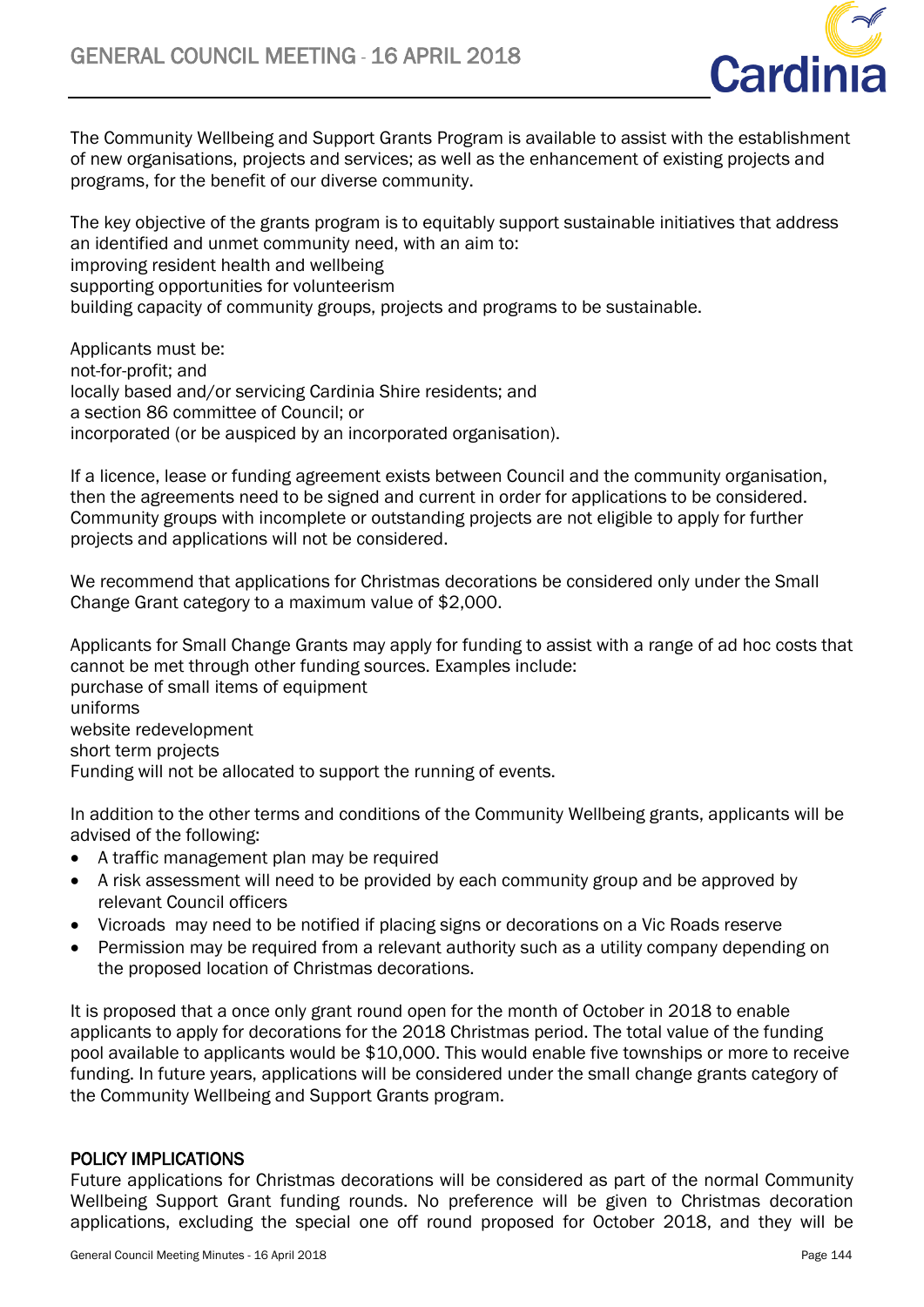

assessed with all applications under the Community Wellbeing Support Grants program from 2019 forward.

# RELEVANCE TO COUNCIL PLAN

2.2 Engaged communities

2.3 Increased levels of community participation

# CONSULTATION/COMMUNICATION

Consultation has occurred with Council's Risk Management Officer, Development & Compliance Services team, Passive Reserves team and Council's Traffic engineers

# FINANCIAL AND RESOURCE IMPLICATIONS

It is recommended that \$3,442 be carried forward from the 2017/18 Community Wellbeing Support Grant budget and \$6,558 be set aside from the 2018/19 Community Wellbeing Support Grant budget to enable a one off grant round open for the month of October in 2018 to enable applicants to apply for decorations for the 2018 Christmas period. The total value of the funding pool available to applicants would be \$10,000. This would enable five or more townships to receive funding. This would leave \$83442 remaining for the 2018/19 Community Wellbeing Support Grant budget. For comparison, \$87,358 was awarded to successful applicants from the 2017/18 Community Wellbeing Support grants program.

# **CONCLUSION**

That Council invites applications for the provision of Christmas decorations under the existing Community Wellbeing Support Grants program. A one off grant round open for the month of October in 2018 to enable applicants to apply for decorations for the 2018 Christmas period. The total value available to applicants would be \$10,000. Future applications for Christmas decorations will be considered as part of the normal Community Wellbeing Support Grant funding rounds.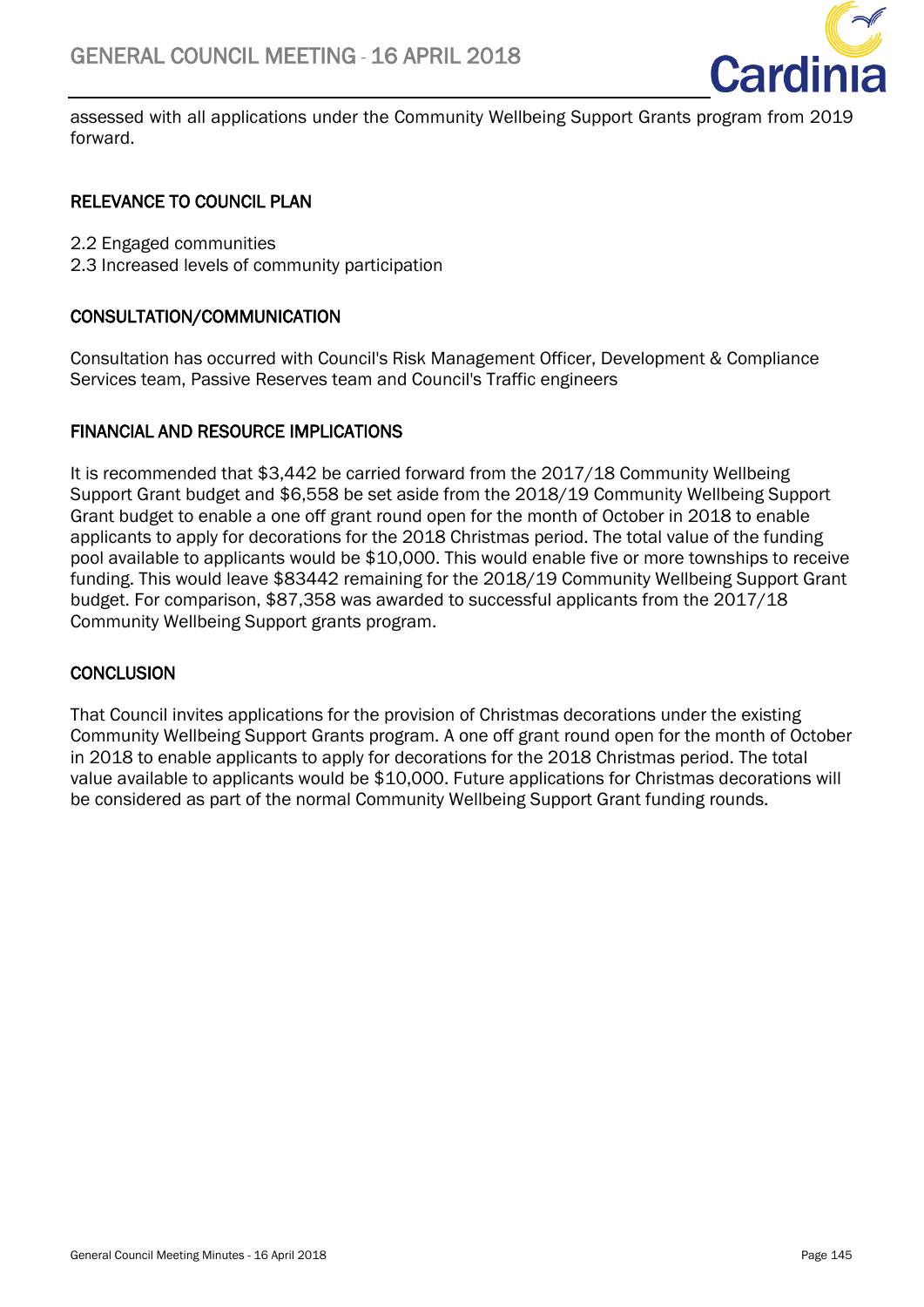

# 3 CHRISTMAS DECORATIONS IN TOWNSHIPS

Moved Cr R Brown Seconded Cr G Moore

That:

- 1. Council invites applications for the provision of Christmas decorations under the existing Community Wellbeing Support Grants program under the Small Change Grants category to the maximum value of \$2,000.
- 2. The successful community applicant must comply with all relevant risk assessments, insurance requirements, traffic management plans if applicable, and where appropriate seek permission from relevant authorities to undertake the installation of Christmas decorations.
- 3. the successful applicant is encouraged to work with their respective Traders Associations and Men's Shed where applicable.
- 4. a once only grant round open for the month of October in 2018 to enable applicants to apply for decorations for the 2018 Christmas period. The total value of the funding pool available to applicants would be \$10,000.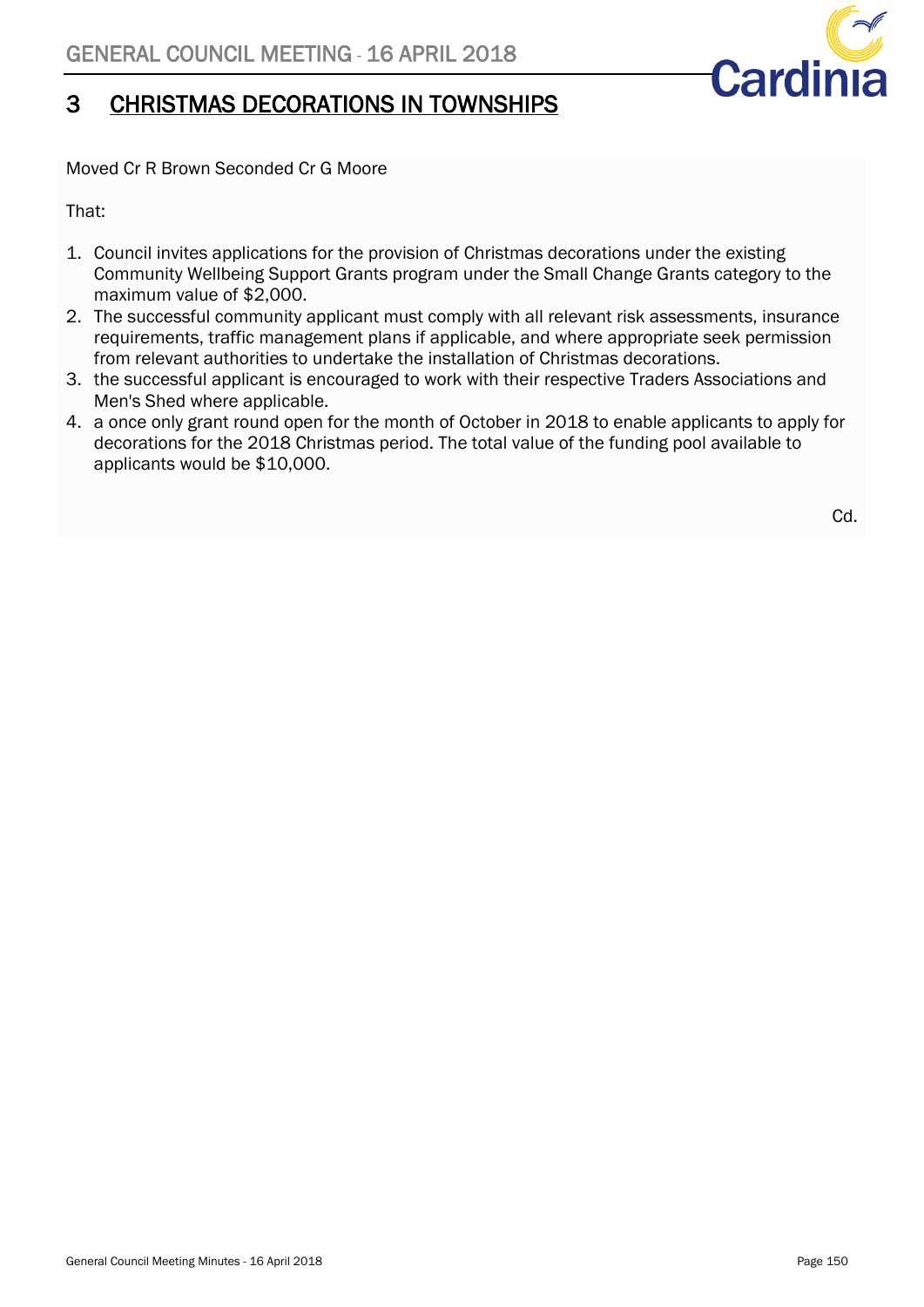<span id="page-32-0"></span>

# 4 PROPOSED DISCONTINUANCE AND SALE OF UNUSED ROAD ABUTTING 45 JEFFERSON ROAD GARFIELD

FILE REFERENCE INT1823099

RESPONSIBLE GENERAL MANAGER Derek Madden

AUTHOR Fiona Shadforth

# RECOMMENDATION

- 1. Council commence the statutory procedures in accordance with clause 3 schedule 10 of the Local Government Act, 1989, (the Act) to discontinue a portion of road abutting 45 Jefferson Road Garfield as shown on the attached locality plan.
- 2. Council publish a notice in the local paper for Garfield under Sections 207A and 223 of the Act advising of the proposed road discontinuance and such notice state that if discontinued, that the land will be transferred to the abutting owner.
- 3. In the event of no submissions being received, the Chief Executive Officer be authorised on behalf of Council to effect the proposed discontinuance and publish a notice in the Victorian Government Gazette and sign and seal all documentation associated with the sale of land.
- 4. In the event of submissions being received, a committee comprising of the ward Councillors be appointed and the Chief Executive Officer be authorised to set the day, time and place for the hearing of such submission.

s.

# **Attachments**

1 Locality plan 1 Page

# EXECUTIVE SUMMARY

This report recommends that Council, acting under clause 3 of schedule 10 of the Local Government Act 1989 (the Act) and also in accordance with sections 207A and 223 of the Act, commence the statutory procedures to discontinue the portion of road abutting 45 Jefferson Road Garfield, shown hatched on the attached plan (Road).

# **BACKGROUND**

Council has been approached by Nobelius Land Surveyors, on behalf of the owner 45 Jefferson Road Garfield to discontinue the Road shown on the attached plan.

There are no other abutting properties that could share in this parcel and therefore consultation has not been required, however, the owner of the property north of this section of unused road will be notified when advertising is commenced. This section of Road currently forms part of the nature strip and is not required for future road widening. The owner of 45 Jefferson Road has indicated interest to purchase this land if the road is discontinued.

# POLICY IMPLICATIONS

The proposal to discontinue and sell the Road has been carried out in accordance with the 'Discontinuance and sale of Roads and Right of Ways Policy' (Policy) in particular the land will be sold at market value and all costs passed on to the purchaser of the land.

# RELEVANCE TO COUNCIL PLAN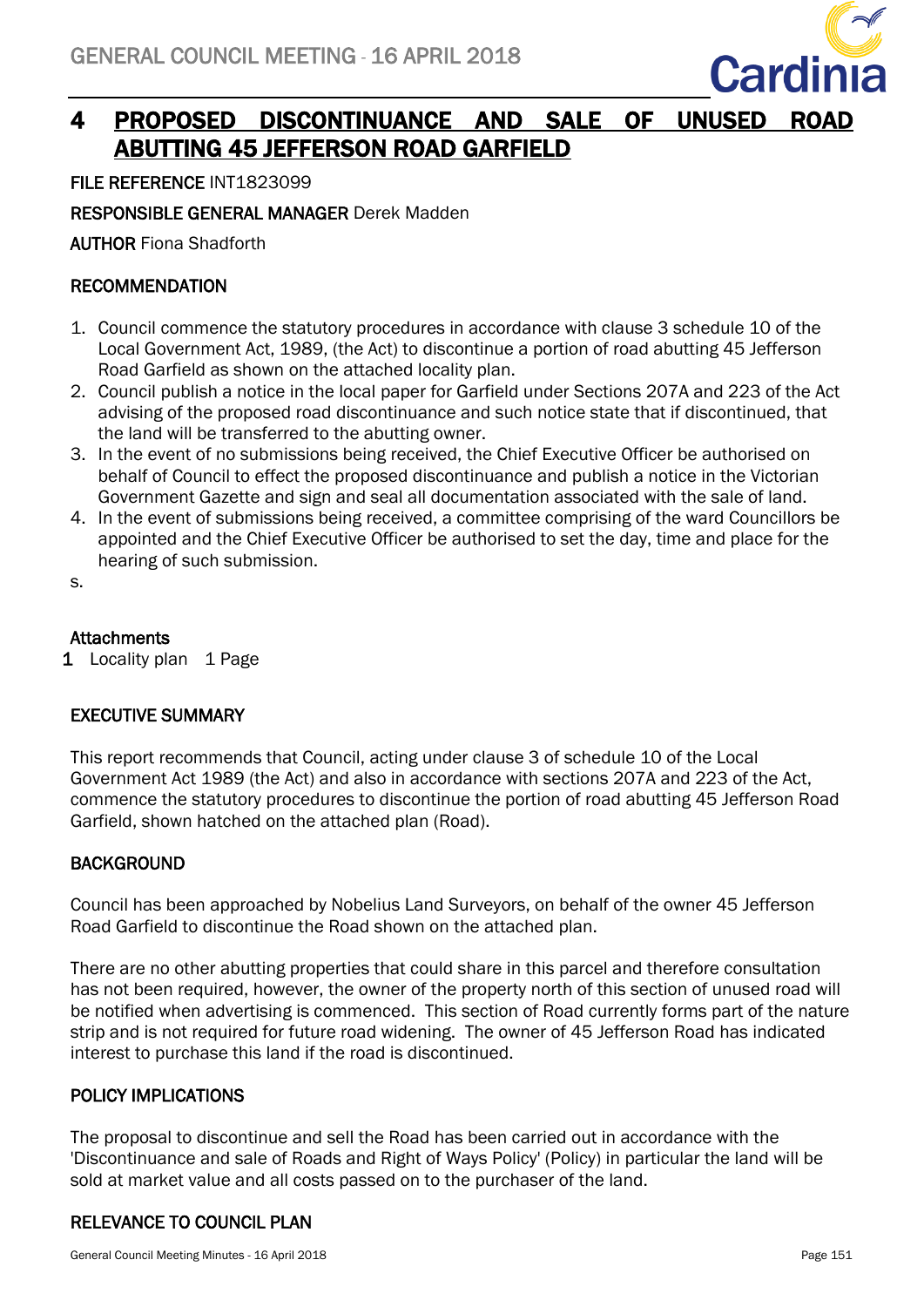

The relevant Council Plan objective is that 'We continue to plan and manage the natural and built environment for future generations". The objective is to be achieved through balancing the needs of development, the community and the environment.

# CONSULTATION/COMMUNICATION

Council departments and Service Authorities have been consulted concerning the existence of any assets and requirements with regards to easements. There are presently no services in the road reserve and no objections or requirements have been received.

Council is required to carry out the statutory procedures in relation to the proposal to discontinue and transfer the unused roads under the Act, including giving public notice of the intention to discontinue and transfer the roads, and hear any submissions received in this regard.

### FINANCIAL AND RESOURCE IMPLICATIONS

If the Road is discontinued the abutting owner has agreed to purchase the land at the market value of the land and they have also agreed to pay all costs associated with the proposal.

### **CONCLUSION**

As the proposal to discontinue the portion of road has no apparent detrimental effect in relation to access requirements within this area, the subject portion of road is considered to be suitable for discontinuance and transfer.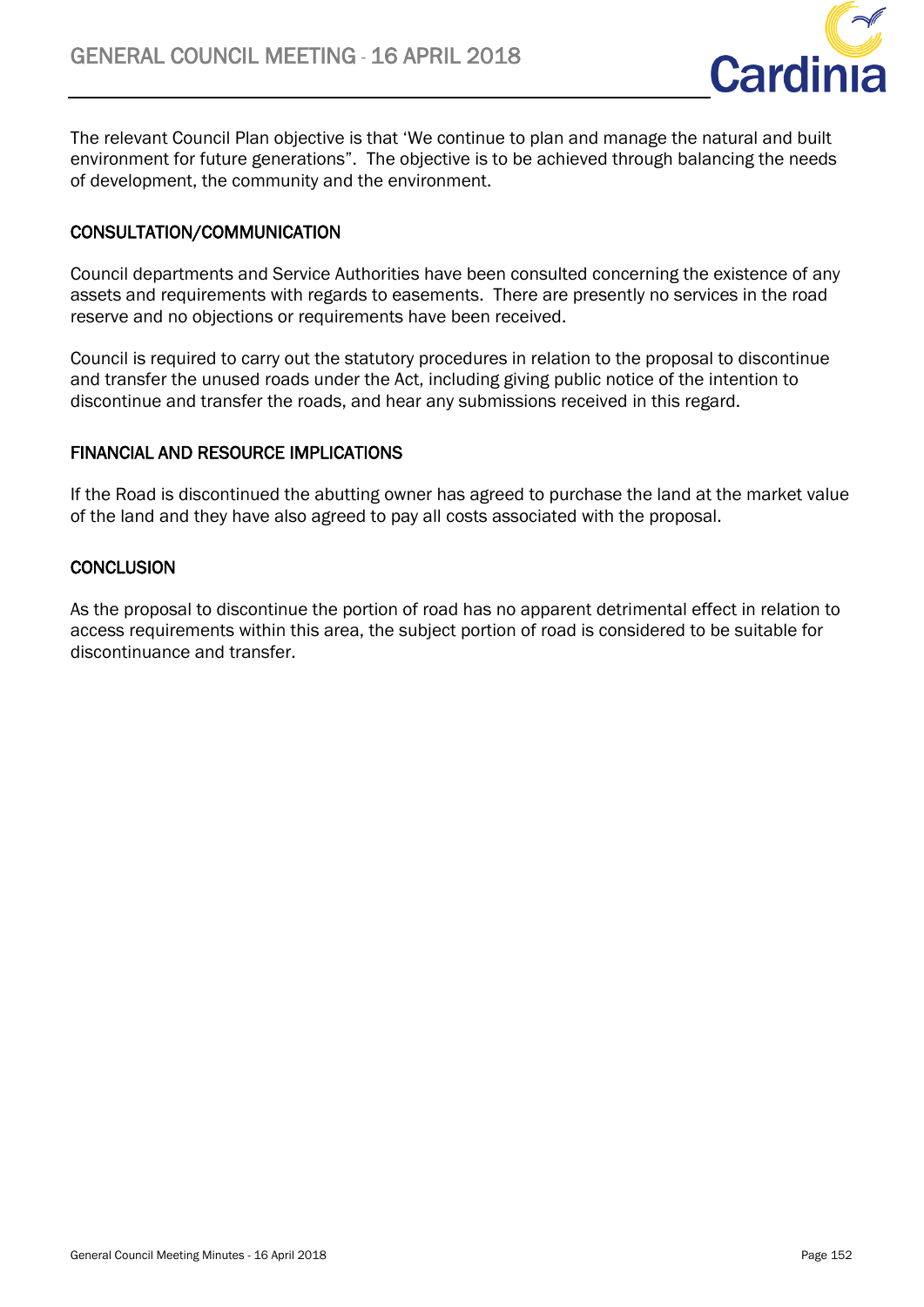

# 4 PROPOSED DISCONTINUANCE AND SALE OF UNUSED ROAD ABUTTING 45 JEFFERSON ROAD GARFIELD

Moved Cr G Moore Seconded Cr C Ryan

- 1. Council commence the statutory procedures in accordance with clause 3 schedule 10 of the Local Government Act, 1989, (the Act) to discontinue a portion of road abutting 45 Jefferson Road Garfield as shown on the attached locality plan.
- 2. Council publish a notice in the local paper for Garfield under Sections 207A and 223 of the Act advising of the proposed road discontinuance and such notice state that if discontinued, that the land will be transferred to the abutting owner.
- 3. In the event of no submissions being received, the Chief Executive Officer be authorised on behalf of Council to effect the proposed discontinuance and publish a notice in the Victorian Government Gazette and sign and seal all documentation associated with the sale of land.
- 4. In the event of submissions being received, a committee comprising of the ward Councillors be appointed and the Chief Executive Officer be authorised to set the day, time and place for the hearing of such submission.

s.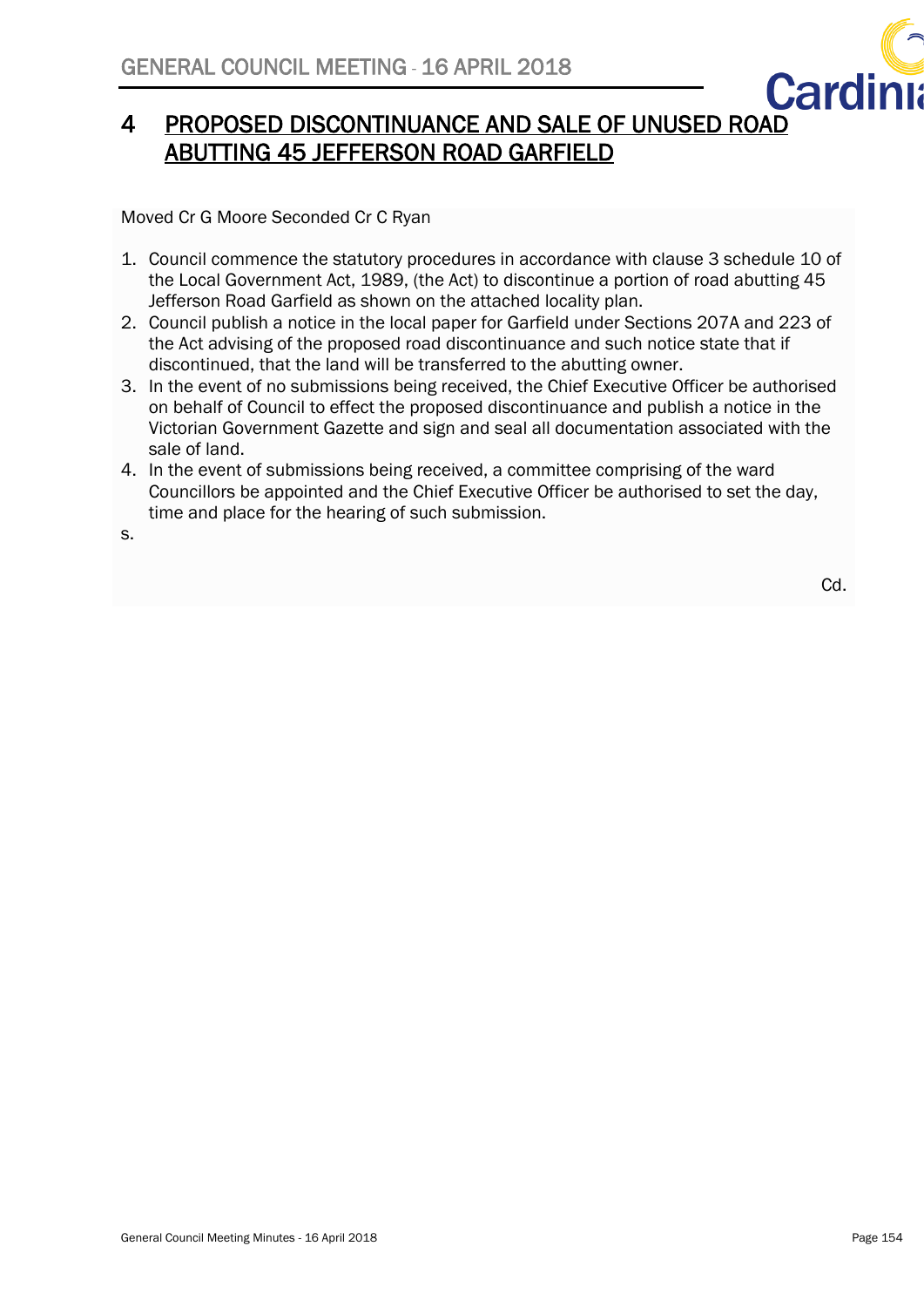

# <span id="page-35-0"></span>5 APPOINTMENT OF MEMBER TO CARDINIA ACCESS AND INCLUSION ADVISORY COMMITTEE

FILE REFERENCE INT1823102

RESPONSIBLE GENERAL MANAGER Jenny Scicluna

AUTHOR Marcia Cadoret

# RECOMMENDATION

That Dr David Edwards be appointed as a member of the Cardinia Access and Inclusion Advisory Committee and Bev Linnell be removed as a member.

### **Attachments**

*Nil*.

# EXECUTIVE SUMMARY

This report advises Council of membership to the Cardinia Access and Inclusion Advisory Committee.

Dr Edwards has been nominated to fill a vacancy that has resulted following the resignation of Bev Linnell at the Meeting held on Wednesday 21 March 2018.

# **BACKGROUND**

Members of Special Committees require appointment by Council resolution pursuant to Section 86 of the Local Government Act. The election of Special Committees of Management is organised by Council and takes place annually or at other specified times

# POLICY IMPLICATIONS

Nil

# RELEVANCE TO COUNCIL PLAN

Establishing and maintaining Committees is directly relevant to the Council Plan goals of actively engaging with communities and increasing levels of community participation

### CONSULTATION/COMMUNICATION

Dr Edwards was nominated by Cr Michael Schilling to fill the vacancy caused by the resignation of Bev Linnell at the Meeting held on Wednesday 21 March 2018.

# FINANCIAL AND RESOURCE IMPLICATIONS

Nil

# **CONCLUSION**

Council to endorse the appointment of this member to the Committee.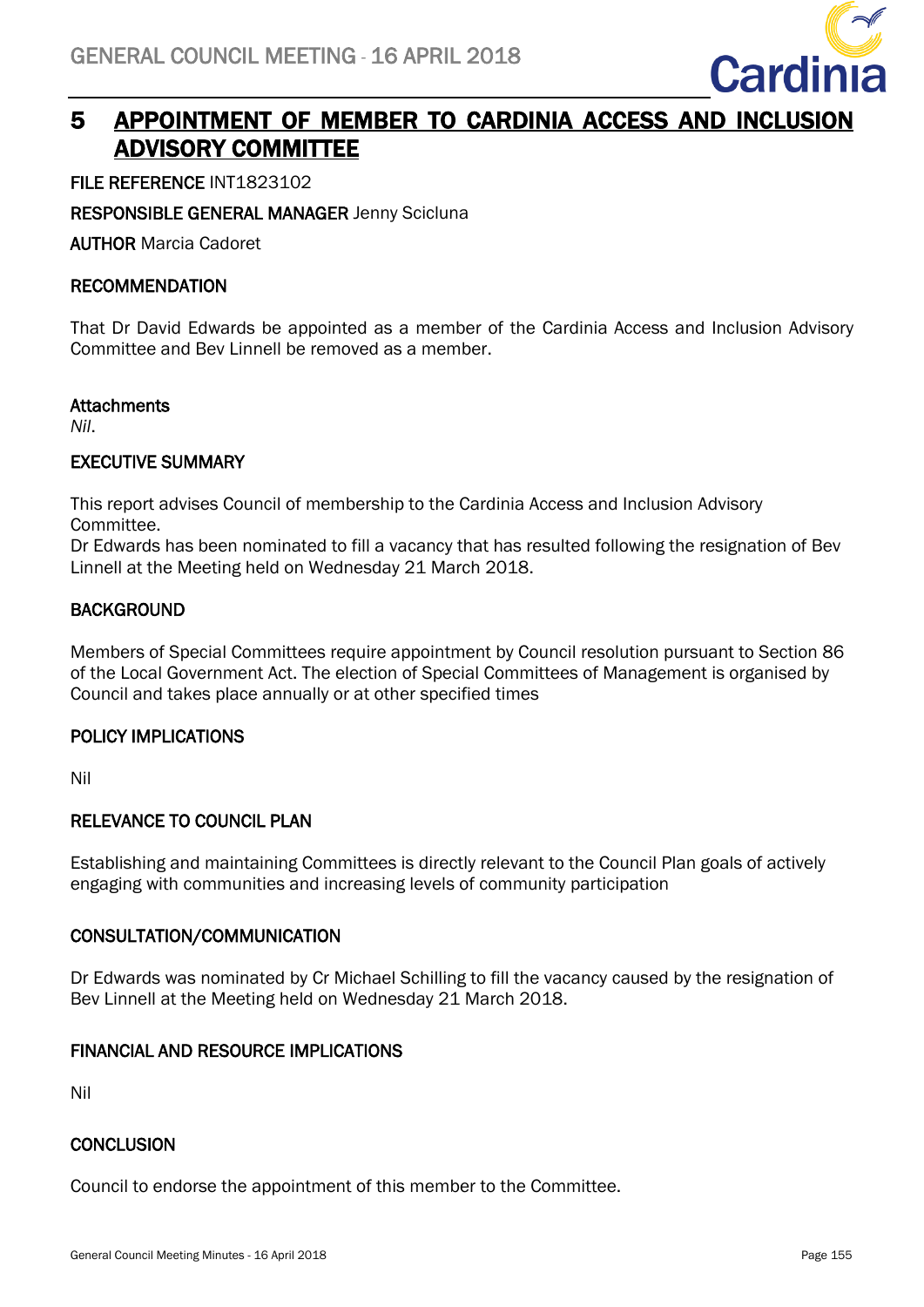

# SENERAL COONCIL MELTING - 10 AFRIC 2018<br>5 APPOINTMENT OF MEMBER TO CARDINIA ACCESS AND INCLUSION ADVISORY COMMITTEE

Moved Cr M Schilling Seconded Cr J Owen

That Dr David Edwards be appointed as a member of the Cardinia Access and Inclusion Advisory Committee and Bev Linnell be removed as a member.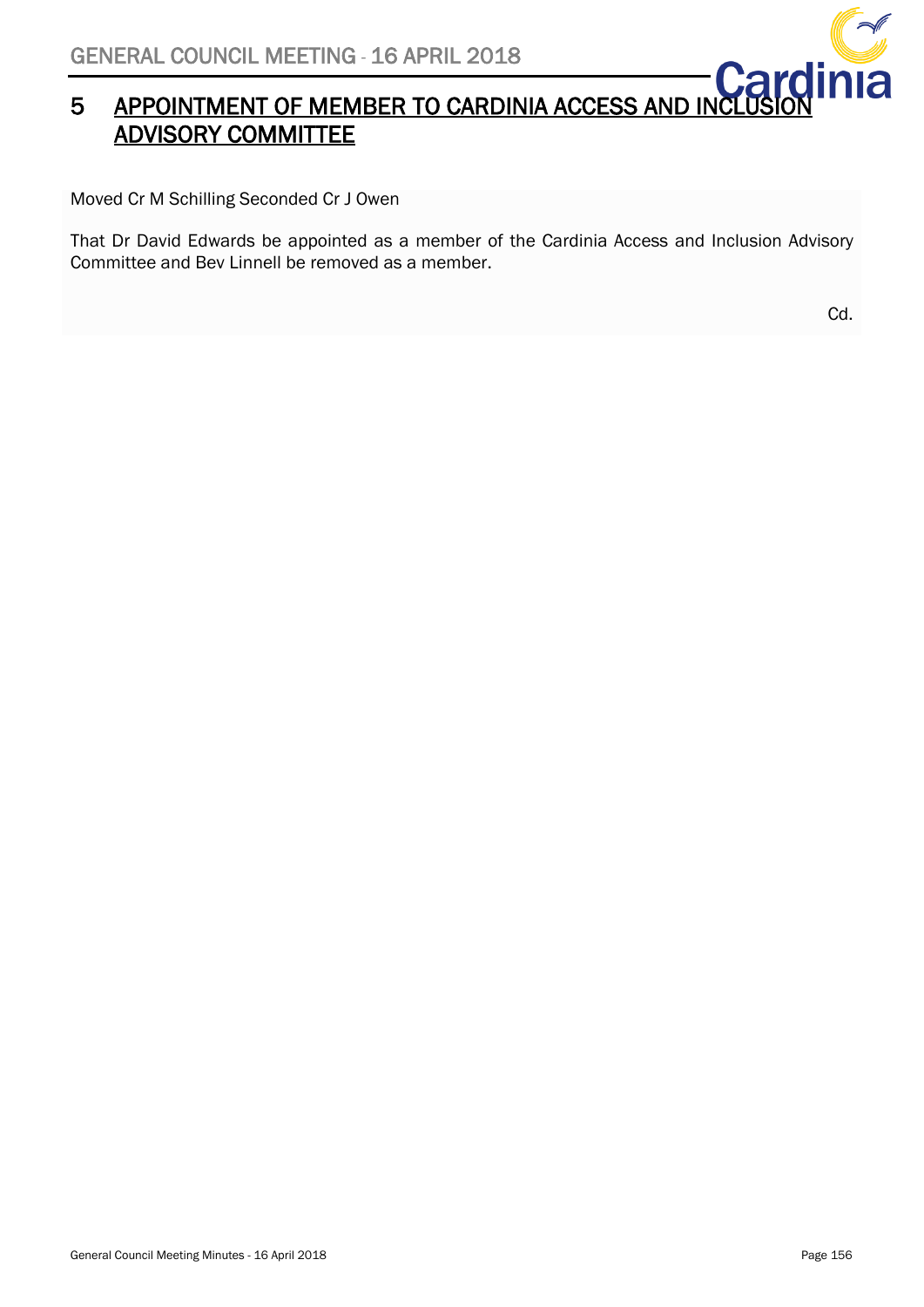

# <span id="page-37-0"></span>6 APPOINTMENT OF COMMITTEE MEMBERS TO: THE EMERALD VILLAGE **COMMITTEE**

FILE REFERENCE INT1823492

RESPONSIBLE GENERAL MANAGER Jenny Scicluna

AUTHOR Kym Ockerby

# RECOMMENDATION

That the following amendments and appointments be made to the Committee for Emerald Village under Section 86 of the Local Government Act (1989).

New Members appointed:

- Peter Maloney Committee member
- Ian Wakefield Committee member

Member resigned and need to be removed

• Judith Davies

# **Attachments**

*Nil*.

# EXECUTIVE SUMMARY

This report advises Council of the membership of the Committees of Management that have been appointed as the result of public meetings.

# **BACKGROUND**

Members of Special Committees require appointment by Council resolution pursuant to Section 86 of the Local Government Act. The election of Special Committees of Management is organised by Council and takes place annually or at other specified times.

The Act requires that Council approves the membership of Special Committees. It also notes those who are no longer members.

At a meeting held on Tuesday 23rd January 2018 the members detailed above were elected to be appointed by Council to the Emerald Village Committee to fill current vacancies for the current term as specified in the Instrument of Delegation.

# POLICY IMPLICATIONS

Nil

# RELEVANCE TO COUNCIL PLAN

Establishing and maintaining Committees of Management is directly relevant to the Council Plan goals of actively engaging with communities and increasing levels of community participation.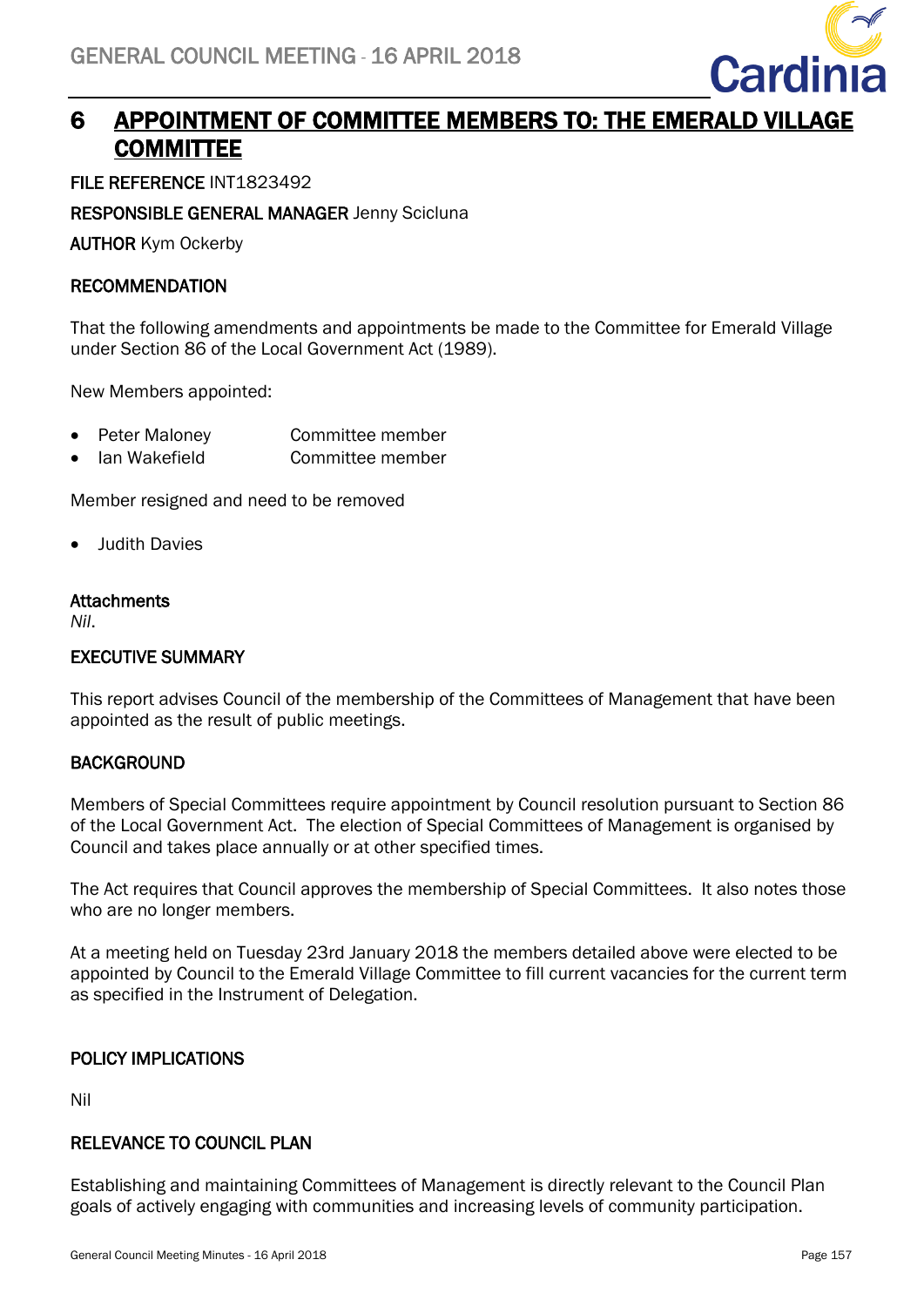

# CONSULTATION/COMMUNICATION

Nil

# FINANCIAL AND RESOURCE IMPLICATIONS

Nil

# **CONCLUSION**

It is appropriate for the Council to confirm the appointment of these new members to the Emerald Village Committee.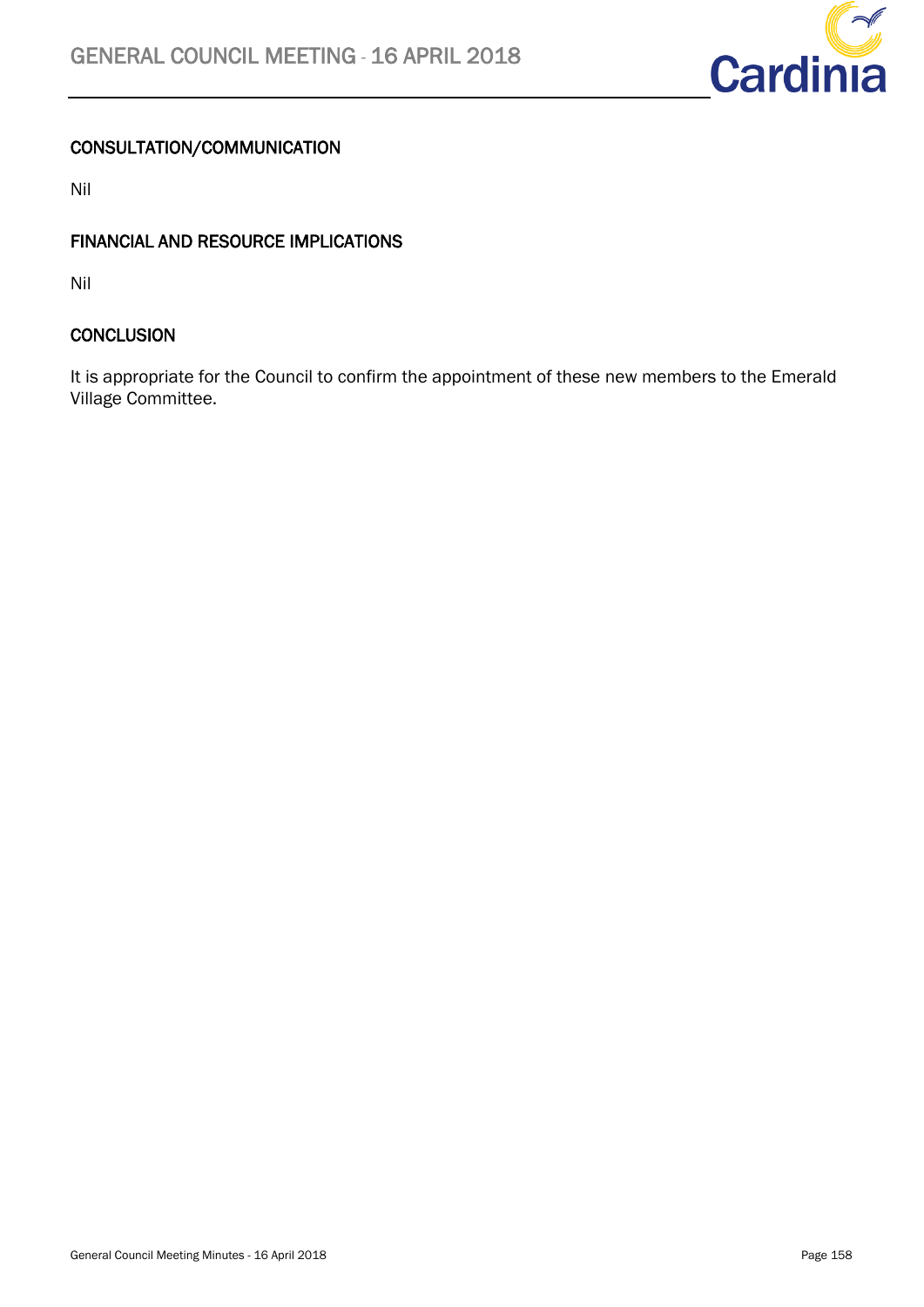# **EXAMPLE APPOINTMENT OF COMMITTEE MEMBERS TO: THE EMERALD VILLAGE COMMITTEE**

Moved Cr G Moore Seconded Cr C Ryan

That the following amendments and appointments be made to the Committee for Emerald Village under Section 86 of the Local Government Act (1989).

New Members appointed:

- Peter Maloney Committee member
- Ian Wakefield Committee member

Member resigned and need to be removed

• Judith Davies

Cd.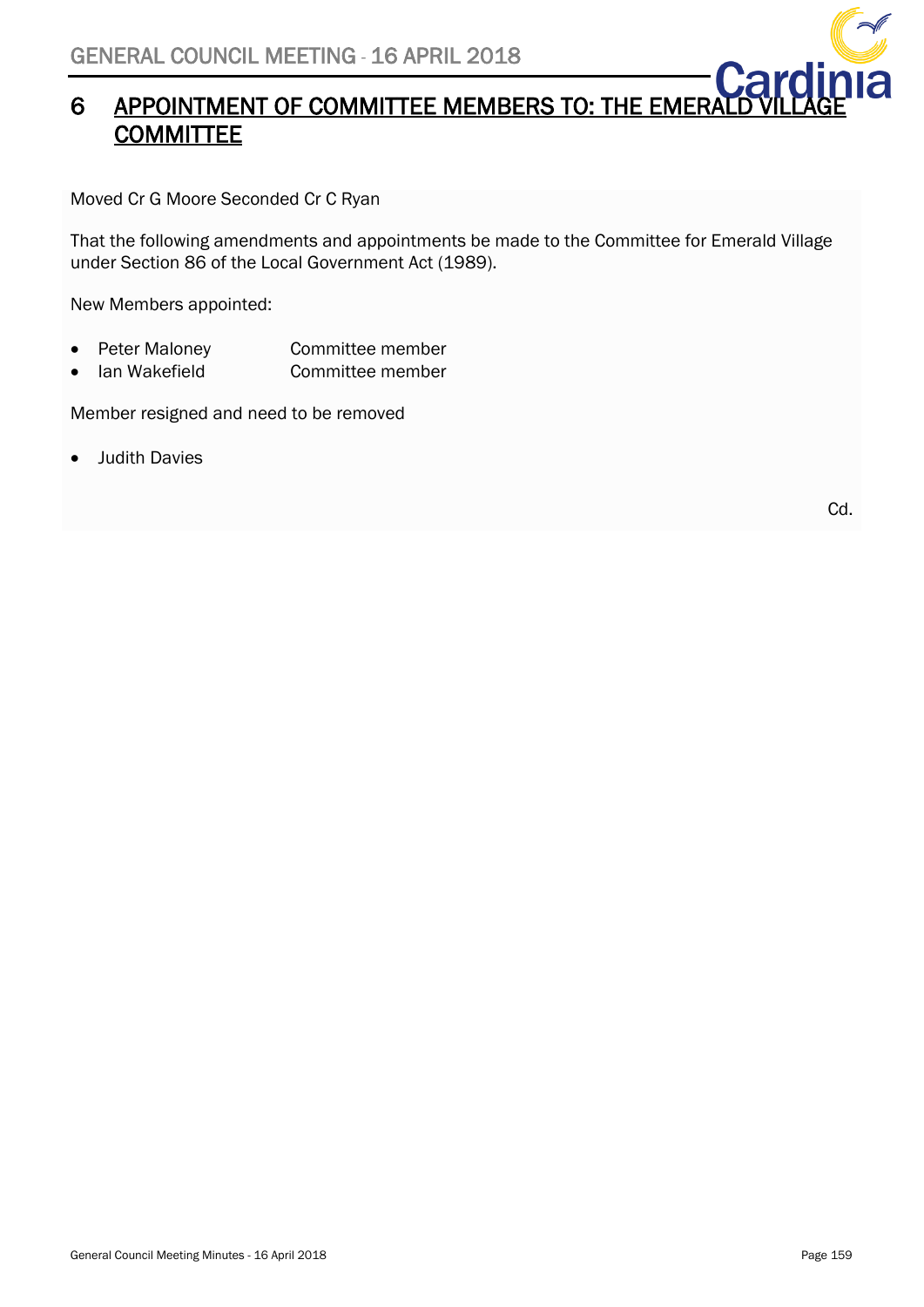<span id="page-40-0"></span>

# 7 REQUEST FOR THE PROVISION OF A FOOTPATH ALONG WALFORD, YACKATOON AND BERGLUND ROADS, BEACONSFIELD UPPER

# FILE REFERENCE INT1823472

RESPONSIBLE GENERAL MANAGER Ben Wood

AUTHOR Andrew Barr

# RECOMMENDATION

That Council advise the petitions:

- 1. That the footpath is listed on Council's footpath priority list, however is ranked as a low priority and would not be constructed in the foreseeable future
- 2. To bring construction forward, affected residents would need to contribute to the construction of the footpath

# **Attachments**

1 Copy of petition 2 Pages

# EXECUTIVE SUMMARY

A petition was submitted at the March 2018 Council meeting requesting Council to install a footpath along Walford, Yackatoon and Berglund Roads, Beaconsfield Upper.

These footpaths have been rated as a low priority path on Council's footpath priority list, with construction unlikely in the foreseeable future without resident contributions.

A connecting path of 2.4km would also need to be constructed to connect the Walford, Yackatoon and Berglund Road path into the existing footpath network increasing the overall estimated cost of the total works to over \$1million

# **BACKGROUND**

A petition was submitted at the March 2018 Council meeting requesting Council to install a footpath along Walford, Yackatoon and Berglund Roads, Beaconsfield Upper.

The requested paths form a link along these local rural roads approx. 3.4km in length, but do not connect with any existing footpath in the Upper Beaconsfield network. To do so, an additional 2.4km of footpath would need to be constructed to connect to the existing network.

These footpaths have not previously been requested, and have now been prioritised under Council's Footpath Priority List to determine their priority for construction. This priority listing looks at strategic importance (connectivity), safety, usage and community importance.

Given these various factors (isolated location, existence of a "goat trail" along the length requested, lower speed/lower volume roads and this petition) this path has been rated in Councils Footpath Priority List as a low priority path. The paths are also outside of the identified paths in the pedestrian and cycle strategy. Currently there are over 300 paths prioritised on this list against these set criteria, and this path currently ranks outside the top 100 and as such is unlike to be constructed in the foreseeable future.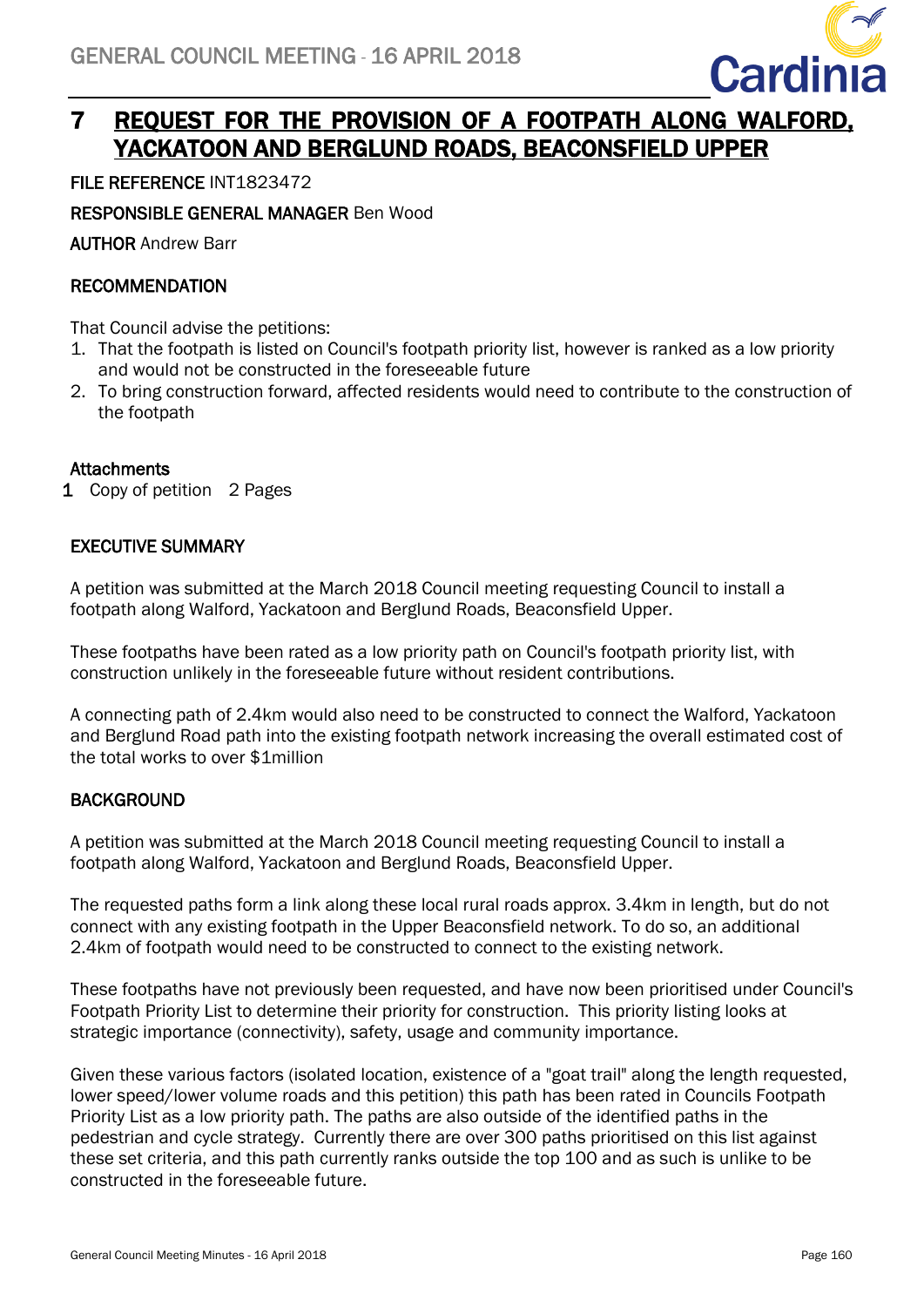

One of the key criteria with the footpath program is connectivity and this path would require a path to be constructed along Split Rock Road to connect with the existing footpath network in Upper Beaconsfield.

Based on similar type paths recently constructed in the Emerald area, the approximate cost of the 3.2km long gravel path along Walford, Yackatoon and Berglund Roads as well as construction of 2.4km of gravel path along Split Rock Road has been estimated at over \$1million. Both these paths would require extensive tree removal to provide a DDA compliant path and would need to consider the environmental aspect of the path provision.

Due to the high construction cost and the need to provide a connecting path, affected property owners could contribute to the cost of the infrastructure to prioritise these works. The residents have expressed their support of having the path constructed by means of the petition.

# POLICY IMPLICATIONS

Nil

# RELEVANCE TO COUNCIL PLAN

The construction of this proposed path is in line with Council Plan action 3.1 Provision and maintenance of assets on a life-cycle basis.

# CONSULTATION/COMMUNICATION

The request to construct the path along Walford, Yackatoon and Berglund Roads, Beaconsfield Upper was made by residents of Beaconsfield Upper via a petition. No consultation has taken place since receiving this petition. Given that the petition supports the delivery of the paths and doesn't make any mention about making a financial contribution, for this path to proceed, further consultation would be required to understand the residents willingness to contribute to the works.

# FINANCIAL AND RESOURCE IMPLICATIONS

Based on similar type paths recently constructed in the Emerald area, the approximate cost of the 3.2km long gravel path along Walford, Yackatoon and Berglund Roads as well as construction of 2.4km of gravel path along Split Rock Road has been estimated at over \$1million. These works would not align with existing funding identified in the draft forward capital works program and would require either additional rate funding or resident contributions.

# **CONCLUSION**

The construction cost of the footpath along Walford, Yackatoon and Berglund Roads is high due to the long length (3.4km) and the need to also construct a connecting path along Split Rock Road (an additional 2.4km) to join the existing footpath network. The requested paths have been rated at low priority and would only be constructed in the short term with affected property owner financial contributions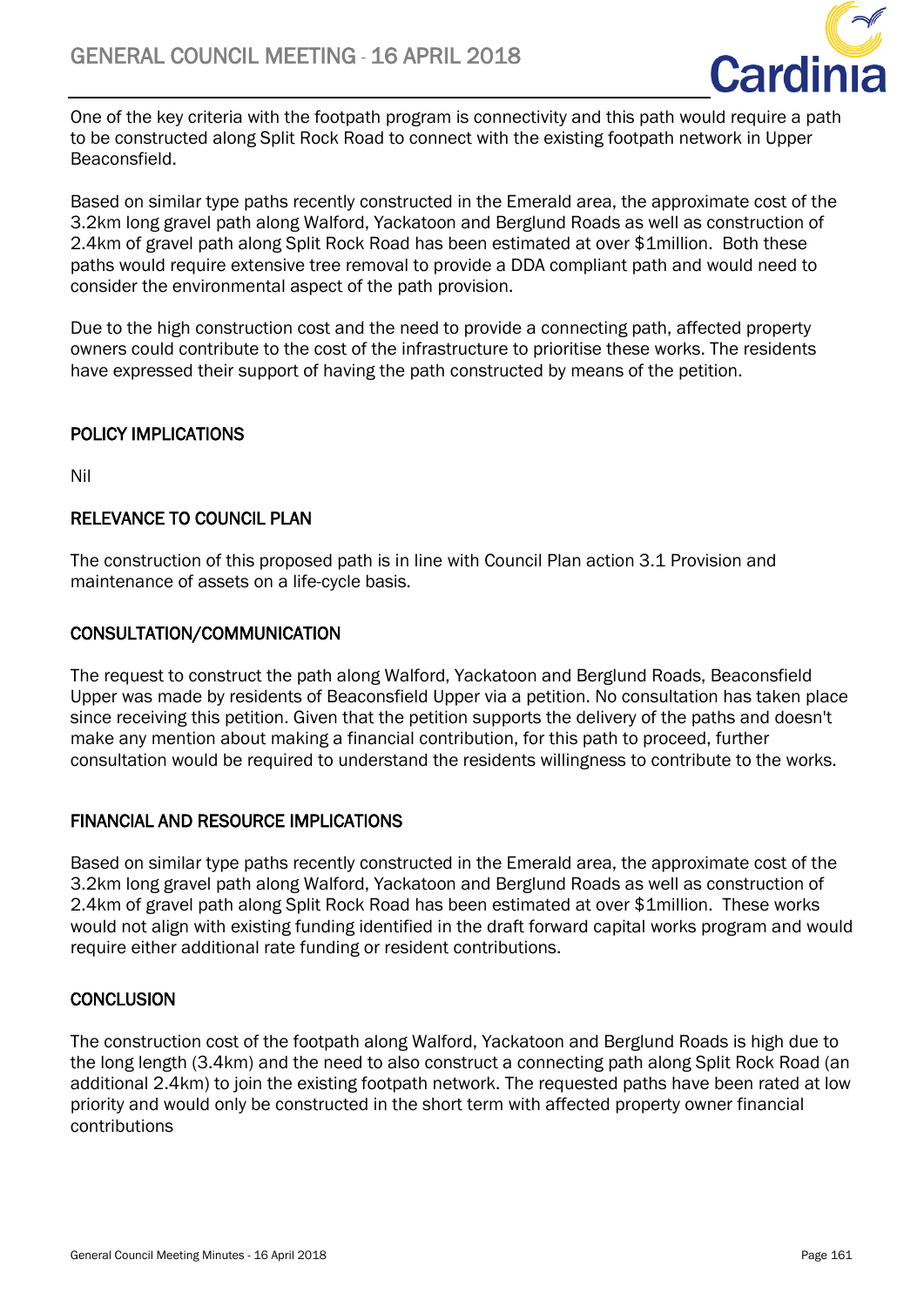

# 7 REQUEST FOR THE PROVISION OF A FOOTPATH ALONG WALFOR YACKATOON AND BERGLUND ROADS, BEACONSFIELD UPPER

Moved Cr B Owen Seconded Cr M Schilling

That Council advise the petitioners:

- 1. That the footpath is listed on Council's footpath priority list, however is ranked as a low priority and would not be constructed in the foreseeable future, and
- 2. To bring construction forward, affected residents would need to contribute to the construction of the footpath

Cd.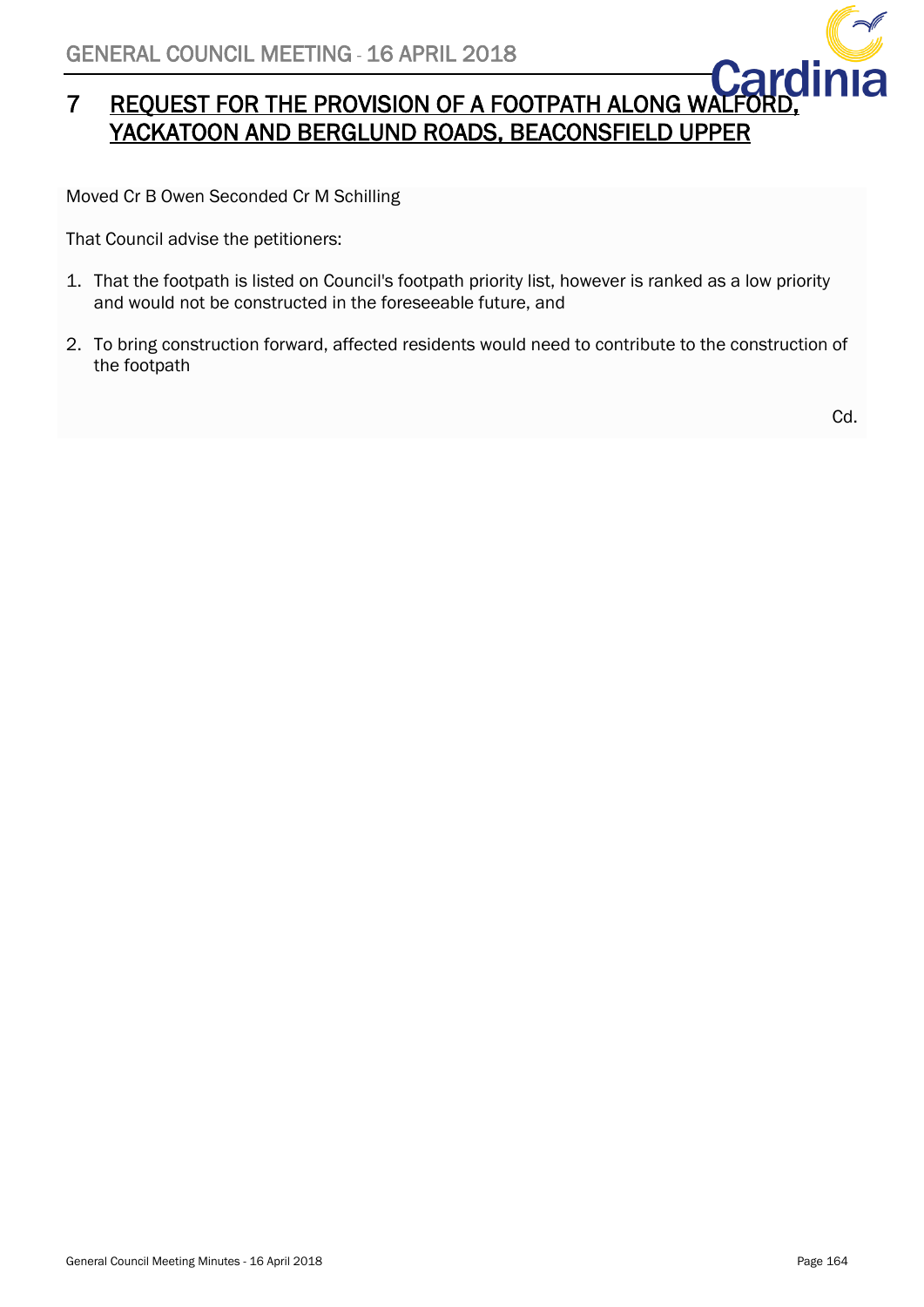<span id="page-43-0"></span>

# 8 TRANSITIONING THE CASEY CARDINIA TOURISM ADVISORY COMMITTEE TO A REGIONAL TOURISM BOARD

FILE REFERENCE INT1824693

RESPONSIBLE GENERAL MANAGER Andrew Paxton

AUTHOR Frances Grigoriou

# RECOMMENDATION

That Council endorse the model and process for transitioning the Casey Cardinia Tourism Advisory Committee (TAC) to an independent Regional Tourism Board (RTB)

# **Attachments**

- 1 Casey Cardinia Visitation Strategy 2017-2020 81 Pages
- 2 Recommendations and final report from Influence consultants 6 Pages
- 3 Casey Cardinia Regional Tourism Borad Skills Matrix 1 Page

# EXECUTIVE SUMMARY

In 2018, the Casey Cardinia Tourism Advisory Committee (TAC) continues its transition to an independent board. This is a direct outcome of the Casey Cardinia Visitation Strategy 2017-2020 (Attachment 1) and Recommendation 19.

The Recommendation's objective is to "establish a governance structure for tourism in the Casey Cardinia region that is viable, resilient and 'fit for purpose" (Casey Cardinia Visitation Strategy 2017- 2020).

Following legal advice, it is recommended that the new Casey Cardinia Regional Tourism Board RTB (name to be confirmed) will be structured as an Incorporated Association, registered with Consumer Affairs Victoria and operating under the standard or modified Model Rules. Work is underway to establish the constitution and governance of the Board. An external consultant (Michelle Carson from Influence) has been engaged to inform and advise the TAC and Council. Refer to Attachment 2 for Influence's final report and recommendations.

Once Council has endorsed the incorporated association model and transition process, the new entity will be established, with nominations invited for Directors of the RTB.

It is envisioned that the new Board will be in place by the beginning of the next financial year, 1 July 2018.

# **BACKGROUND**

Research undertaken in the development of the Casey Cardinia Visitation Strategy 2017-2020 indicated that the terms of reference of the TAC were too limited to allow it to effectively lead the implementation of the Strategy. To address this the TAC is keen to transition to a regional tourism organisation. This evolution would move the body from an advisory capacity to a 'doing' capacity, critical in implementing the strategy and building visitation and jobs in the region.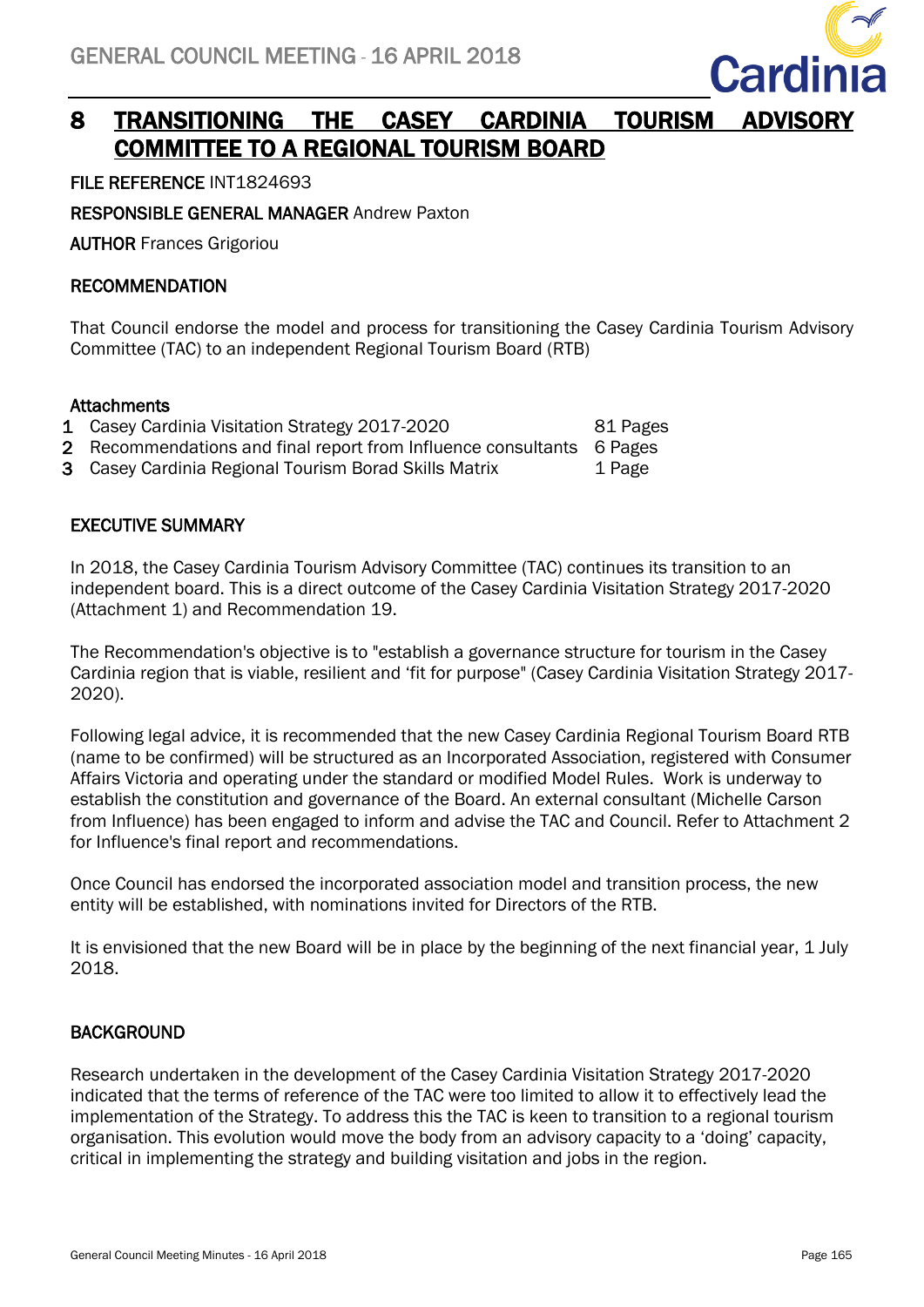

Moreover, the original Cardinia Shire Tourism Strategy recognised that a key success factor for regional tourism was leadership and a tourist industry led by strong and visionary organisations and individuals.

The current TAC comprises nine industry representatives and two Councillor Representatives; one Councillor from Cardinia (Councillor Leticia Wilmot) and one Councillor from Casey (Councillor Amanda Stapleton). Administrative support is provided by Council Officers.

The proposed transition is to an Incorporated Association.

The new entity will comprise a skills-based board of up to nine directors, including industry experts, tourism operators, industry service providers and two Council representatives, one Councillor from the Cardinia Shire and one Councillor from the City of Casey. All directors will have equal voting rights. Council Officers from the City of Casey and Cardinia Shire Council will offer administrative support to the Board.

The inaugural board will be appointed by a Selection Panel convened by the City of Casey and Cardinia Shire. Future directors will be elected by members at the AGM. Initially each Director will be appointed for a term of approximately 12 months to establish the board. The inaugural board will then determine the future tenure of directors.

The RTB will be a skills-based Board. The TAC was consulted in the development of a Board Skills Matrix (Attachment 3) to ensure a range of appropriate skills and core capabilities are present in the make-up of the board. A Director's Position Description will identify the duties, responsibilities and expectations of the RTB Directors and a call for nominations process, for directors of the RTB will be conducted.

To ensure the retention of knowledge encapsulated in the TAC, current members of the TAC will be invited directly to nominate.

Applicants will be asked to identify their suitability against the Board Skills Matrix and The Director's Position Description.

A selection panel comprising a representative from Cardinia Shire Council, a representative from the City of Casey and Chris Buckingham, the current Interim Chair of the TAC will assess applications against the Board Skills Matrix and the Director's Position Description.

The Selection Panel will submit a summary and profile of their preferred candidates to the City of Casey and Cardinia Shire Council for approval before appointing the Directors of the new board.

On approval by Council of the Directors and Chair, the City of Casey and Cardinia Shire Council will hold a recognition ceremony to acknowledge the work of the TAC and welcome the RTB.

The RTB will then undertake a series of workshops to:

- ensure governance best practice and accountability is understood and implemented - create a whole of organisation strategic action plan that aligns with the marketing strategy outlined in the Casey Cardinia Visitation Strategy 2017 – 2020 and

- to clarify the organisation's purpose, membership structure and amendments to its Model Rules of Incorporation.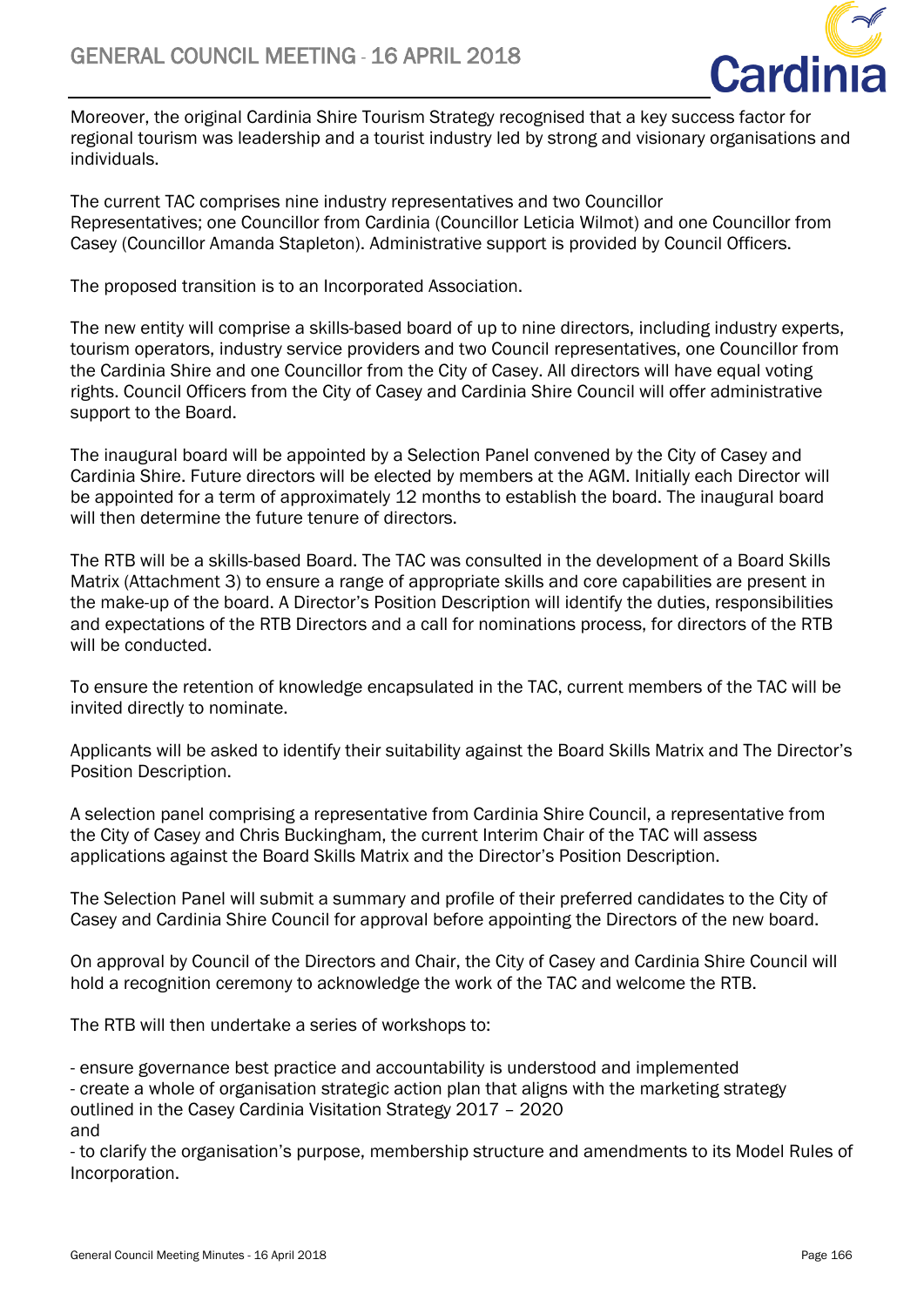

# POLICY IMPLICATIONS

This project aligns with Council's Liveability Health Plan domain "Employment. Cardinia Shire residents are skilled to access local jobs in a resilient, innovative and thriving local economy. Workplaces are inclusive and promote the health, wellbeing and safety of workers".

The project is also aligned to:

- Casey Cardinia Visitation Strategy 2017 2020
- Cardinia Shire Tourism Policy 2015
- Casey Cardinia Economic Development Strategy
- Casey Cardinia Investment Attraction Strategy

# RELEVANCE TO COUNCIL PLAN

Our Economy.

We will create and support local employment and business opportunities for our community and the wider region.

### CONSULTATION/COMMUNICATION

Council Officers and the external consultant (Influence) worked extensively with the TAC to develop the proposed model and process.

A call for nominations for directors of the RTB will be advertised through Council's normal channels as well as through relevant tourism bodies and regional tourism and business associations. Councillors and Council representatives may also identify suitable individuals within their communities, notify them of the formation of the board and invite them to nominate.

### FINANCIAL AND RESOURCE IMPLICATIONS

\$50,000 has been allocated for Tourism in the 2017/2018 Economic Development Business Unit budget.

### **CONCLUSION**

In 2018, the Casey Cardinia Tourism Advisory Committee (TAC) continues its transition to an independent board. This is in line with Council's policy and approach to tourism; industry leading with Council supporting their endeavours.

Itis likely the new Casey Cardinia Tourism Board (name to be confirmed) will be structured as an Incorporated Association. Work is underway to establish the constitution and governance of the incorporated board. In the spirit of Council's approach to growing visitation, this work is being done in close consultation with industry.

Council is now being asked to endorse the formal incorporation of the new group.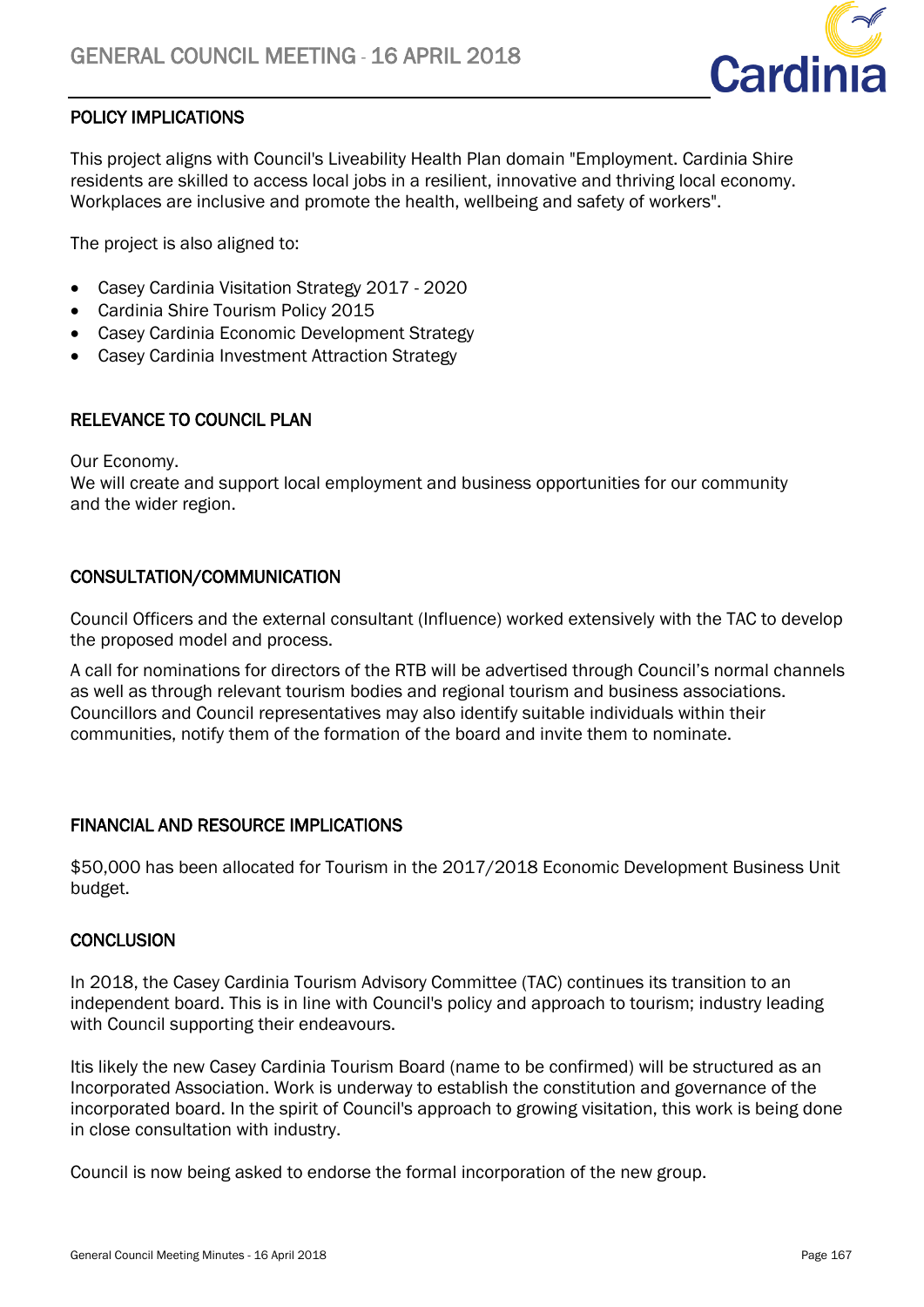

It is envisioned that the new Board will be in place by the beginning of the next financial year, 1 July 2018.

The Victorian Visitor Economy (tourism) is contributes \$20 billion to Victoria's Gross State Product each year and generates employment for 206,000 people (source: Victorian Visitors Economy Strategy). This represents 7 per cent of the State's employment. Casey Cardinia employs 2,948 people in tourism (.ID Consulting 2015/2016). This project aims to strengthen the region as a visitor destination and increase employment opportunities.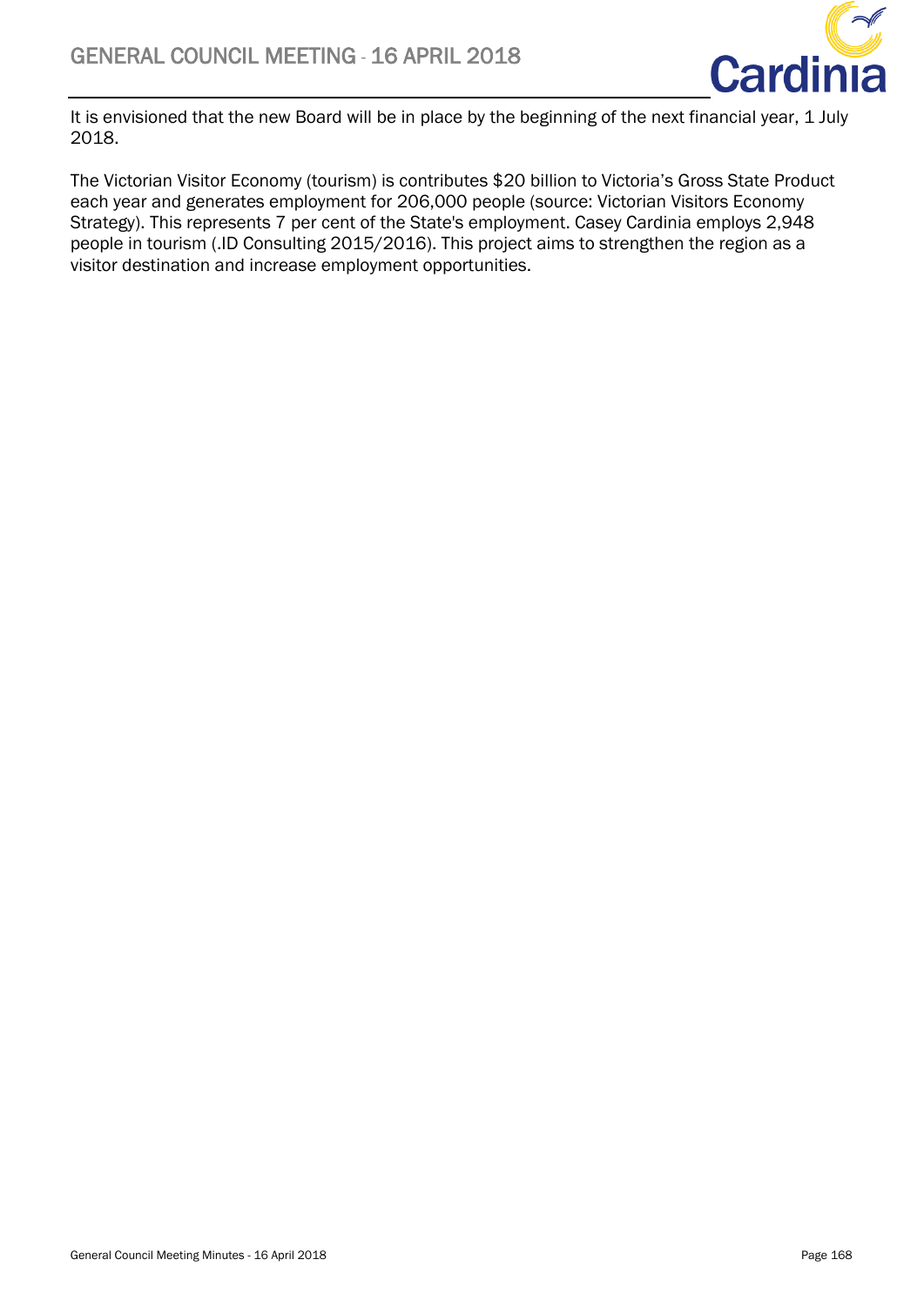# 8 TRANSITIONING THE CASEY CARDINIA TOURISM ADVISORY TO A REGIONAL TOURISM BOARD

Moved Cr L Wilmot Seconded Cr M Schilling

That Council endorse the model and process for transitioning the Casey Cardinia Tourism Advisory Committee (TAC) to an independent Regional Tourism Board (RTB)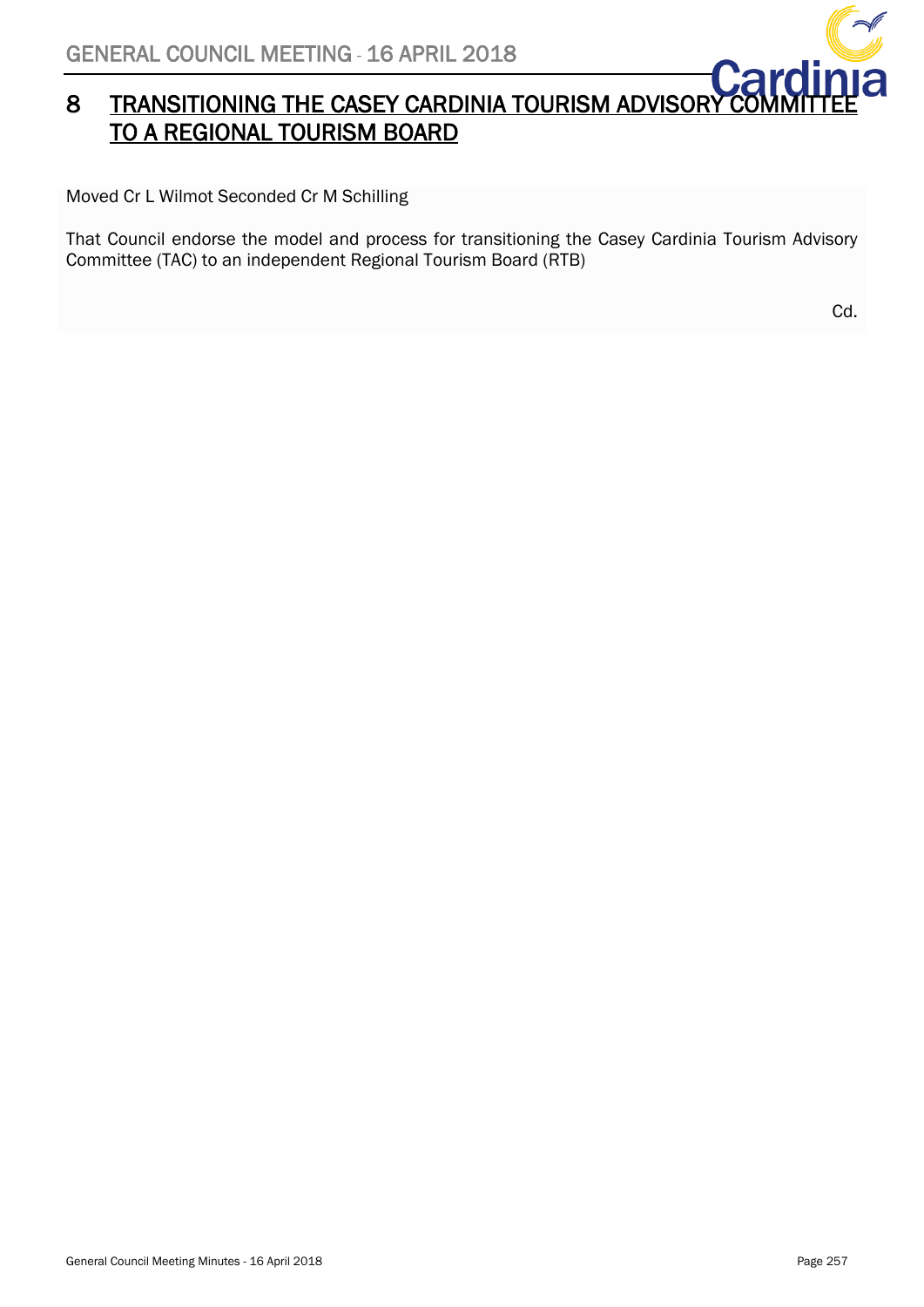

# <span id="page-48-0"></span>FINANCIAL REPORTS

# 9 TENDERS CONTRACT NO. 17/26 CARDINIA CULTURAL STAGE 1 REDEVELOPMENT AND ARTS

<span id="page-48-1"></span>FILE REFERENCE INT1823529

RESPONSIBLE GENERAL MANAGER Ben Wood

AUTHOR Jo Torpey

# **RECOMMENDATION**

That Council:

- 1. Award the tender for Contract no. 17/26 Cardinia Cultural Centre Stage 1 Redevelopment and Arts Space to Lloyd Group Pty Ltd for the contract sum of \$7,802,000 (excl. GST).
- 2. Advise all tenderers accordingly, and
- 3. Affix the common seal to the contract documents.

# **Attachments**

1 Confidential memorandum detailing tenders received circulated to Councillors only 4 Pages

# EXECUTIVE SUMMARY

This report provides consideration for the appointment of a contractor to undertake construction and refurbishment works at the Cardinia Cultural Centre (CCC). The works include a new arts space, dance studios, office and work spaces, light court, stores, change-rooms and amenities, laundry, lobby, as well as loose furniture and the extension of the existing car park.

# **BACKGROUND**

The CCC is located at 40 Lakeside Boulevard, Pakenham.

In 2013/14, the Council commissioned an Arts and Cultural Facilities Feasibility Study that quantified the need to redevelop the CCC to meet the needs of the community and expected population growth.

Access to a dedicated public art gallery/exhibition space and visual arts programming is limited in Cardinia and surrounding Shires. Access to a quality exhibition currently requires access to Melbourne. The CCC has a "Gallery Room" that despite the name, is a multi-purpose meeting room that is not fit for purpose nor meets industry standards for exhibition. It is currently used for other functions and there is no curator or annual exhibition program. The current facility also lacks rehearsal space for performing arts and has inadequate access and storage space.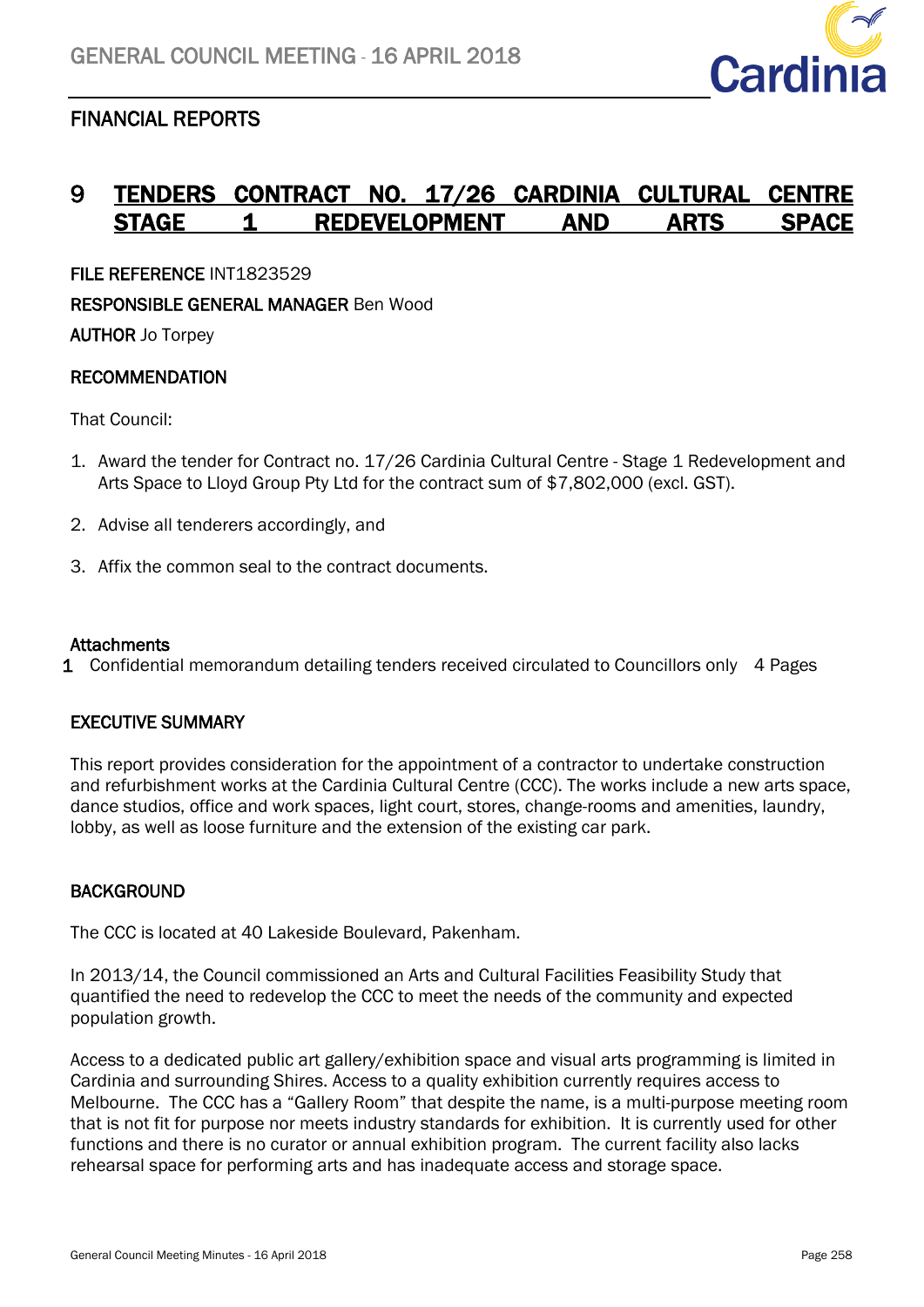

The redevelopment of the CCC will therefore deliver dedicated arts and cultural spaces that will allow for quality visual art exhibitions, art making, performing arts infrastructure, and meet significant demand that is not being fulfilled by planned facilities in neighbouring areas.

The redevelopment of the CCC has been phased over 3 stages, with the first stage of works proposed for implementation in the 17/18 financial year.

Tenders for the redevelopment of the CCC were issued on 27 January 2018, closing on 27 February 2018 and six tenders were received.

The Evaluation Panel consisting of Council Officers evaluated the tenders received and interviewed for further details and clarification.

The tender submitted by Lloyd Group Pty Ltd is recommended by the Evaluation Panel for acceptance.

# POLICY IMPLICATIONS

Nil

# RELEVANCE TO COUNCIL PLAN

The redevelopment of the CCC will address the following Council Plan areas:

# 1 Our people

- 1.1 Access to a variety of services for all
- 1.2 Access to support services and programs for your people
- 1.3 Learning opportunities for all ages and abilities
- 1.5 Variety of recreation and leisure opportunities

# 2 Our community

2.1 Our diverse community requirements met

# 3 Our Environment

3.1 Provision and maintenance of assets on a lifecycle basis

# CONSULTATION/COMMUNICATION

A number of community consultation processes were implemented in relation to the redevelopment of the CCC, in seeking community engagement, including letter-box drop to local residents within the Centre's vicinity, opportunity for residents to drop into the Centre as convenient to provide feedback, plans of the redevelopment project being displayed at the Civic Centre in Officer, and as part of the Arts and Culture feasibility study, a broader consultation with the Cardinia Shire community (and beyond).

# FINANCIAL AND RESOURCE IMPLICATIONS

Funding for this project is made available from:

- \$5,487,341.45 (Council)
- \$3,000,000.00 (Growing Suburbs Funding).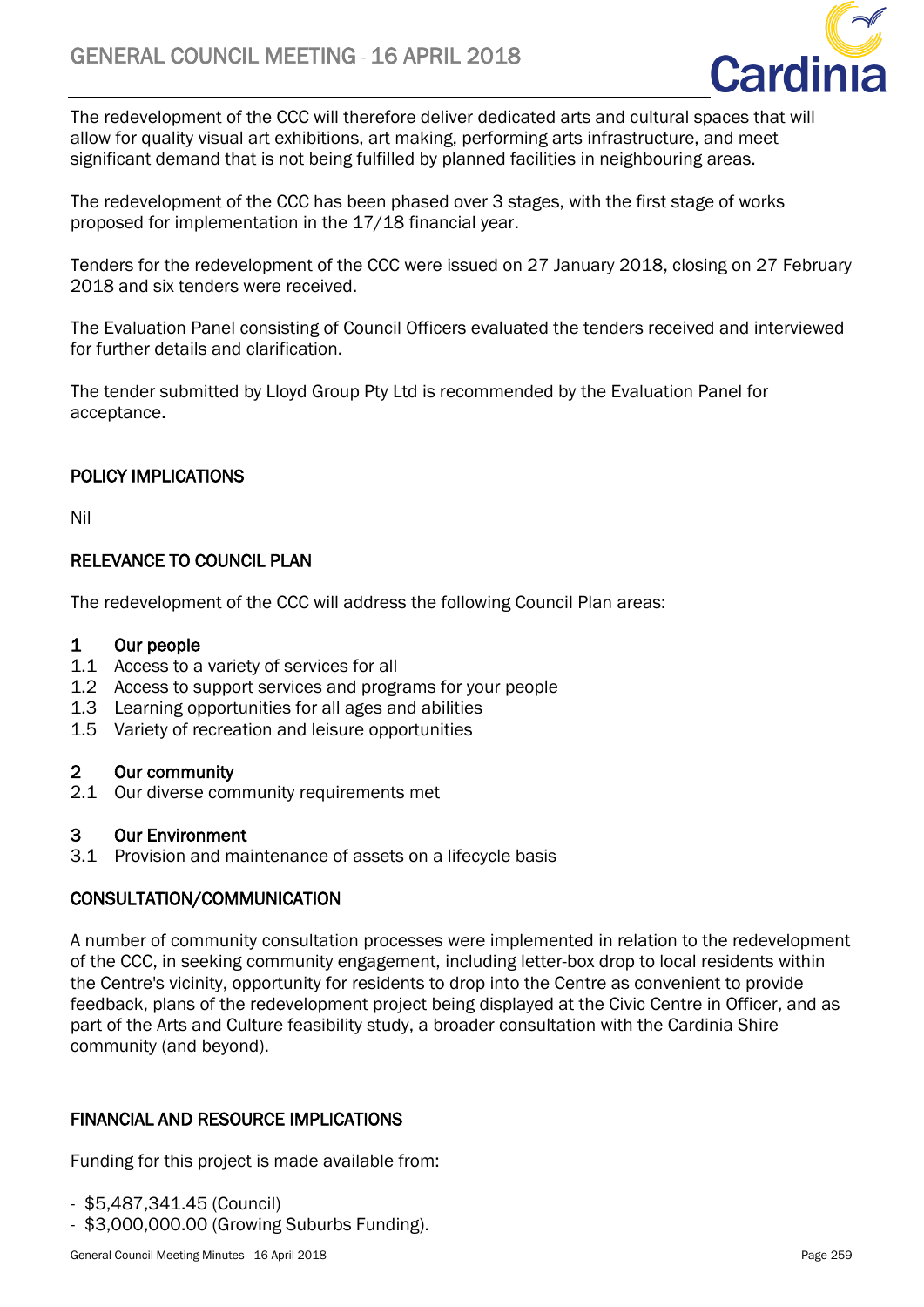

In total \$8,487,341.45 has been provided for the first stage redevelopment of CCC of which there is sufficient funding in awarding the tender to Lloyd Group Pty Ltd.

# **CONCLUSION**

It is the Evaluation Panel's recommendation that Council accept the tender submitted by Lloyd Group Pty Ltd for Contract no. 17/26 Cardinia Cultural Centre Stage 1 Redevelopment and Art Space, for the contract sum of \$7,802,000 (excl. GST).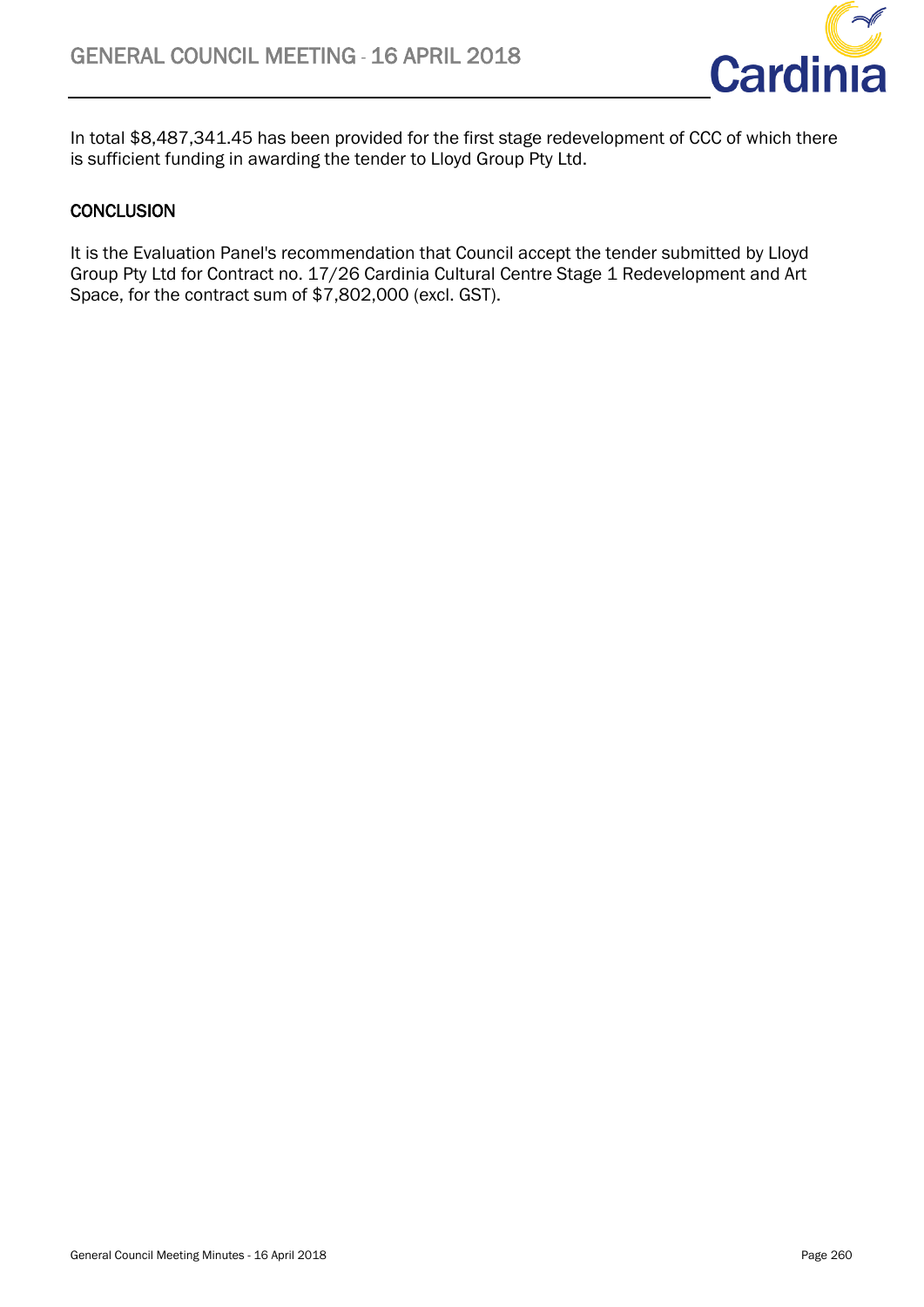

# 9 TENDERS CONTRACT NO. 17/26 CARDINIA CULTURAL CENTRE STAGE 1 REDEVELOPMENT AND ARTS SPACE

Moved Cr M Schilling Seconded Cr L Wilmot

That Council:

- 1. Award the tender for Contract no. 17/26 Cardinia Cultural Centre Stage 1 Redevelopment and Arts Space to Lloyd Group Pty Ltd for the contract sum of \$7,802,000 (excl. GST).
- 2. Advise all tenderers accordingly, and
- 3. Affix the common seal to the contract documents.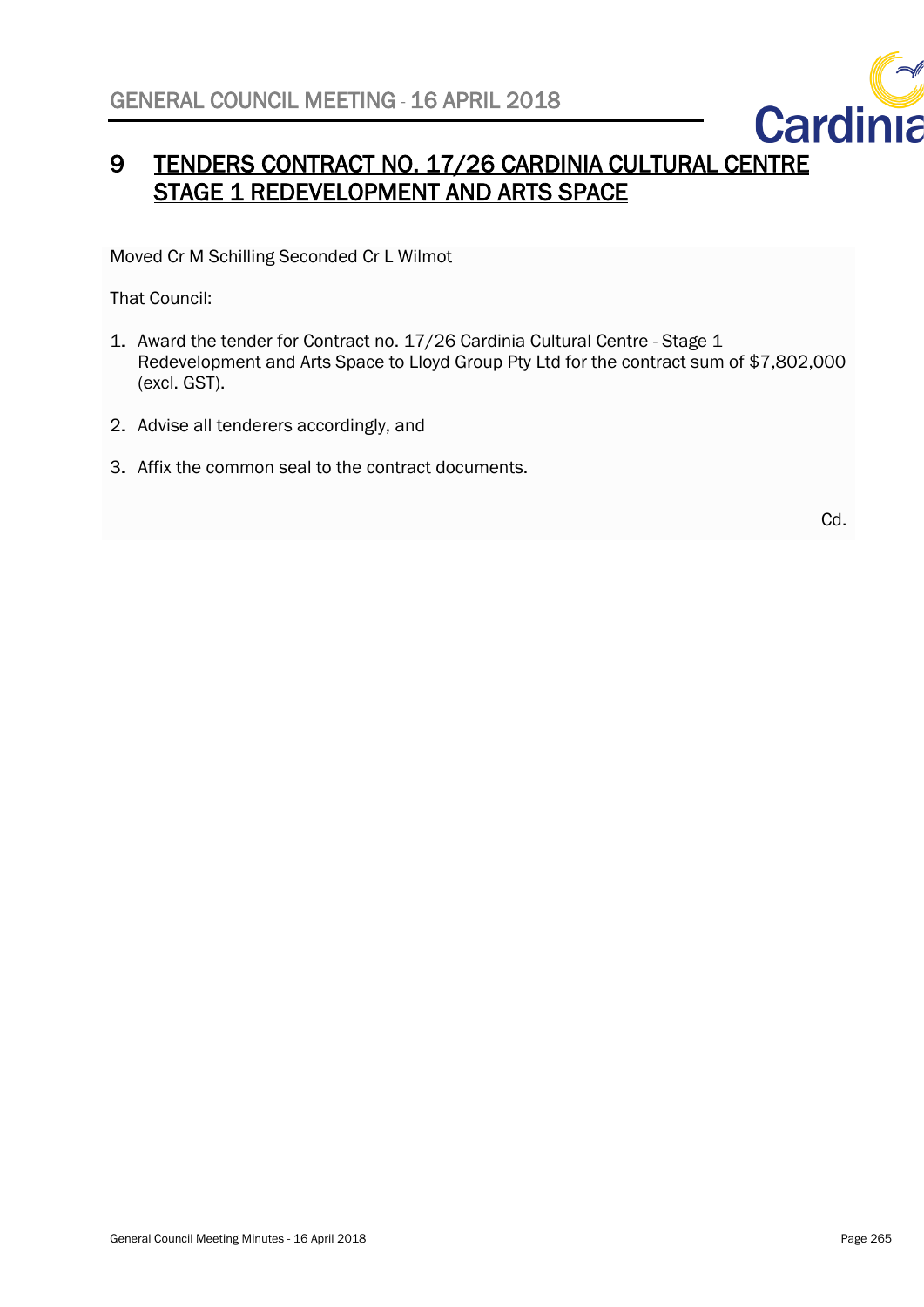<span id="page-52-1"></span>

# <span id="page-52-0"></span>ACTIVITY REPORTS

# 10 MAJOR PROJECT AND STRATEGIES ACTIVITY REPORT

FILE REFERENCE INT1823096

RESPONSIBLE GENERAL MANAGER Ben Wood

AUTHOR Andrew Barr; Ben Wood; Miranda Long; Desiree Lovell; Walter Carmignani

# RECOMMENDATION

That the report be noted

# **Attachments**

*Nil*.

# EXECUTIVE SUMMARY

As part of the reporting process to Council, this monthly report provides an update of the current status of major projects and strategies in progress. It includes an update on major projects, capital works, special charge schemes, asset management and strategies current at the time of this report.

# Capital works

### Reserves Deep Creek Reserve

Deep Creek Reserve is a 48-hectare Council 'greenfield' site, bounded by the Pakenham Golf Course to the North and the railway line to the south.

The development of this site will include new paths and car park, development of infrastructure (including a sustainable environment complex, including new golf club rooms, all abilities playground, indigenous plant nursery, wetland and education facilities, kick about area, car park and associated drainage) and Melbourne Water wetlands.

# Deep Creek Reserve – civil works package

| Project<br>description | The civil works package includes the construction of a 200 plus car<br>space car park and drainage, demonstration wetland, the kick-a-bout<br>area, footpaths, solar lighting and associated works. A1 Civil Pty Ltd<br>have been appointed to undertake the civil works. |
|------------------------|---------------------------------------------------------------------------------------------------------------------------------------------------------------------------------------------------------------------------------------------------------------------------|
| <b>Funding</b>         | This part of the Deep Creek Reserve project is funded by Council                                                                                                                                                                                                          |
| <b>Timelines</b>       | Works are expected to be completed in the second half of the year.                                                                                                                                                                                                        |
| Update                 | The contractor returned to site in late March/April to continue the bulk<br>of the works following the installation of the building services. The<br>contractor is currently working on the wetland and drainage.                                                         |

# Deep Creek Reserve – regional all abilities playspace

Project description The installation of play structures and equipment, shelters and barbeques including a community meeting space, landscaping and sensory gardens, sand and water play and associated works. Red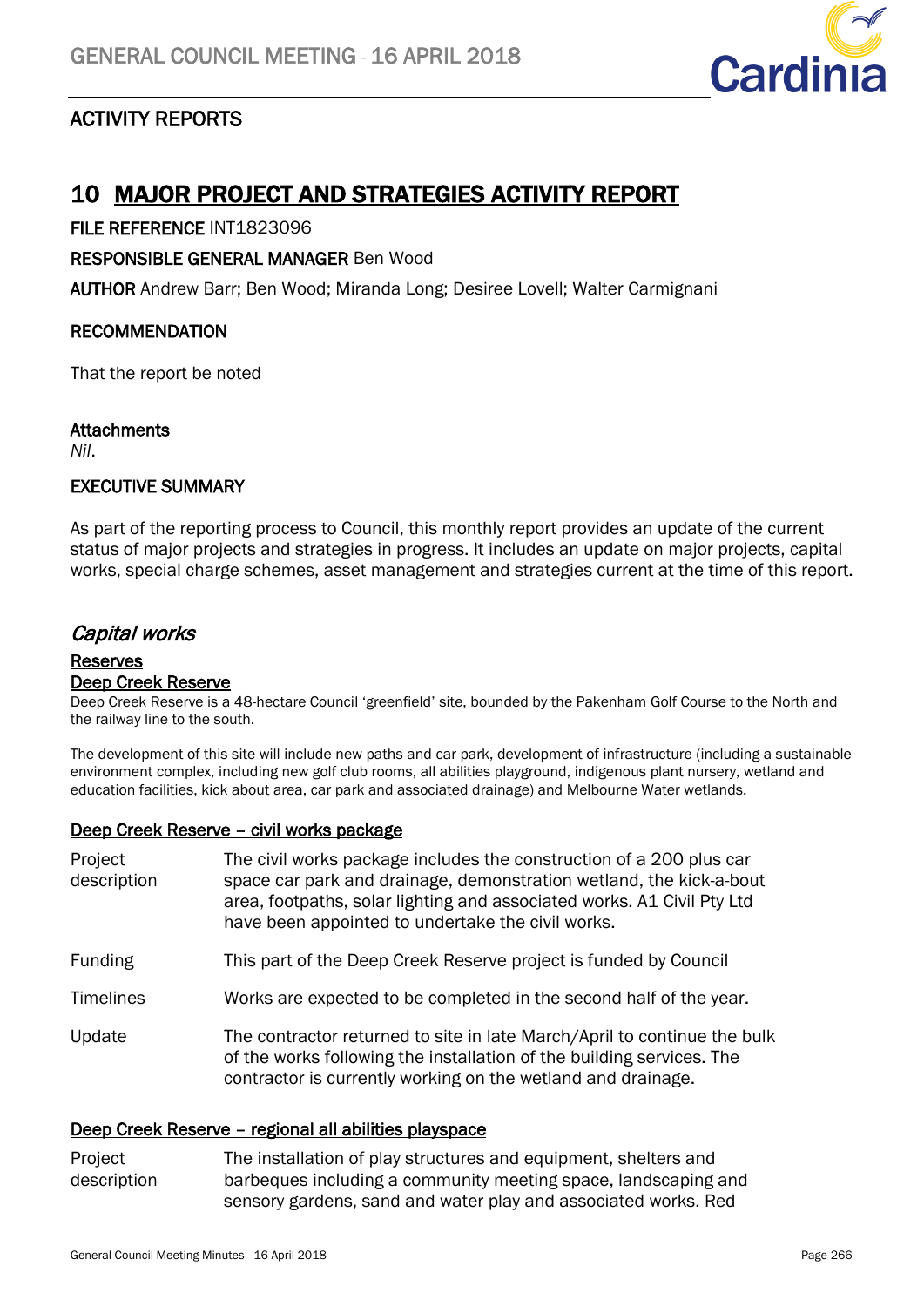

Centre Nominees Pty Ltd have been appointed to undertake the playspace works.

The play items will be withheld until the overall site works are complete (early 2019) to assist in preventing unauthorised access to the site

- Funding This part of the Deep Creek Reserve project is jointly funded by Council and the Victorian Government's Growing Suburbs Fund.
- Timelines The playspace is due to be completed early 2019 along with the other components of the site.
- Update All services have been installed and a number of foundations for play equipment and structures have been completed. The shaping of the playground area and earthworks have been completed with paving works underway. The fabrication of many of the larger items is taking place off site.

### Deep Creek Reserve – Cardinia Community and Education Centre

- Project description The Cardinia Community and Education Centre is a multi-user shared facility, combining sports, ecological values and education. The building will combine the requirements of the Pakenham and District Golf Club and Cardinia Environment Coalition (CEC). The building will incorporate separate and shared spaces for the golf club and CEC users, including a multi-function room, lounge/dining/bar area, café, pro shop, environmental training areas, administration areas, and a commercial kitchen. Kirchner Constructions Pty Ltd has been appointed to undertake the building works.
- Funding This part of the Deep Creek Reserve project is funded by Council.
- Timelines Works expected to be complete in early 2019.
- Update Works are progressing well, with the focus currently on installing major services through the car park to enable civil works to be completed.

### Deep Creek Reserve – landscape package

| Project<br>description | The landscape works will complement the civil and building works and<br>includes planting, furniture installation, hydro seeding, and other<br>associated works.                                                                                                                  |
|------------------------|-----------------------------------------------------------------------------------------------------------------------------------------------------------------------------------------------------------------------------------------------------------------------------------|
|                        | The landscape component of the project was tendered separately to<br>ensure high environmental outcomes are achieved, with a focus on the<br>use of indigenous plants of local providence. Australian Ecosystems Pty<br>Ltd have been appointed to undertake the landscape works. |
| <b>Funding</b>         | This part of the Deep Creek Reserve project is jointly funded by Council<br>and the Victorian Government's Growing Suburbs Fund.                                                                                                                                                  |
| <b>Timelines</b>       | Works will commence following completion of the civil works package –<br>estimated spring 2018.                                                                                                                                                                                   |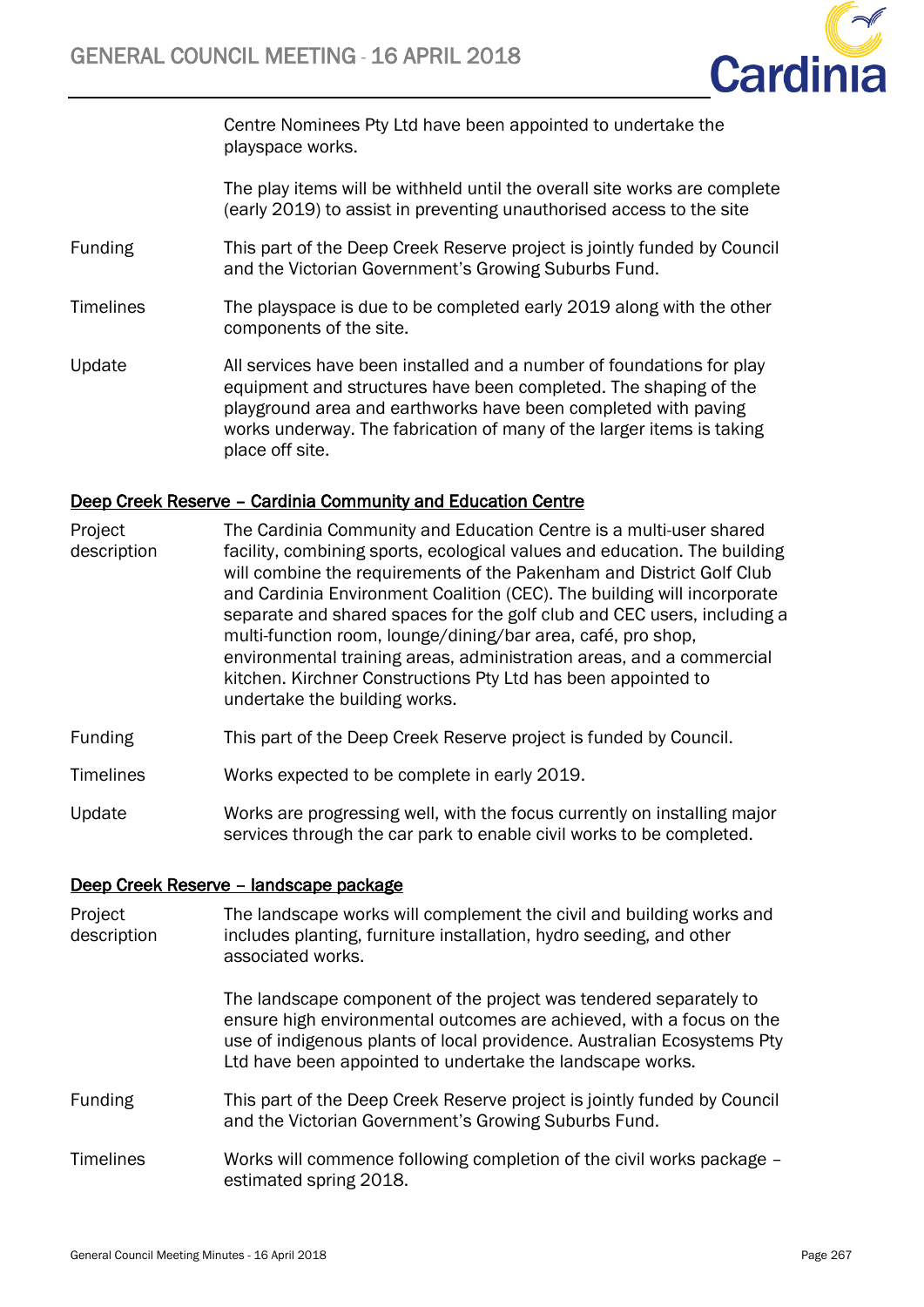

Update The contractor is propagating plants in preparation for planting in spring.

# Deep Creek Reserve – construction of new holes at Pakenham Golf Course

| Project<br>description | The construction of two new holes, practise areas, irrigation and<br>associated works at the Pakenham Golf Course. The proposed works<br>involve drainage, earthworks, landscaping, footpath and buggy path<br>construction, irrigation, shaping and other associated works. SJM Turf &<br>Civil Pty Ltd have been appointed to undertake the golf course<br>expansion works. |
|------------------------|-------------------------------------------------------------------------------------------------------------------------------------------------------------------------------------------------------------------------------------------------------------------------------------------------------------------------------------------------------------------------------|
| <b>Funding</b>         | This part of the Deep Creek Reserve project is funded by Council                                                                                                                                                                                                                                                                                                              |
| <b>Timelines</b>       | Works are expected to be completed mid 2018, followed by a turf<br>establishment period                                                                                                                                                                                                                                                                                       |
| Update                 | Works are progressing well and are being undertaken in close contact<br>with the golf club to minimise any impact during construction and<br>ensure quality greens are delivered. Much of the shaping works are now<br>complete, and irrigation installation is underway, together with the<br>construction of greens.                                                        |

# Emerald Netball Facility

| Project<br>description | Construction of new Emerald Netball Facility and associated<br>infrastructure at Pepi's Land. The works will be undertaken in the<br>following three stages:<br>Stage 1b - Internal works including carpark, retaining walls, site services,<br>$\bullet$<br>stormwater drainage, netball courts, lighting and building platform for<br>future pavilion<br>Stage 1a - External works including road widening in Beaconsfield Emerald<br>$\bullet$<br>Road adjacent to the site.<br>Stage 2 - Construction of new pavilion<br>$\bullet$ |
|------------------------|----------------------------------------------------------------------------------------------------------------------------------------------------------------------------------------------------------------------------------------------------------------------------------------------------------------------------------------------------------------------------------------------------------------------------------------------------------------------------------------------------------------------------------------|
| <b>Funding</b>         | The project is funded by Council                                                                                                                                                                                                                                                                                                                                                                                                                                                                                                       |
| <b>Timelines</b>       | Construction of Stage 1b works are underway and practical completion<br>is expected by in May.                                                                                                                                                                                                                                                                                                                                                                                                                                         |
| Update                 | Works are progressing well with earthworks (shaping, cut and fill),<br>drainage, service installation and the retaining walls complete. Kerb has<br>been completed and civil works are progressing on the remainder of the<br>courts and car park.                                                                                                                                                                                                                                                                                     |
|                        | VicRoads has approved the design of Stage 1a; however, approval from<br>service authorities is still outstanding. The construction contract is<br>currently being prepared.                                                                                                                                                                                                                                                                                                                                                            |
|                        | The construction of the pavilion (stage 2) will be tendered later in the<br>vear.                                                                                                                                                                                                                                                                                                                                                                                                                                                      |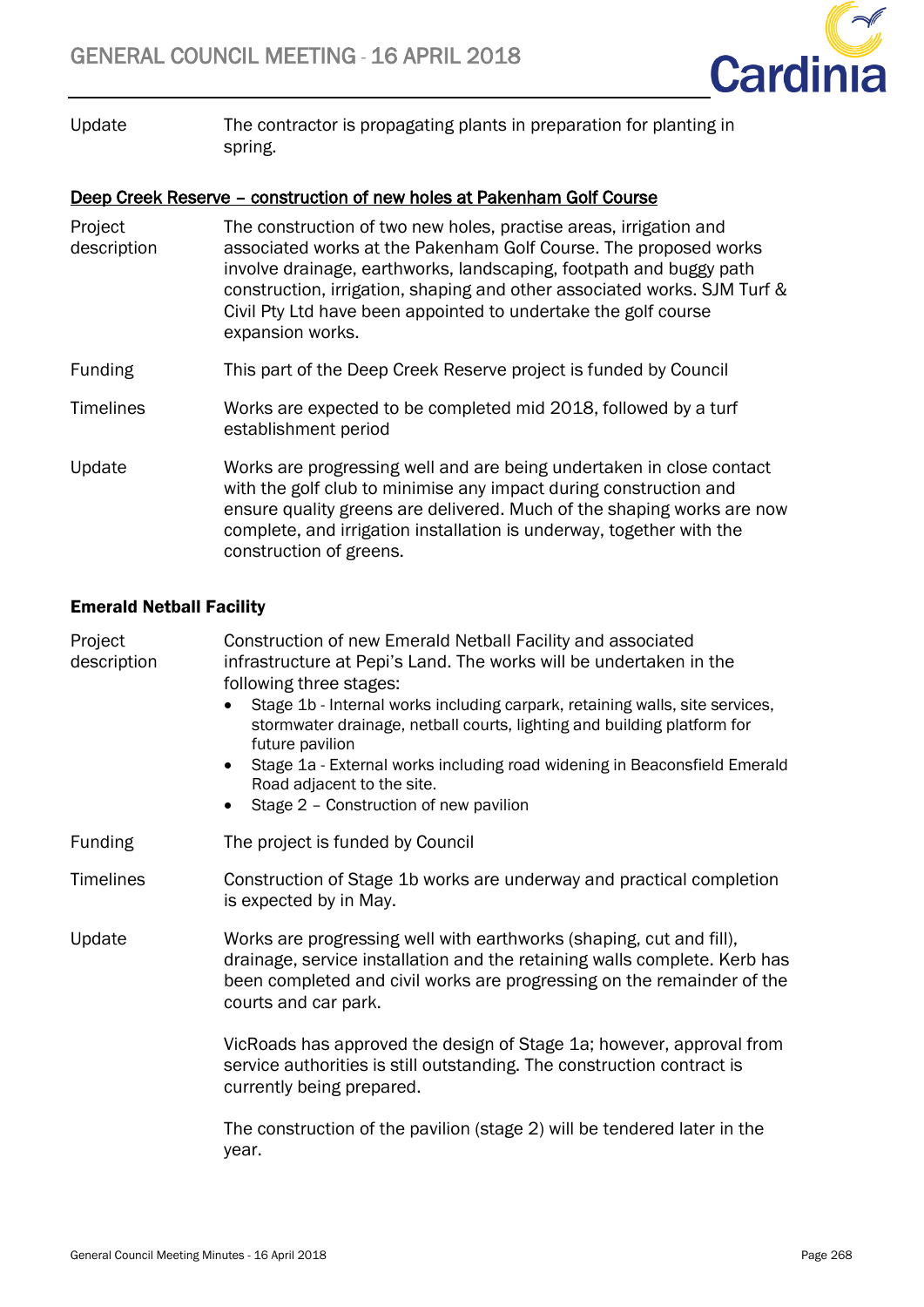

# Lang Lang Community and Recreation Precinct

| Project<br>description | The construction of a major recreation and community precinct being<br>undertaken in partnership with the Lang Lang Community Bank. It will<br>include sporting facilities, multipurpose community spaces, parks and<br>other open spaces for recreational activities.                                                                                                                                                                                                                                            |
|------------------------|-------------------------------------------------------------------------------------------------------------------------------------------------------------------------------------------------------------------------------------------------------------------------------------------------------------------------------------------------------------------------------------------------------------------------------------------------------------------------------------------------------------------|
|                        | Stage 1 includes the construction of:<br>2 x ovals including cricket wickets, subsurface drainage, irrigation and<br>flood lighting<br>4 x netball court and flood lighting<br>٠<br>1 x practice cricket facility<br>$\bullet$<br>sedimentation basin, wetlands and water re-use pond (for irrigation<br>$\bullet$<br>purposes)<br>internal access roads, carparks, footpaths and associated drainage<br>earthworks for the future pavilion, car parking and associated drainage<br>٠<br>landscaping<br>$\bullet$ |
| Funding                | Lang Lang Community Bank purchased the 36-hectare parcel of land<br>upon which the precinct will be constructed and have committed \$3.2<br>million including land purchase to the project. \$1.5 million has been<br>received from the Australian Government's Building Better Regions<br>Fund.                                                                                                                                                                                                                  |
|                        | Council and our partners have committed in excess of \$10 million to<br>the project between 2015-16 and 2020-21                                                                                                                                                                                                                                                                                                                                                                                                   |
| <b>Timelines</b>       | Stage 1 works are scheduled to be complete by April 2018, with the<br>ovals being ready for the 2018-19 cricket season (weather<br>dependent).                                                                                                                                                                                                                                                                                                                                                                    |
| Update                 | Works are almost complete with both ovals now sprigged and the grass<br>starting to establish. The following works have been completed::<br>construction of the access roads and associated car parking including<br>$\bullet$<br>wearing course asphalt and line marking landscaping works<br>provision of permanent power supply                                                                                                                                                                                |
|                        | Tender submissions for design consultancy services, for the pavilion,<br>have been received and appropriate appointment of consultant is being<br>made                                                                                                                                                                                                                                                                                                                                                            |
|                        | <b>James Bathe Recreation Reserve civil works</b>                                                                                                                                                                                                                                                                                                                                                                                                                                                                 |
| Project<br>description | Construction of two football/cricket ovals, netball courts and playspace.                                                                                                                                                                                                                                                                                                                                                                                                                                         |
| <b>Funding</b>         | The project is funded by Council and a contribution through Sport and<br>Recreation Victoria.                                                                                                                                                                                                                                                                                                                                                                                                                     |
| <b>Timelines</b>       | The works are expected to be complete by February 2019.                                                                                                                                                                                                                                                                                                                                                                                                                                                           |
| Update                 | The civil works construction commenced in late January with earthworks<br>underway. Drainage works commenced in late March.                                                                                                                                                                                                                                                                                                                                                                                       |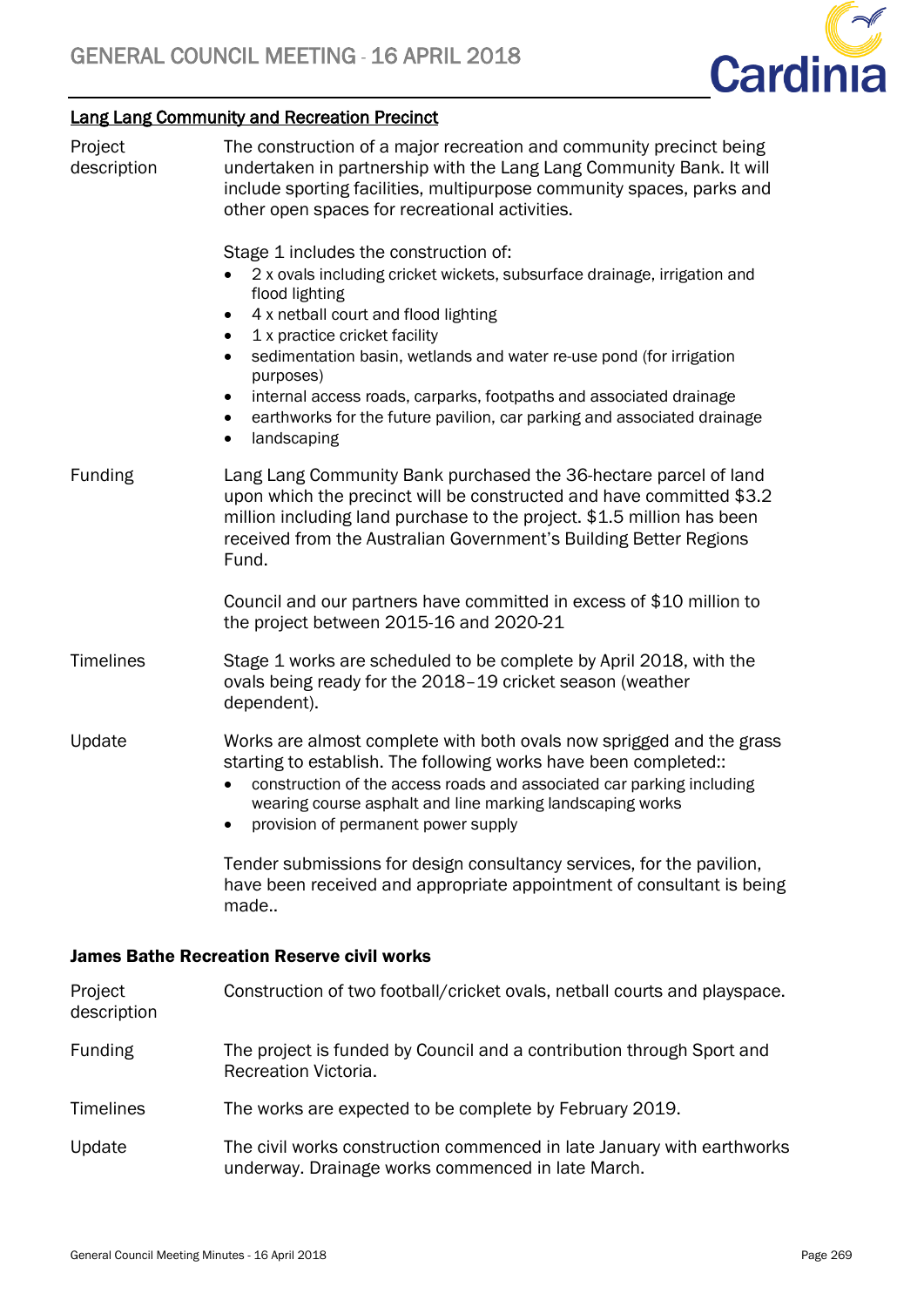

#### James Bathe Recreation Reserve pavilion

| Project     | Construction of new pavilion servicing netball, football, cricket activities |
|-------------|------------------------------------------------------------------------------|
| description | and includes provision for community use.                                    |

- Funding Council and the Victorian Government's Growing Suburbs Fund are jointly funding this project.
- Timelines Construction is expected to be complete by December 2019.
- Update The schematic design is complete and now progressing with detailed design stage.

#### Officer Recreation Reserve no. 2 (western) oval reconstruction

| Project<br>description | Reconstruction of western oval at the Officer Recreation Reserve,<br>Starling Road Officer.                                                                                                                                   |
|------------------------|-------------------------------------------------------------------------------------------------------------------------------------------------------------------------------------------------------------------------------|
|                        | The works include but are not necessarily limited to reorientation,<br>reshaping and resurfacing of the oval and the installation of subsurface<br>drainage and irrigation. The existing floodlighting will also be upgraded. |
| <b>Funding</b>         | The project is funded by Council                                                                                                                                                                                              |
| Timelines              | Works scheduled to commence in the 2018–19 financial year.                                                                                                                                                                    |
| Update                 | The designs are currently being reviewed.                                                                                                                                                                                     |

#### Worrell Recreation Reserve pavilion

| Project<br>description | Redevelopment of the football and cricket pavilion, which will now<br>include an appropriate space for gym. |
|------------------------|-------------------------------------------------------------------------------------------------------------|
| <b>Funding</b>         | The project is fully funded by Council.                                                                     |
| <b>Timelines</b>       | Construction is expected to be complete by end of June 2019.                                                |
| Update                 | Quotations are currently being assessed.                                                                    |

#### Bunyip Recreation Reserve - temporary portables for soccer club

- Project description Provision of temporary change room facilities for the Bunyip Soccer Club, while the new facilities are constructed.
- Funding The project is fully funded by Council.

Timelines Installation complete by April 2018, for the start of the soccer season.

Update The installation of the temporary portables is 50% complete with service connections being scheduled to ensure portables are installed by the required date. Site location of the new proposed facility is being sorted together with a review of the related service connections.

### Koo Wee Rup Primary and Secondary School oval upgrades

Project Reconstruction of the Koo Wee Rup Primary School oval and the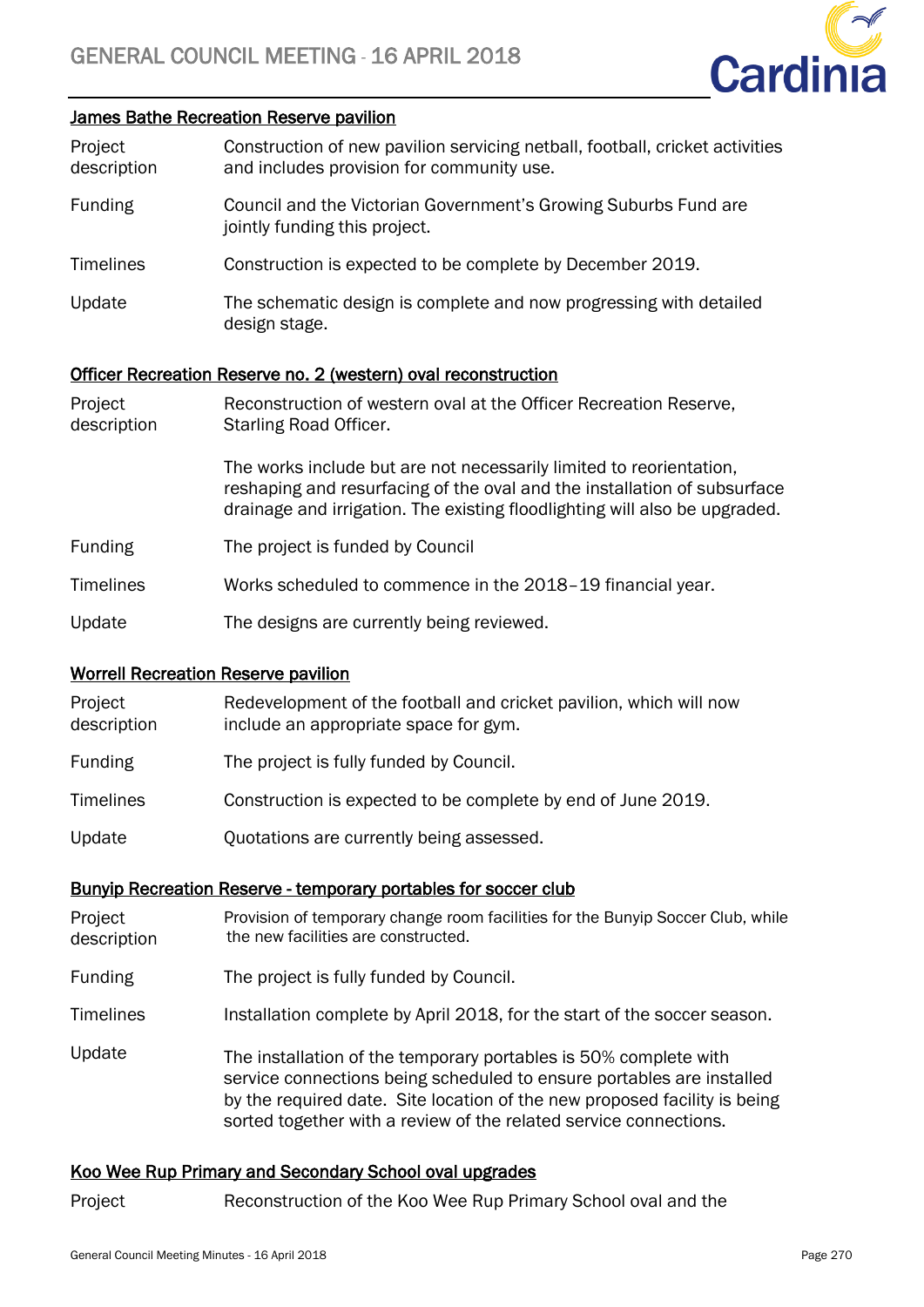

| description | adjacent Koo Wee Rup Secondary School oval.              |
|-------------|----------------------------------------------------------|
|             | The primary school oval upgrade includes new sub-surfact |

ce drainage. two new cricket nets and some portable barrier netting to protect school infrastructure.

The secondary school oval upgrade includes new sub-surface drainage and irrigation and flood lighting, installation of a bore, power upgrade, construction of a new pavilion and extension of the synthetic hockey pitch to meet Australian standards.

Funding The primary school upgrade is funded by Sport and Recreation Victoria (\$100,000) and Council (\$50,000)

> The secondary college is funded by the Victorian Government's Department of Education (\$1.6 million), of which \$500,000 is allocated for the oval upgrade works.

- Timelines Works are scheduled to commence in the 2018–19 financial year.
- Update The scope of works regarding the synthetic hockey pitch has now been amended to include the resurfacing of the pitch and the provision of floodlighting. Reviews are been undertaken on the designs that have been prepared by the consultant.

# Holm Park Recreation Reserve Skate Park

| Project<br>description | Construction of a concrete skate park at Holm Park Recreation Reserve,<br>Beaconsfield.                                   |
|------------------------|---------------------------------------------------------------------------------------------------------------------------|
| <b>Funding</b>         | The project is funded by the Australian Government's Department of<br>Infrastructure and Regional Development and Council |
| <b>Timelines</b>       | Works scheduled to commence mid-March and completed by end of<br>April.                                                   |
| Update                 | Works are nearing completion with completion.                                                                             |

# IYU Recreation Reserve carpark resurfacing

| Project     | Construction and sealing of the entrance road, carpark and associated |
|-------------|-----------------------------------------------------------------------|
| description | access roads. The works include pavement and drainage works.          |

- Funding The project is funded by Council
- Timelines The works are expected to be complete by late May 2018.
- Update The contractors are due to commence works mid-April.

# Cochrane Park Tennis Courts

- Project description The construction of two new tennis courts and the refurbishment of the existing tennis courts. The works include synthetic surfacing, improved lighting and shelters.
- Funding The project is fully funded by Council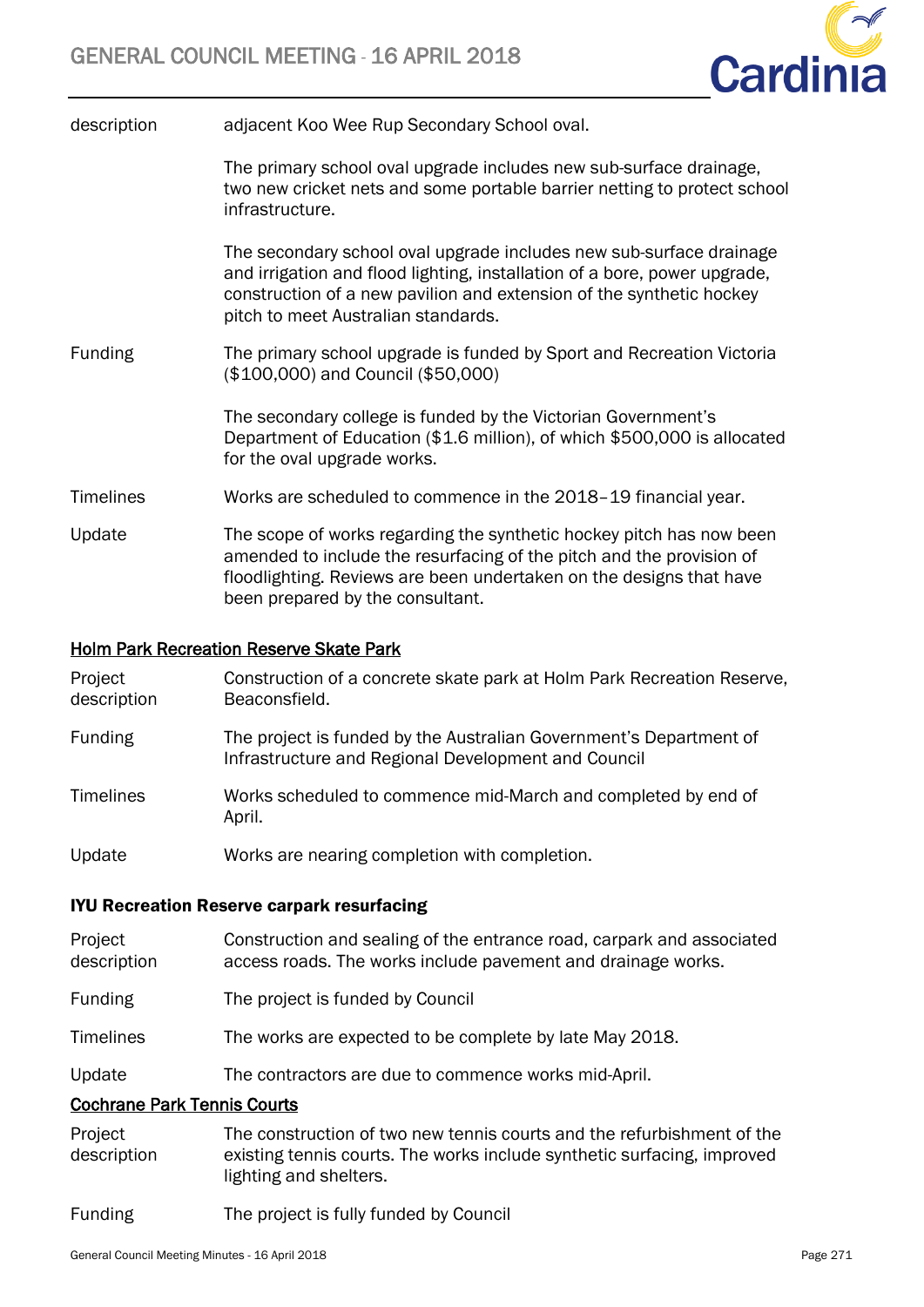

Timelines Detailed design is due to be complete by the end of March.

Update Designs have been received and are currently under review.

# Emerald Community Hub

- Project description The Hills Hub project has been in development since late 2014. The Hills Hub will enhance existing community activities delivered by the Emerald Mechanics Institute, establishing a long term base for Emerald U3A, Emerald Men's Shed, 3MDR Community Radio station and other existing stakeholders. It will also provide opportunity to respond to emerging local needs, including skill development, training and employment creation. An Advisory Group of community stakeholders across a wide range of community organisations was established. Council has undertaken extensive consultation and negotiations to design a multi-purpose facility.
- Funding The project is funded by Council (\$4.88 million), the Australian Government's National Stronger Regions Fund (\$1.5 million), Victorian Government Growing Suburbs Fund (\$1.5 million) and the Eastern Dandenong Ranges Group/Dandenong Ranges Community Bank Group (\$250,000)

# Timelines Construction is due to be complete by May 2019.

Update Electrical services disconnections are pending this month to make a start with demolition works.

# Arcadia Park, Officer

Project description The design and construction of a neighbourhood park and playground at Arcadia Estate Neighbourhood 1 (east of Gum Scrub Creek). The park includes:

- large climbing forest
- swings
- existing large trees
- additional tree and garden bed planting
- park features that relate to well-known children's stories
- free Wi-Fi
- a large deck and sand pit
- feature paving

The theme of the park is based on well-known children's stories including 'Mother Goose', 'The 100 Storey Treehouse' and 'The Very Hungry Caterpillar' and ties in with the estate street names of famous authors.

- Funding This project is funded by Satterley (the developer of the estate) and is valued over \$1million
- Timelines The playground is anticipated to be opened by April
- Update Works are mostly complete with minor works and audit sign offs still to be done. The park is expected to be available for the community in April.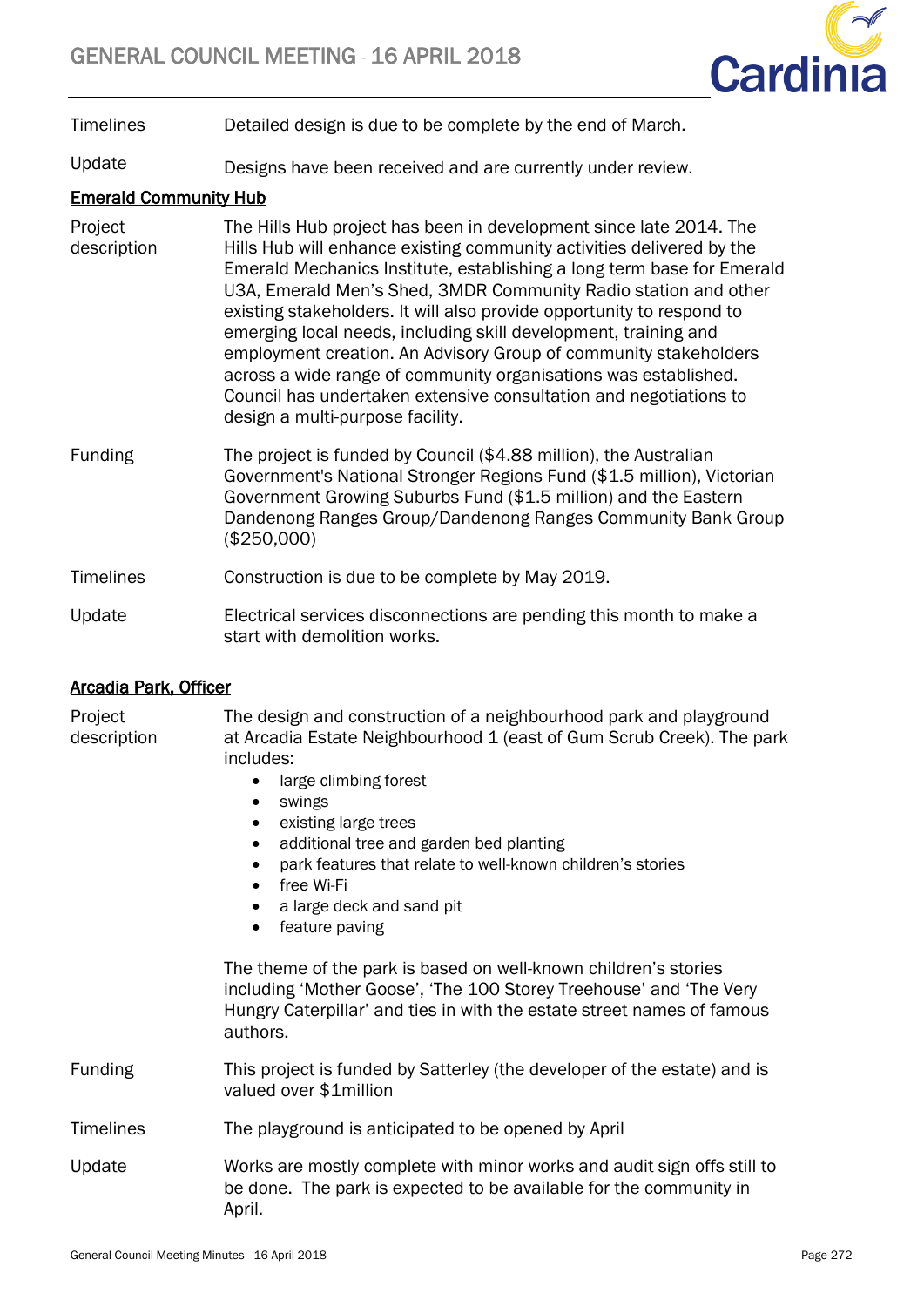

# Roads, paths, drains and bridges Eastern Dandenong Ranges Trail

| Project<br>description | The Eastern Dandenong Ranges Trail is a multipurpose trail linking<br>Emerald to Gembrook. The Emerald-Cockatoo component through<br>Emerald Lake Park and Wrights State Forest providing a link between<br>the two towns was completed some time ago.                                                |
|------------------------|-------------------------------------------------------------------------------------------------------------------------------------------------------------------------------------------------------------------------------------------------------------------------------------------------------|
|                        | Council has been successful in securing funds to construct the final<br>6.5km length from McBride Street, Cockatoo to Gembrook Station. The<br>trail follows existing road reserves and the Puffing Billy train line<br>between the towns to create a unique and scenic trail.                        |
| <b>Funding</b>         | Council (\$900,000), the Australian Government's Department of<br>Infrastructure (\$1 million election commitment) and the Victorian<br>Government's Growing Suburbs Fund (\$545,000) jointly fund the<br>project.                                                                                    |
| <b>Timelines</b>       | The Cockatoo to Gembrook section is expected to be complete early<br>2018.                                                                                                                                                                                                                            |
| Update                 | The majority of the project is now compete. One small section in front of<br>the school is awaiting power authorities to relocate a pole and allow the<br>path to be upgraded at this location and approval for the pedestrian<br>crossing on Pakenham Road is still awaiting approval from VicRoads. |
|                        | Council will consult with the Eastern Dandenong Ranges Association in<br>the development of signage along the trail.                                                                                                                                                                                  |
|                        |                                                                                                                                                                                                                                                                                                       |

# Shared trail and pedestrian crossing of Puffing Billy Railway

| Project<br>description | Construction of a shared trail from Como Street to Pinnocks Road and a<br>pedestrian crossing of Puffing Billy railway at Pinnocks Road Emerald.<br>The works include the construction of rail crossing point and associated<br>fencing, asphalt and crushed rock pathways. |
|------------------------|-----------------------------------------------------------------------------------------------------------------------------------------------------------------------------------------------------------------------------------------------------------------------------|
| Funding                | The project is jointly funded by Council and the Transport Accident<br>Commission local government small scale infrastructure grant                                                                                                                                         |
| <b>Timelines</b>       | Works scheduled to be complete by early May.                                                                                                                                                                                                                                |
| Update                 | Designs for the path around the difficult section near Pinnocks Drive<br>and the Puffing Billy have been resolved. The contractor has<br>commenced the works and should completed next month pending<br>weather conditions.                                                 |

# Thirteen Mile Road/Bunyip River Road Blackspot Project

- Project description This intersection has been identified as a high risk intersection. The offsetting of the western leg of the Bunyip River Road to the north at this intersection will improve safety at this location.
- Funding The project is being funded through VicRoads Blackspot Program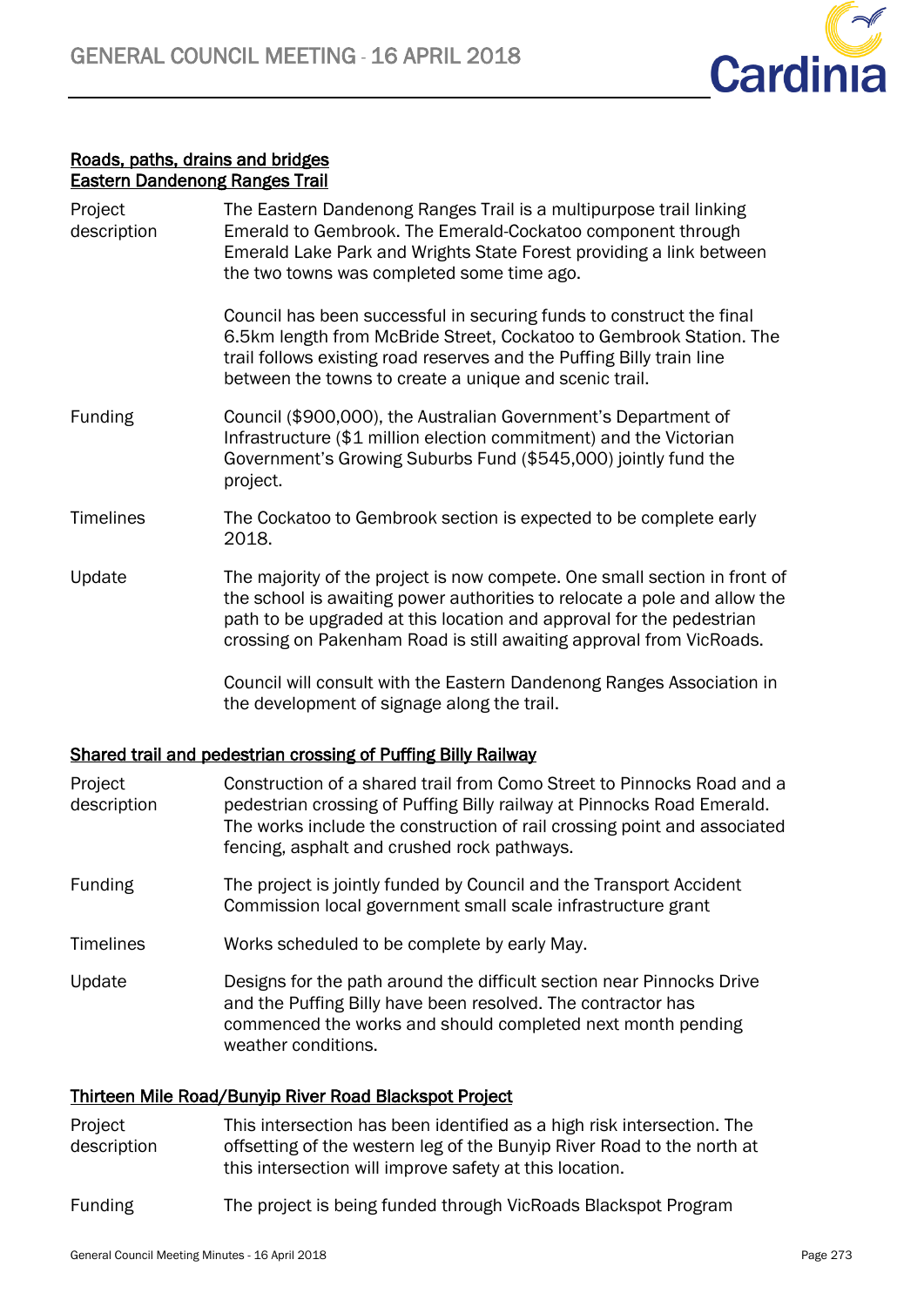

Timelines Works are due to be complete by May.

Update A licence agreement between Council and the Victorian Government for the purchase of the former Iona State School site has been finalised. Construction is expected to commence within the coming weeks.

# Kenilworth Avenue construction

- Project description Construction of the first stage of Kenilworth Avenue, extending from Brunt Road to the Princes Highway underpass. The works include a sealed road pavement, kerb and channel on both sides, underground drainage, a concrete path on the south side and a shared concrete pathway on north side.
- Funding This project is funded through the Officer Developer Contributions Plan and is being delivered by an active developer in the immediate area as works in kind against payment of their developer contributions.
- Timelines Stage 1 (Brunt Road to Princess Highway underpass) expected to be completed mid year.

Stage 2 (extending to Coach House Lane) will proceed following the completion of stage one and will be undertaken by Council.

Update Stage 1 works on Kenilworth Avenue are underway with the drainage and pavement works continuing. Works are expected to be complete by mid year pending weather conditions.

Stage 2 design works are progressing well.

# 2017-18 new footpath program

Project description Council's footpath program looks to extend the footpath network in and around townships. The following footpaths have been selected to be constructed in the 2017-18 new footpath program:

| Footpath location                             | <b>Status</b> | Timing<br>(estimate) |
|-----------------------------------------------|---------------|----------------------|
| Carnarvon Street, Lang Lang                   | Complete      |                      |
| Railway Avenue, Bunyip                        | Complete      |                      |
| Bald Hill Road, Pakenham                      | Complete      |                      |
| Macclesfield Road, Avonsleigh                 | Complete      |                      |
| Fourteen Mile Road/Beswick<br>Street Garfield | Complete      |                      |
| Pinnocks Road, Emerald                        | Complete      |                      |
| Rossiter Road, Kooweerup                      | Complete      |                      |
| Fairbridge Lane, Cockatoo                     | Complete      |                      |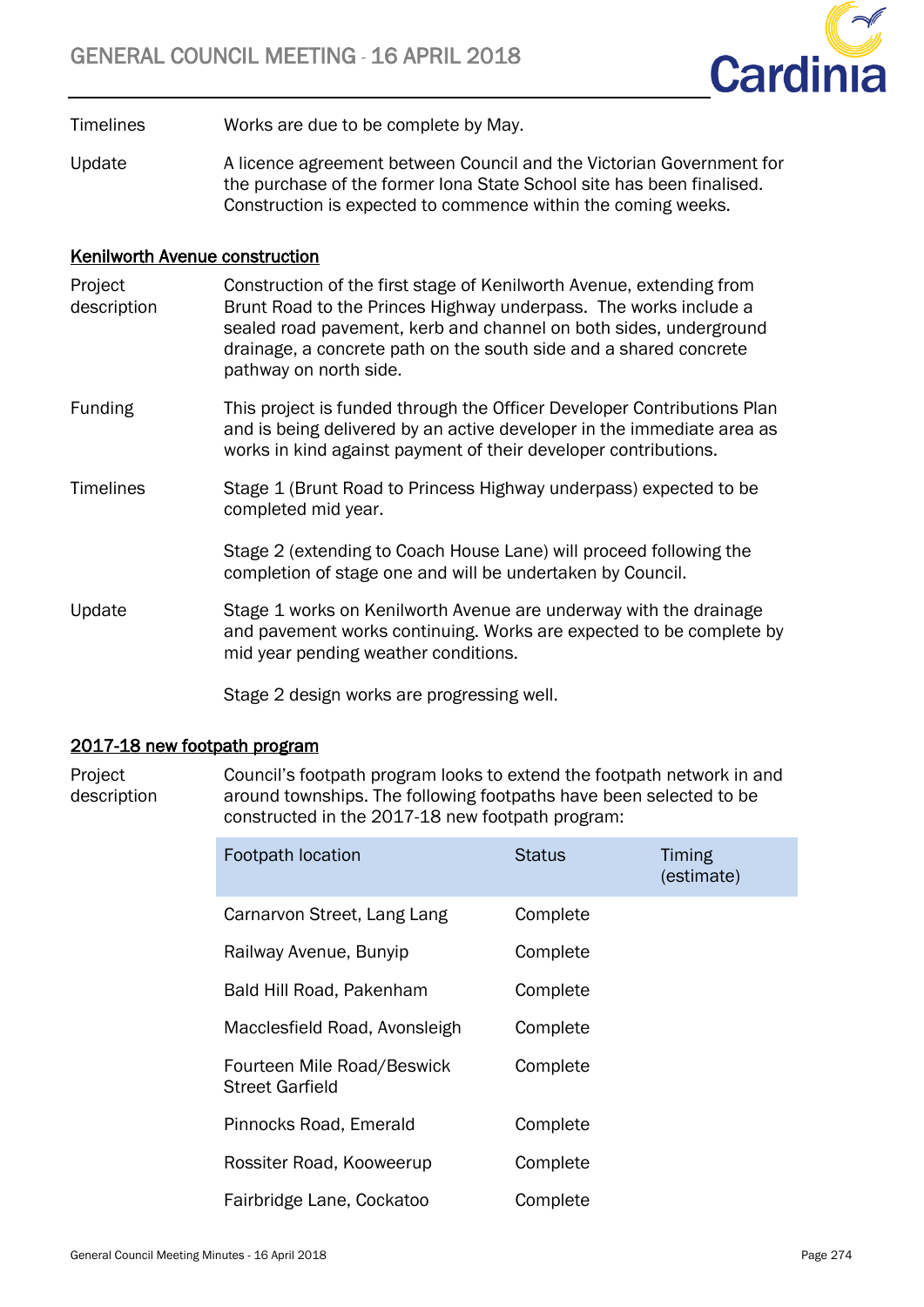

Belgrave Gembrook Road, Gembrook **Complete** Belgrave Gembrook Road/Puffing Works have April/May

commenced

- Funding The \$850,000 program is fully funded by Council through the footpath and pedestrian and bicycle strategy programs
- Update The Belgrave Gembrook Road path is completed. The Puffing Billy rail line path is currently under construction.

# 2017-18 Footpath maintenance program

Billy Rail

Project description The maintenance of Council's existing footpath network, as set out in Council's Road Management Plan (RMP).

- Timelines This is an ongoing program. Regular inspections are carried out on Council's footpath networks and defects outside the intervention levels as set out in the RMP are rectified. Customer notifications of footpath issues are also covered as part of this program.
- Funding The \$563,000 program is fully funded by Council
- Update Any defects outside the intervention levels that were highlighted as part of the regular inspections on Council's footpath network are currently being repaired.

### 2017–18 Road renewal and resurfacing program

- Project description The significant proactive maintenance and upgrade of Councils road network as per Council's asset management system.
- Funding The \$4.8 million program is jointly funded by Council and the Australian Government's Roads To Recovery Program.
- Timelines It is anticipated that the program will be completed by the end of May

Update Works on Seven Mile Road, Nar Nar Goon are now complete, with works on Hall Road in Pakenham South underway.

> The rehabilitation works on the Beaconsfield—Emerald Road service road (at Upper Beaconsfield) have recently been completed

Works on the asphalt overlay program are well progressed with 75% of overlay works complete to date and the remaining works are expected to be complete during April/May.

Works on the spray seal program are also now complete.

### 2017–18 Unsealed road re-sheeting program

Project description The unsealed roads re-sheeting program is aimed to replenish approximately 45 kilometres of unsealed roads throughout the shire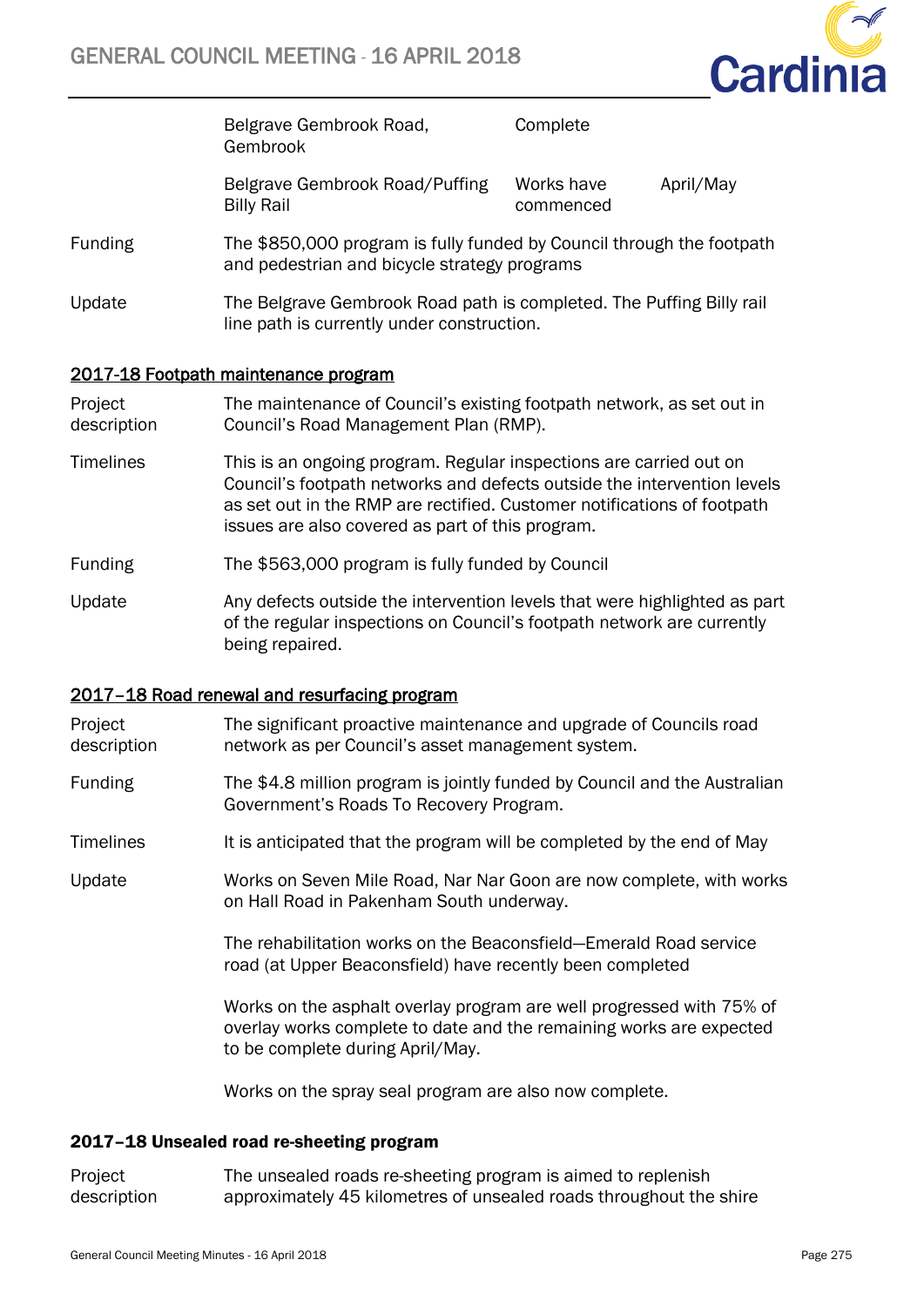

with new crushed rock that has been lost due to storms and general wear and tear.

- Funding The \$960,000 program is fully funded by Council
- Timelines It is anticipated that the program will be completed by April 2018
- Update The 2017-18 program is progressing well with approximately 38 kilometres of roads complete to date.

### 2017-18 Unsealed footpath re-sheeting program

- Project description This program aims to replenish approximately 8 kilometres of unsealed gravel footpaths with new crushed rock material that has been lost due to varied weather conditions and general wear and tear, resulting in an improved and safer surface for users of these footpaths.
- Funding The \$92,000 program is fully funded by Council
- Timelines It is anticipated that the program will be completed by April 2018
- Update Works for the 2017-18 unsealed gravel footpath re-sheeting program commenced in March.

### 2017–18 Drainage program

| Project<br>description | The maintenance and upgrading of Council's drainage network.                                                                                            |
|------------------------|---------------------------------------------------------------------------------------------------------------------------------------------------------|
| <b>Funding</b>         | The \$400,000 program is fully funded by Council                                                                                                        |
| <b>Timelines</b>       | It is anticipated that the program will be completed by the end of April                                                                                |
| Update                 | Works on drainage upgrade in Beaty Parade, Cockatoo were complete<br>in early March.                                                                    |
|                        | Major culvert replacement on Ingram Road, Nar Nar Goon North has<br>received approval from Melbourne Water and works have been<br>scheduled for spring. |
|                        | Drainage works in Sutherland Road, Upper Beaconsfield and Poplar<br>Crescent, Emerald have recently commenced on site.                                  |

### Jolley Road Bridge Replacement

- Project description Replacement of existing timber bridge with a contemporary reinforced concrete structure. The existing bridge was constructed in the 1930's and has a 10 tonne load limit which severely restricts the bridge being able to be used by large agricultural machinery and CFA fire fighting vehicles.
- Funding The project is funded by Council and the Australian Government's Bridges Renewal Programme.

Timelines Works to be completed by mid-2018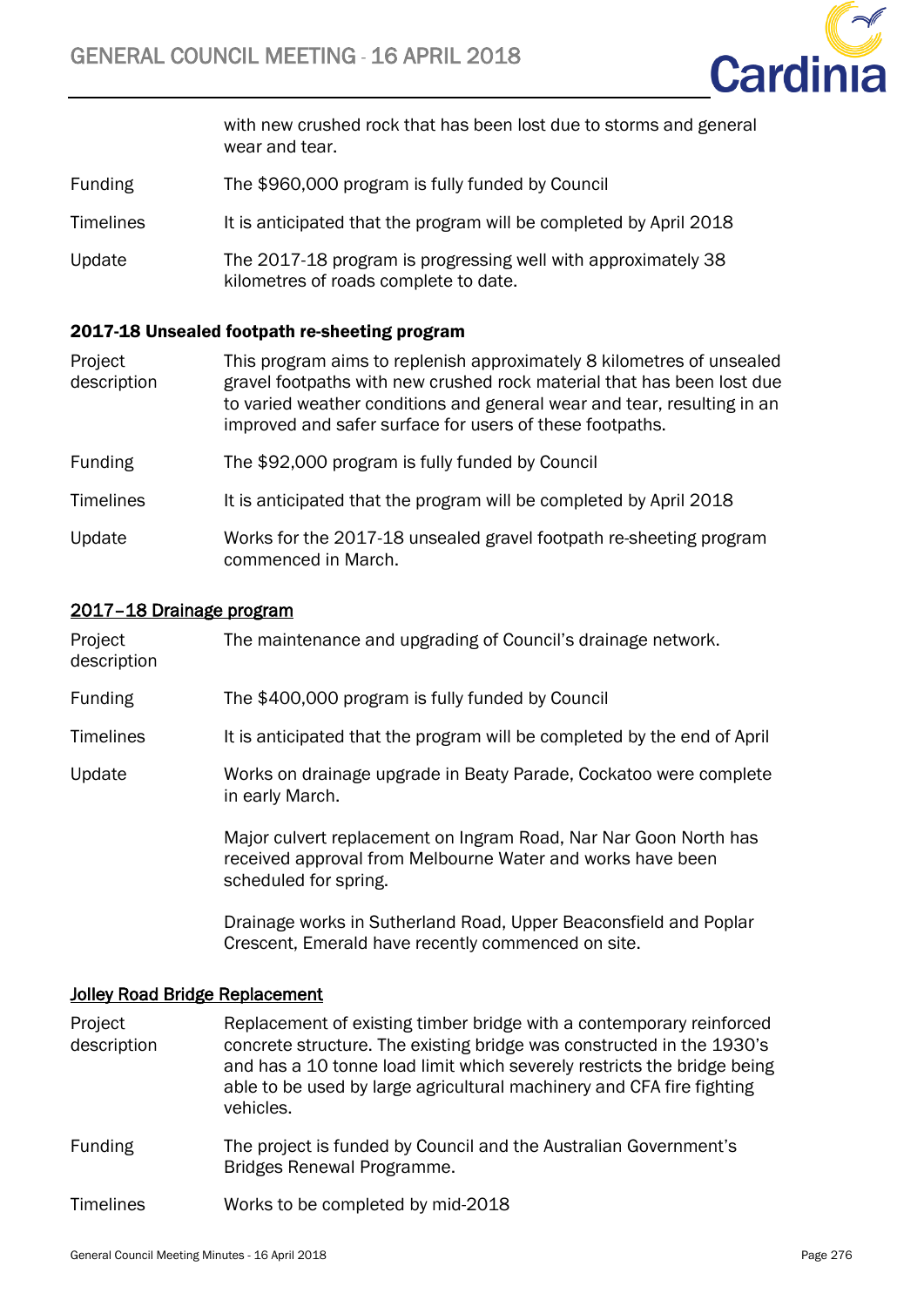

Update The contract for the replacement of this bridge was awarded to Victorian Green Work and they have commenced on site with works expected to be complete by the mid-2018.

# **Other capital projects** Cardinia Cultural Centre (CCC), Stage 1 upgrade incorporating arts space

| Project<br>description | The Upgrade of the CCC is Stage 1 of a proposed 3-stage upgrade.<br>Stage 1 includes the provision of an Arts Space, significant<br>improvements to the Foyer/Crush Space and the provision of flexible<br>dance of flexible dance/rehearsal rooms.                                                                                                                                                                                                                                                                                                                                                                                                                     |
|------------------------|-------------------------------------------------------------------------------------------------------------------------------------------------------------------------------------------------------------------------------------------------------------------------------------------------------------------------------------------------------------------------------------------------------------------------------------------------------------------------------------------------------------------------------------------------------------------------------------------------------------------------------------------------------------------------|
| Funding                | The project is funded by Council and a contribution through the Growing<br>Suburbs Fund                                                                                                                                                                                                                                                                                                                                                                                                                                                                                                                                                                                 |
| <b>Timelines</b>       | Tenders will open on the 27 January and close on the 27 February<br>2018.                                                                                                                                                                                                                                                                                                                                                                                                                                                                                                                                                                                               |
| Update                 | Tenders have been assessed and a separate report with contractor<br>recommendation will be presented to this meeting.                                                                                                                                                                                                                                                                                                                                                                                                                                                                                                                                                   |
|                        | Pakenham Depot construction of stages 3 and 4 for the administrative building                                                                                                                                                                                                                                                                                                                                                                                                                                                                                                                                                                                           |
| Project<br>description | Stages 3 and 4 include:<br>completion of the lower and upper level of the concrete portion of<br>$\bullet$<br>the redeveloped building<br>refurbishment of the metal shed portion providing full occupancy of<br>$\bullet$<br>the lower level and with opportunity for upper level as need may<br>arise<br>formal toolbox and meeting space for over 100 staff<br>lift adjacent to reception and stair access to both buildings<br>$\bullet$<br>lunchroom incorporating kitchen, amenities including toilets for the<br>$\bullet$<br>disabled and showers<br>multi-purpose room and sick bay, and<br>$\bullet$<br>formal meeting rooms and informal spaces<br>$\bullet$ |
| Funding                | The project is funded by Council.                                                                                                                                                                                                                                                                                                                                                                                                                                                                                                                                                                                                                                       |
| <b>Timelines</b>       | Completion end of May 2018.                                                                                                                                                                                                                                                                                                                                                                                                                                                                                                                                                                                                                                             |
| Update                 | Works are progressing well with cabinetry and kitchen fit out complete.<br>The project is on track to meet the May timeline,                                                                                                                                                                                                                                                                                                                                                                                                                                                                                                                                            |
|                        | Pakenham Kindergarten redevelopment                                                                                                                                                                                                                                                                                                                                                                                                                                                                                                                                                                                                                                     |

Project

The redevelopment includes

- description
- 
- new 100m2 extension accommodating a new multipurpose area, storage room, staff room, amenities and covered outdoor storage space
- renovations throughout the remainder of the building
- replacement of weatherboards, timber fascia and gutters
- replacement of evaporative cooler with two new multi-head air conditioning units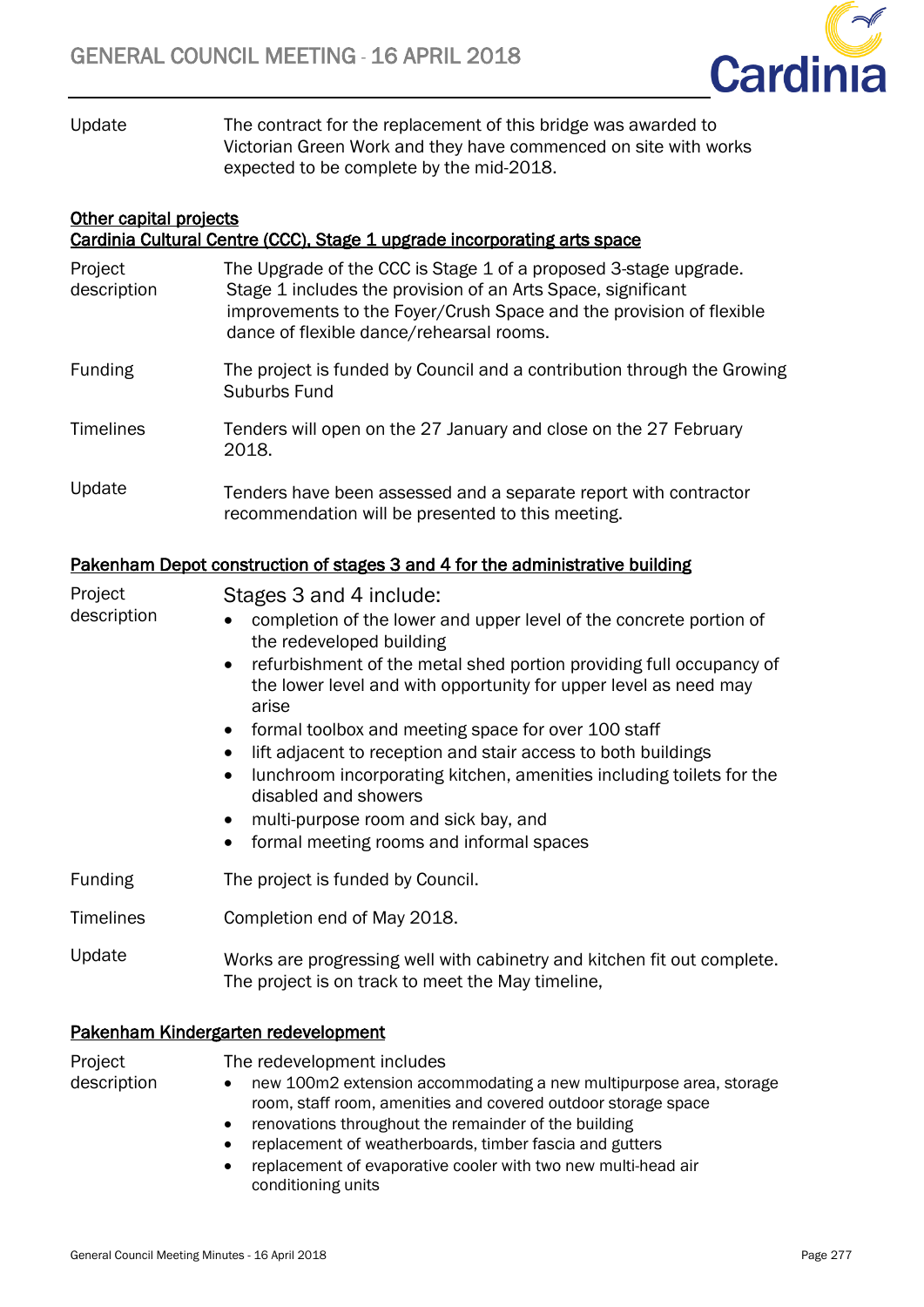

| <b>Funding</b>   | The project is funded by Victorian Government Department of Education<br>and Training grant (\$350,000) and Council.                                                                                                                  |
|------------------|---------------------------------------------------------------------------------------------------------------------------------------------------------------------------------------------------------------------------------------|
| <b>Timelines</b> | Works are due to commence late January 2018 and are due to be<br>finished in June, with students and teachers to commence classes in<br>Term 3. Students and teachers will be accommodated in another facility<br>during construction |
| Update           | The contractor has completed the site set out, walls are framed,<br>restumping has been completed and in general, works are on track.                                                                                                 |

# **Strategies**

# Biodiversity Conservation Strategy

Project description The development of a Biodiversity Conservation Strategy (BCS) that will provide clear long term strategic direction within the Shire to conserve biodiversity on both private and public land while working in partnership with the community.

> A detailed community consultation process will be undertaken prior to drafting of the strategy, to understand how land managers and the community value biodiversity. The community consultation will assist Council to develop conservation programs and projects that will make our natural biodiversity healthier, diverse and more resilient. This means the land can be managed for environmental, economic and social outcomes.

The BCS consultation process will also be used in the Pest Plant Strategy review.

Funding The project is fully funded by Council

Timelines The finalised strategy is due to be adopted by Council in June 2019.

Update Consultation commenced at the Pakenham Show conducting a survey with an indigenous plant giveaway. Great feedback was received on the day with 125 surveys completed. The results will provide valuable information on community knowledge of assets and threats in relation to the natural environment

> Internal and community stakeholder workshops are planned for mid year to help inform the strategy objectives.

# Pest plant management strategy

Project description The Pest plant management strategy 2012-2017 is currently undergoing review. The strategy aims to reduce pest plant infestations across Cardinia Shire through the identification and implementation of an action plan targeting community education and engagement, planning controls and enforcement, and on ground works and monitoring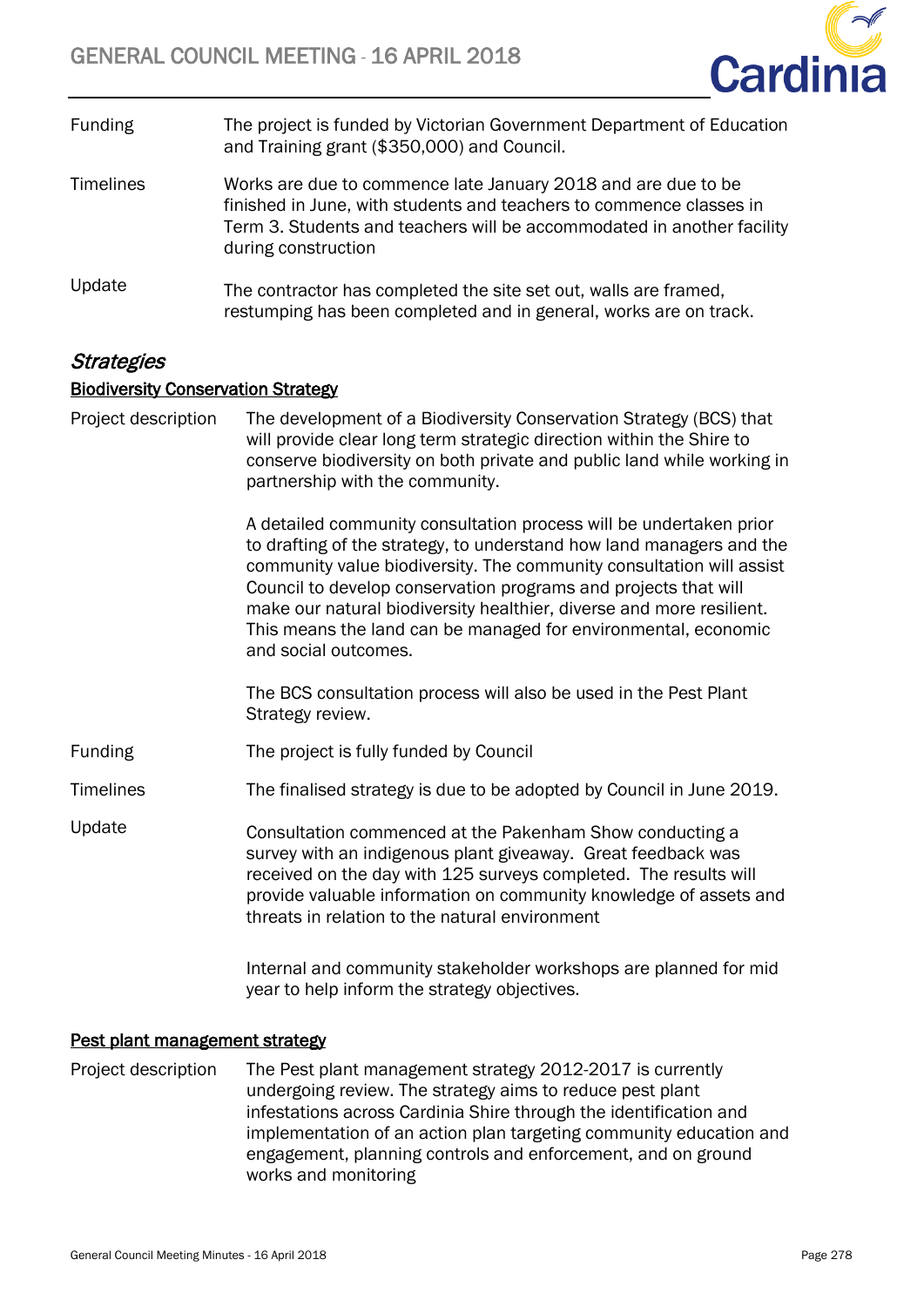

The strategy highlights the combined role of all land managers including Council, private landholders, and state and federal agencies to control weeds collaboratively. There is an emphasis on community education and extension programs to ensure private landholder participation.

Funding The project is fully funded by Council

Timelines The finalised strategy is due to be adopted by Council in June 2019.

Update The community consultation phase of this review is running concurrently with the development of the new Biodiversity conservation strategy to capture the communities' values and priorities on the shires natural values. Internal and community stakeholder workshops are planned for mid year to help inform the strategy objectives.

# **CONCLUSION**

This regular activity report is provided for Councillor's information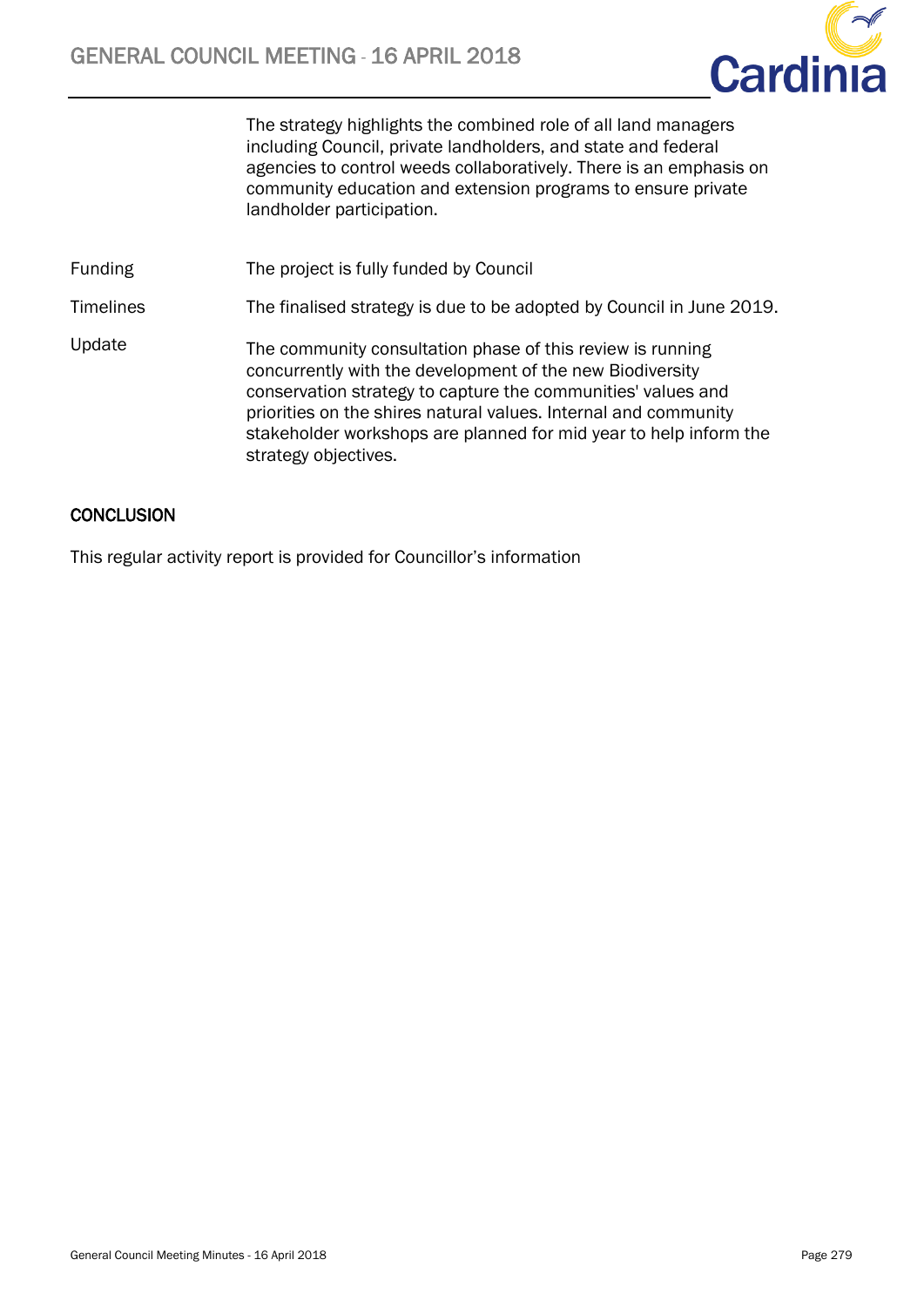# 10 MAJOR PROJECT AND STRATEGIES ACTIVITY REPORT

Moved Cr B Owen Seconded Cr R Brown

That the report be noted

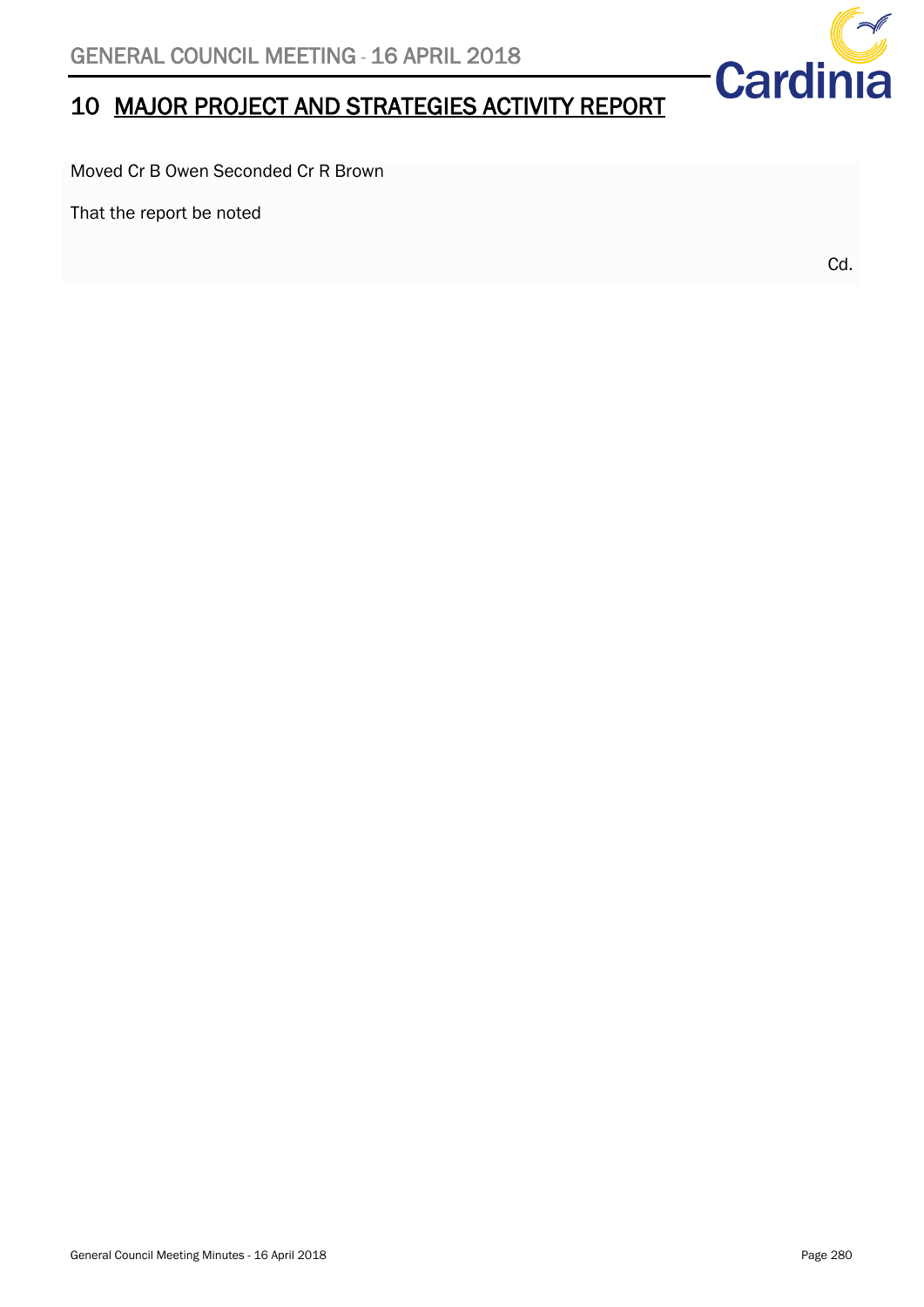

# <span id="page-67-0"></span>REPORTS OR MINUTES OF COMMITTEES

<span id="page-67-1"></span>The Mayor advised of minutes that had been received from various Committees and Councillor Briefing Sessions that were available for any interested Councillors

# REPORTS BY DELEGATES

# U3A

Cr Ryan reported on her attendance at the Cardinia U3A Annual General Meeting with Cr Schilling talk,

# National Ride to School Day

Cr Ryan reported on her participation in the Ride to School Day at Pakenham Hills Primary School

# Yakkerboo Festival

Cr Ryan reminded Councillors that the Yakkerboo Festival was being held this coming weekend and advised that she will be a judge of the talent quest.

# Pave Festival and Fun Fest

Cr Springfield advised of the last week in Emerald that involved the Emerald Fun Fest and the Pave Festival that was a fantastic community run event.

# Gaming Harm research

Cr Schilling advised of the research work being undertaken by Deakin University Associate Professor Samantha Thomas in regard to the harm that gaming was causing and that she had offered and was working with Council staff to gain data locally in regard to the topic.

### Yakkerboo Festival

Cr Moore reinforce Cr Ryan comments in regard to the upcoming Yakkerboo Festival and thanked Council staff for their support and assistance.

### Ride to School Day

Cr Moore advised of his participation in the Garfield Primary School, Ride to School Day.

### Harmony Day

Cr Wilmot advised of the recent Harmony Day held in March which was a great event that attracted more participants and a larger crowd and thanked all those involved in particular Council staff

### Emerald Fun Fest,

Cr Brett Owen congratulate the Pave Committee on the recent Fun Fest and Pave Festival held in Emerald

### Kurth Kiln Heritage Festival,

Cr Brett Owen advised of his attendance at the Heritage Festival conducted by the Friends of Kurth Kiln event and congratulated the organisers.

### Officer Recreation Reserve

Cr Brett Owen advised that the long serving Secretary/Treasurer of the Officer Recreation Reserve Committee Fay McCoubrie had retired as Secretary/Treasurer 1970, but had agreed to stay on as a Committee member, Cr Owen noted that she had been on the Committee since 1970

### Upper Beaconsfield Community Centre

Cr Brett Owen advised that the long serving President of the Upper Beaconsfield Community Centre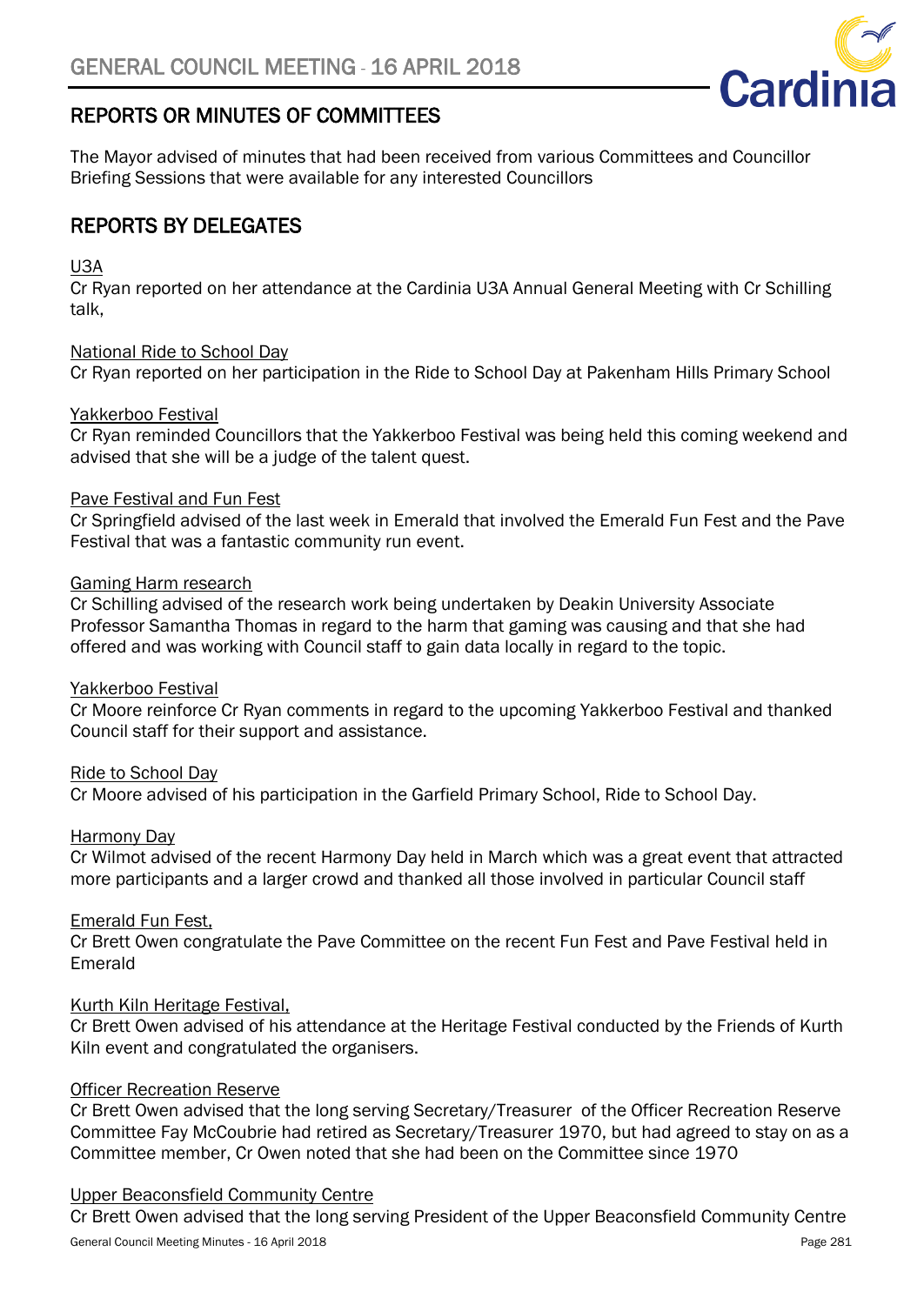

Sally Randall had retired as President and thanked her for her contribution to the Centre. noted that Adrian Hall was the new President

# VCGLR Hearing

Cr Brett Owen advised of his attendance at part of the VCGLR Hearing regarding the application for 1 Station Street Officer and noted and congratulated the Officer Community Association representatives and speakers from Officer that took part in the proceedings.

# Anzac Day

Cr Brett Owen reminded all councillors of the forthcoming Anzac Day services across the Shire. services coming up

### Mobile March,

Cr Brett Owen also commented on the Mobile March activities occurring at various schools around the Shire.

# <span id="page-68-0"></span>PRESENTATION OF PETITIONS

<span id="page-68-1"></span>Nil NOTICES OF MOTION

# <span id="page-68-2"></span>Nil COMMUNITY QUESTION TIME

The Mayor advised that a question had been received from Karen and referred the question to GMPD to answer

**Ouestion** 

Why are puppy farms/ kennels allowed in residential areas

Answer

With changes to the legislation in 2017, puppy farms and breeders are more heavily regulated than ever before to better regulate the industry. The changes to the law still enable domestic / home breeders although the number of litters and animals is capped. Councils compliance team does follow up on any complaints received to ensure compliance with the State Laws.

The Mayor asked Karen if she wished to ask a supplementary question. Karen advised of problems she was having with her neighbours and asked for Council assistance.

The Mayor advised that he would have Council staff further investigate her complaint, and suggested that she discussed the matter with Council staff at the end of the Council Meeting.

The Mayor advised of series of questions received from Mrs Gloria O'Connor and referred the first question to the Acting General Manager Assets and Services to respond.

### Question 1

When is it intended to carry out some necessary maintenance work on the historical council building on the corner of Main Street and Princes Highway, Pakenham, which is now occupied by the Berwick-Pakenham Historical Society and contains valuable historical records and museum items for public viewing? The exterior of the building is in need of attention in order to continue to preserve its condition and appearance for the future.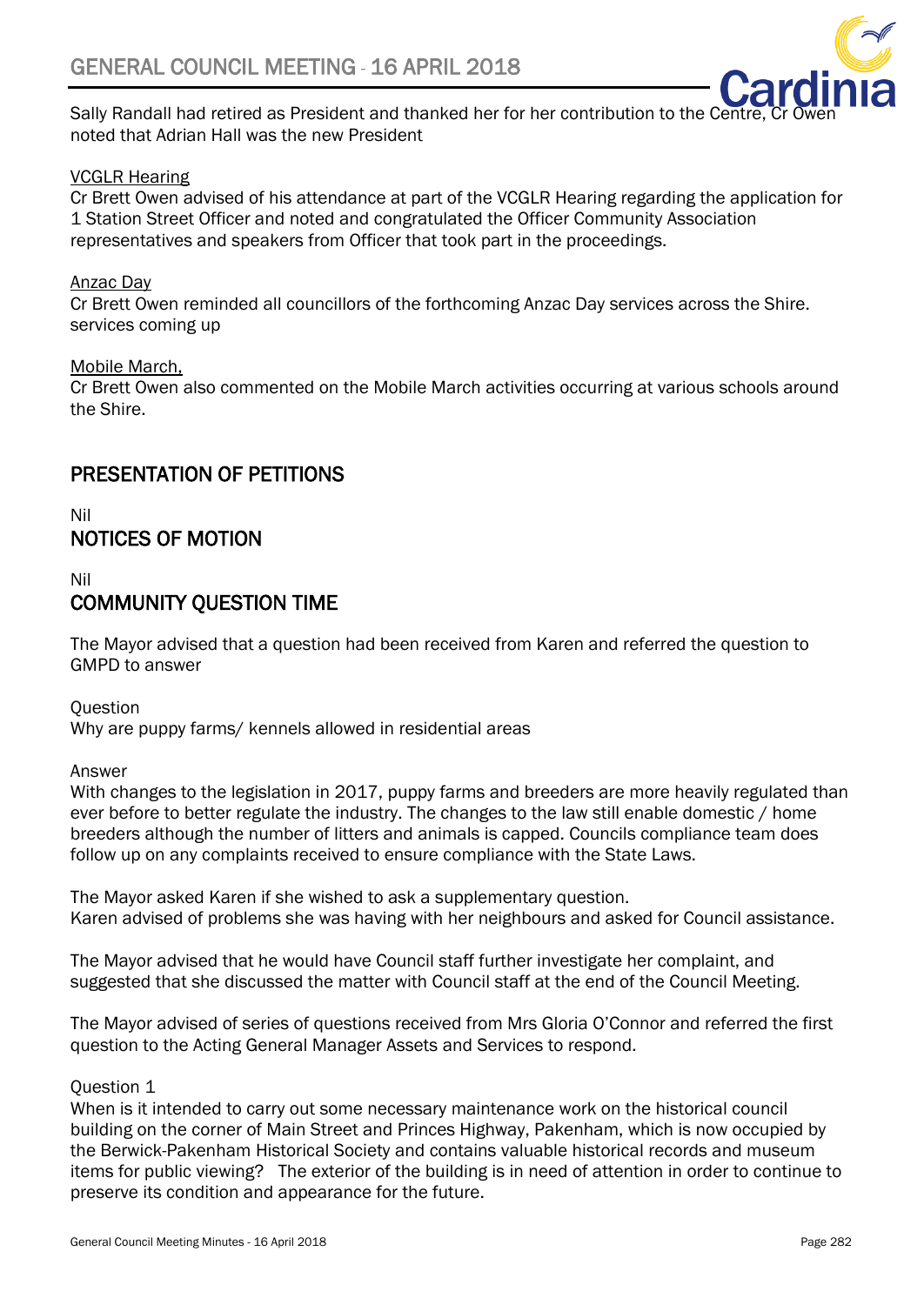



A/GMAS advised that he will arrange for the property to be inspected and ascertain what works are required.

Mrs O'Connor asked if she could be advised of the works to be undertaken

A/GMAS advised that he will provide a further response once he understood what works might be required and when they are expected to be actioned.

The Mayor referred Mrs O'Connor's next question to general Manager Corporate Services to respond.

# Question 2

The Council budget report mentions community consultation being available. Is there information available regarding the location and time of these important opportunities?

### Answer

GMCS advised that presentations would be held on Monday 23rd April in Koo Wee Rup and 22nd April in Gembrook and Pakenham Library and will be advertised

The Mayor referred Mrs O'Connor's next question to General Manager Planning and Development to respond

### Question 3

The Victorian Planning Authority acknowledged fifty-three submissions received concerning the Pakenham East Precinct Structure Plan, and has now advised a Panel hearing commencing 28<sup>th</sup> May for eight days in Melbourne. Is it possible for Council to request the hearing take place in Cardinia Shire to allow appropriate opportunity for residents and ratepayers to attend the hearing? The inevitable traffic congestion, travel cost and time is likely to prevent many interested residents who are entitled to attend? A Directions Hearing is to be held Monday 30<sup>th</sup> April in Melbourne at which the hearing venue and timetable will be considered.

### Answer

<span id="page-69-0"></span>Council Officers have already requested both the VPA and Planning Panels Victoria for the Panel hearing be held in Cardinia to improve accessibility for our Community. To date we have not had a response. Council will also raise this request at the directions hearing.

Mrs O'Connor asked what chance there was in having the Panel held locally rather than in Melbourne. GMPD advised that this was a slim chance.

Mrs O'Connor asked several more questions which were answered.

# <span id="page-69-1"></span>COUNCILLOR QUESTION TIME

Question from Cr Brett Owen to CEO Garry McQuillan

### **Question**

Can the C.E.O update council on the status of council finally obtaining long awaited permanent accommodation for our two local motor sports clubs – The Pakenham Auto Club and the Koo Wee Rup Motorsports Club?

#### Answer

CEO prefaced his comments by saying that the use of green wedge land for recreational vehicle